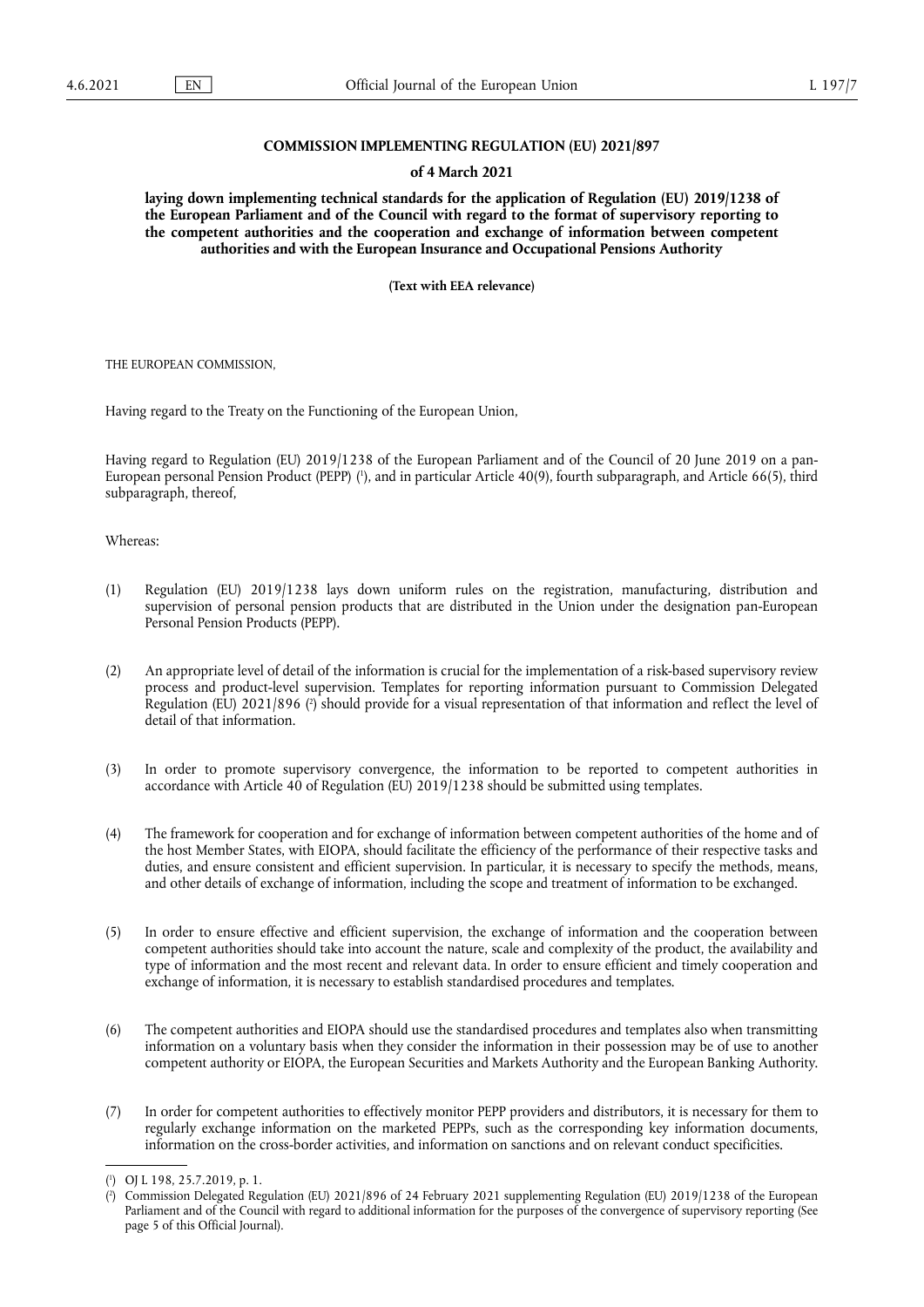- (8) In order to ensure the smooth and timely application of the notification requirements in the case of administrative sanctions and other measures, competent authorities should notify each other and EIOPA of any infringement or suspected infringement.
- (9) The provisions in this Regulation regarding supervisory reporting and cooperation between competent authorities and with EIOPA are closely linked. They deal with requirements on the submission and sharing of relevant information for the supervision of PEPP. To ensure coherence between those provisions, which should enter into force at the same time, it is necessary to include all the implementing technical standards required by Articles 40(9) and 66(5) of Regulation (EU) 2019/1238 in a single Implementing Regulation.
- (10) This Regulation is based on the draft implementing technical standards submitted to the Commission by EIOPA.
- <span id="page-1-1"></span>(11) EIOPA has conducted open public consultations on the draft implementing technical standards on which this Regulation is based, analysed the potential related costs and benefits with regard to the chapters on supervisory reporting to the competent authorities, and requested the advice of the Insurance and Reinsurance Stakeholder Group and Occupational Pension Stakeholder Group established in accordance with Article 37 of Regulation (EU) No 1094/2010 of the European Parliament and of the Council [\(](#page-1-0) 3 ). With regard to the chapters on cooperation and exchange of information, EIOPA did not analyse the potential costs and benefits, as this would have been disproportionate in relation to the scope and impact of the draft implementing technical standards, taking into account that their addressees are only competent authorities and EIOPA and not financial market participants,

HAS ADOPTED THIS REGULATION.

### CHAPTER I

### **QUANTITATIVE SUPERVISORY REPORTING**

# *Article 1*

# **Formats of supervisory reporting**

Pan-European Personal Pension Product (PEPP) providers shall submit the information referred to in Article 40(1) to (5) of Regulation (EU) 2019/1238 in accordance with the following specifications:

- (a) data points with the data type 'monetary' shall be expressed in units with no decimals with the exception of templates PP.06.02 and PP.08.03 as set out in Annexes I and II which shall be expressed in units with two decimals;
- (b) data points with the data type 'percentage' shall be expressed as per unit with four decimals;
- (c) data points with the data type 'integer' shall be expressed in units with no decimals;
- (d) data points shall be expressed as positive values except in the following cases:
	- (i) data points are of an opposite nature from the natural amount of the item;
	- (ii) the nature of the data point allows for positive and negative values to be reported;
	- (iii) a different reporting format is required by the respective instructions set out in Annexes V to XIV to this Regulation.

<span id="page-1-0"></span>[<sup>\(</sup>](#page-1-1) 3 ) Regulation (EU) No 1094/2010 of the European Parliament and of the Council of 24 November 2010 establishing a European Supervisory Authority (European Insurance and Occupational Pensions Authority), amending Decision No 716/2009/EC and repealing Commission Decision 2009/79/EC (OJ L 331, 15.12.2010, p. 48).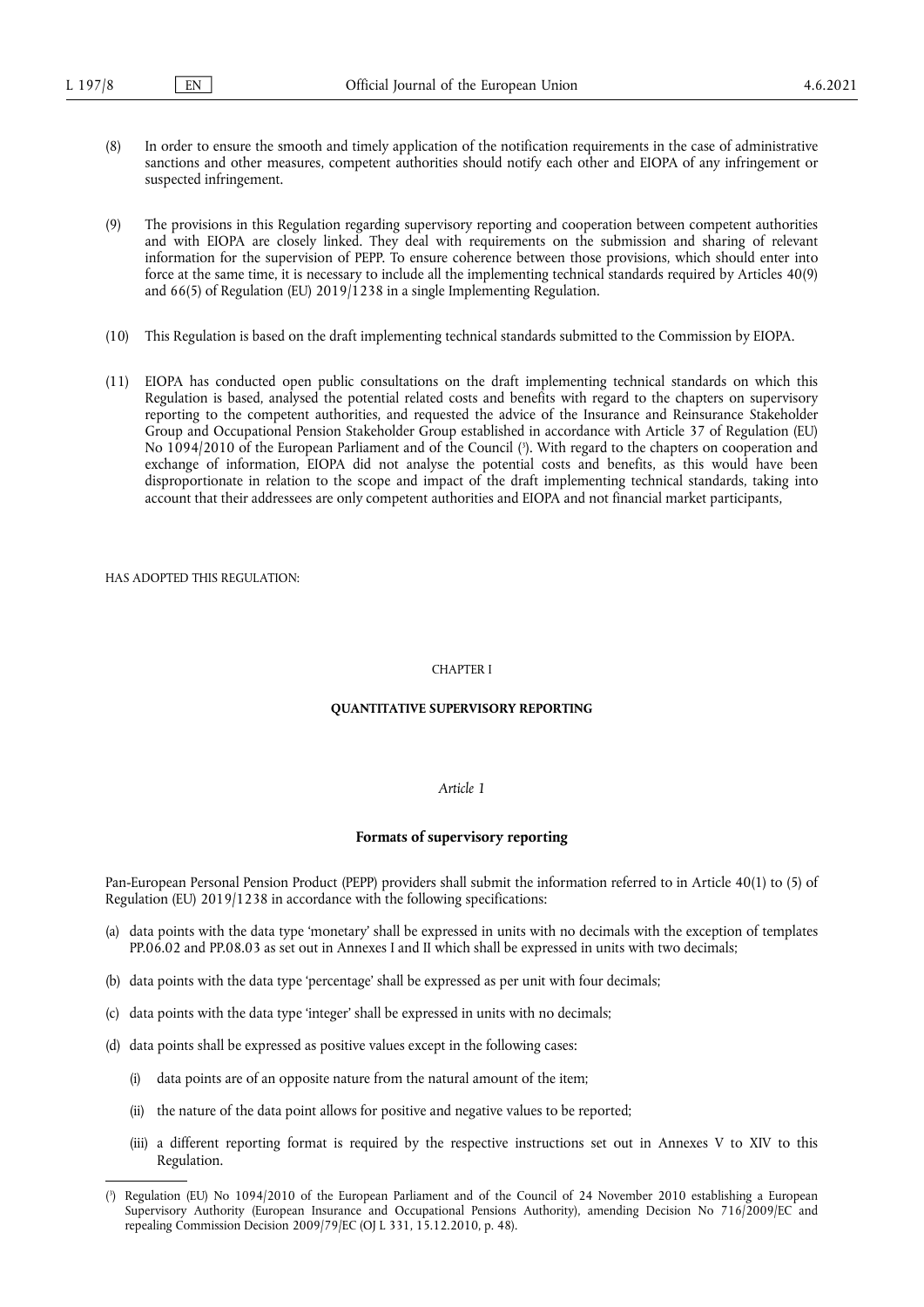### *Article 2*

### **Reporting currency**

1. For the purposes of this Regulation 'reporting currency' shall be the currency used for the preparation of the PEPP provider's financial statements, unless otherwise required by the competent authority.

2. Data points and figures with the type 'monetary' shall be reported in the reporting currency, which requires the conversion of any other currency into the reporting currency, unless otherwise provided in this Regulation.

3. When expressing the value of any asset or liability denominated in a currency other than the reporting currency, the value shall be converted into the reporting currency as if the conversion had taken place at the closing rate on the last day for which the appropriate rate is available in the reporting period to which the asset or liability relates.

4. When expressing the value of any income or expense, the value shall be converted into the reporting currency applying the basis of conversion used for accounting purposes.

5. The conversion into the reporting currency shall be calculated by applying the exchange rate from the same source used for the PEPP provider's financial statements, unless otherwise required by the competent authority.

# *Article 3*

### **Templates for annual quantitative reporting**

PEPP providers shall submit annually the information referred to in Article 1 of Delegated Regulation (EU) 2021/896 using the following templates:

- (a) template PP.01.01 of Annex I, specifying the content of the submission, following the instructions set out in section PP.01.01 of Annex II;
- (b) template PP.01.02 of Annex I, specifying basic information on the PEPP and of the reporting, following the instructions set out in section PP.01.02 of Annex II;
- (c) template PP.52.01 of Annex I, specifying PEPP and PEPP saver information, following the instructions set out in section PP.52.01 of Annex II;
- (d) template PP.06.02 of Annex I, specifying an item-by-item list of assets following the instructions set out in section PP.06.02 of Annex II and using the complementary identification code (CIC) as set out in Annex III and defined in Annex IV;
- (e) template PP.06.03 of Annex I, providing information on the look-through of all collective investments held by the PEPP provider following the instructions set out in section PP.06.03 of Annex II;
- (f) template PP.08.03 of Annex I, providing aggregate information on open positions of derivatives, following the instructions set out in section PP.08.03 of Annex II and using the CIC as set out in Annex III and defined in Annex IV.

# *Article 4*

### **Appropriateness of the information submitted**

For the purposes of Article 40(6) of Regulation (EU) 2019/1238, PEPP providers shall use the relevant templates set out in Annex I to this Regulation to ensure the ongoing appropriateness of the information submitted.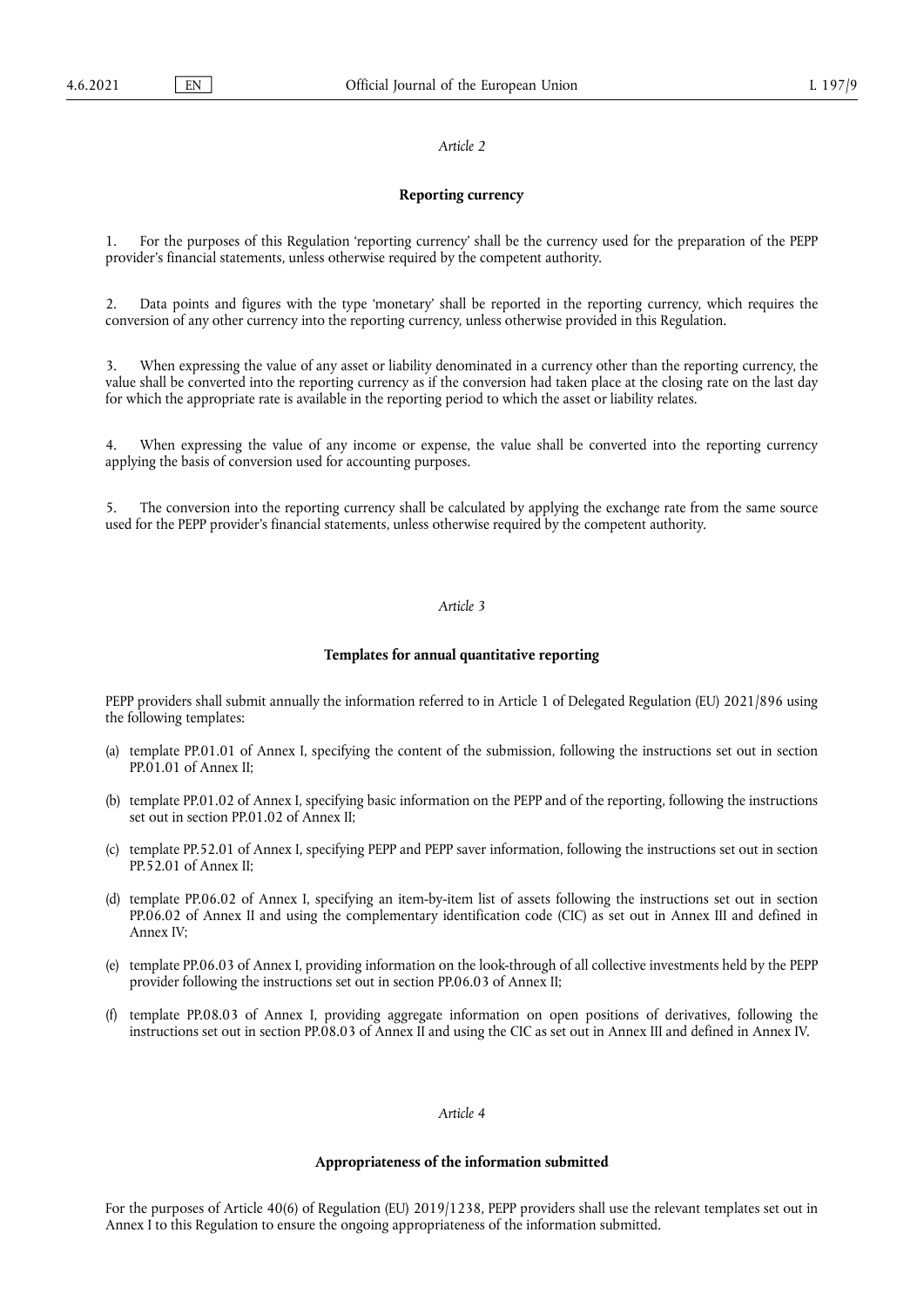### CHAPTER II

### **GENERAL PROVISIONS ON COOPERATION AND EXCHANGE OF INFORMATION**

### *Article 5*

### **General principles**

The European Insurance and Occupational Pensions Authority (EIOPA) shall facilitate the regular exchange of information between the competent authorities of home and host Member States and shall, if the information is relevant for EIOPA's duties, be kept informed of any bilateral exchange of information.

### *Article 6*

# **Single contact points**

The competent authorities shall provide the details of the single contact points to EIOPA and shall inform EIOPA of any changes to those details. EIOPA shall maintain an up-to-date list of the single contact points and shall make the list available to the competent authorities.

### *Article 7*

### **Means of exchange of information**

The competent authorities and EIOPA shall transmit information and documentation relating to the cooperation and exchange of information referred to in Chapter I in a secure manner by electronic means. Competent authorities shall transmit electronic confirmation following receipt of that information and documentation.

### *Article 8*

### **Currency**

The competent authorities and EIOPA shall express amounts in euro in exchanges of information between them. However, the competent authorities may agree to use other currency for bilateral exchanges of information.

### CHAPTER III

### **COOPERATION AND EXCHANGE OF INFORMATION IN THE REGISTRATION AND DEREGISTRATION PROCESS**

# *Article 9*

### **Registration of a PEPP**

1. The competent authorities shall communicate to EIOPA the information referred to in Article 6(2)(a), (b), (d), (f) and (g) of Regulation (EU) 2019/1238 by means of the template set out in Annex V to this Regulation.

2. The competent authorities shall communicate to EIOPA any modifications to the information and documents provided in the application by compiling only those parts of the template set out in Annex V that are affected by the modifications.

3. EIOPA shall promptly inform the competent authorities if the modifications affect activities of the PEPP provider in the respective Member States, by means of the templates set out in Annex VI or Annex VIII.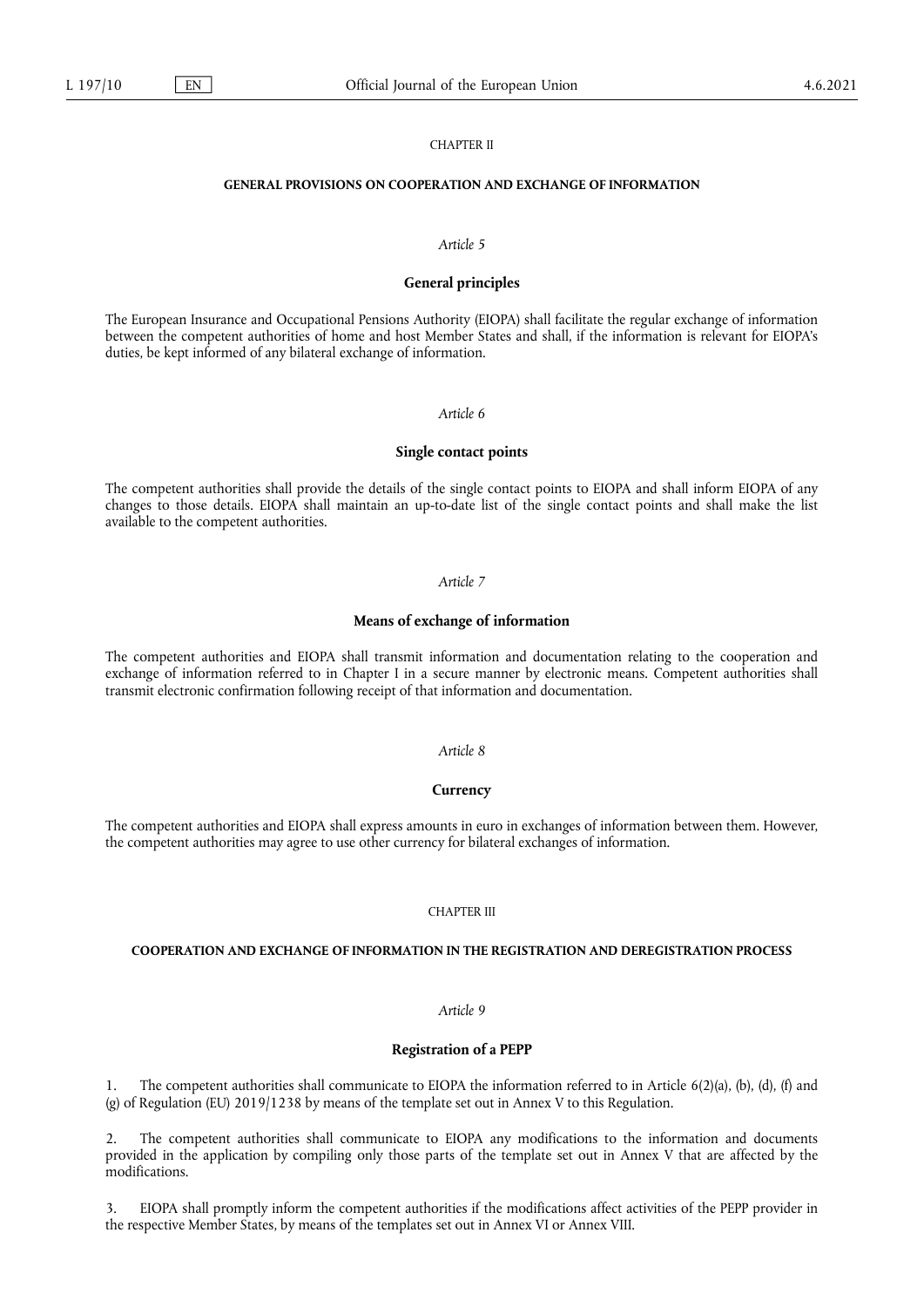After the product has been registered in the central public register, EIOPA shall notify the relevant competent authorities thereof by means of the template set out in Annex VI.

# *Article 10*

# **Opening a new sub-account**

1. In the case of opening a new sub-account, the competent authority of the home Member State shall notify the competent authority of the host Member State and EIOPA by means of the template set out in Annex IX.

2. The competent authority of the host Member State shall acknowledge the receipt of the information and documents by means of the template set out in Annex X. The competent authority of the home Member State shall communicate any modifications to the sub-account to the competent authority of the host Member State and EIOPA, by compiling only those parts of the template set out in Annex IX that are affected by the modifications.

# *Article 11*

### **Information on national provisions**

By means of the template set out in Annex XIV to this Regulation, the competent authorities shall provide EIOPA with a link to all the following:

- (a) the text of the national laws, regulations and administrative provisions governing the conditions related to the accumulation phase referred to in Article 47 of Regulation (EU) 2019/1238;
- (b) the conditions related to the decumulation phase referred to in Article 57 of Regulation (EU) 2019/1238;
- (c) where applicable, information about additional procedures for applying for advantages and incentives set at national level.

### *Article 12*

### **Deregistration of a PEPP**

1. The competent authority shall notify EIOPA of its decision for deregistration of a PEPP by means of the template set out in Annex VII.

2. EIOPA shall deregister the PEPP from its central public register and shall notify the relevant competent authorities accordingly by means of the template set out in Annex VIII.

# CHAPTER IV

# **ONGOING COOPERATION AND REGULAR EXCHANGE OF INFORMATION**

### *Article 13*

### **Cooperation between competent authorities and with EIOPA**

1. The cooperation between the competent authorities and with EIOPA shall cover at least the following areas:

- (a) supervision;
- (b) inspections and investigations;
- (c) identification and remediation of infringements of Regulation (EU) 2019/1238;
- (d) information on complaints;
- (e) planned supervisory actions against the PEPP provider or distributor where relevant for the PEPP product;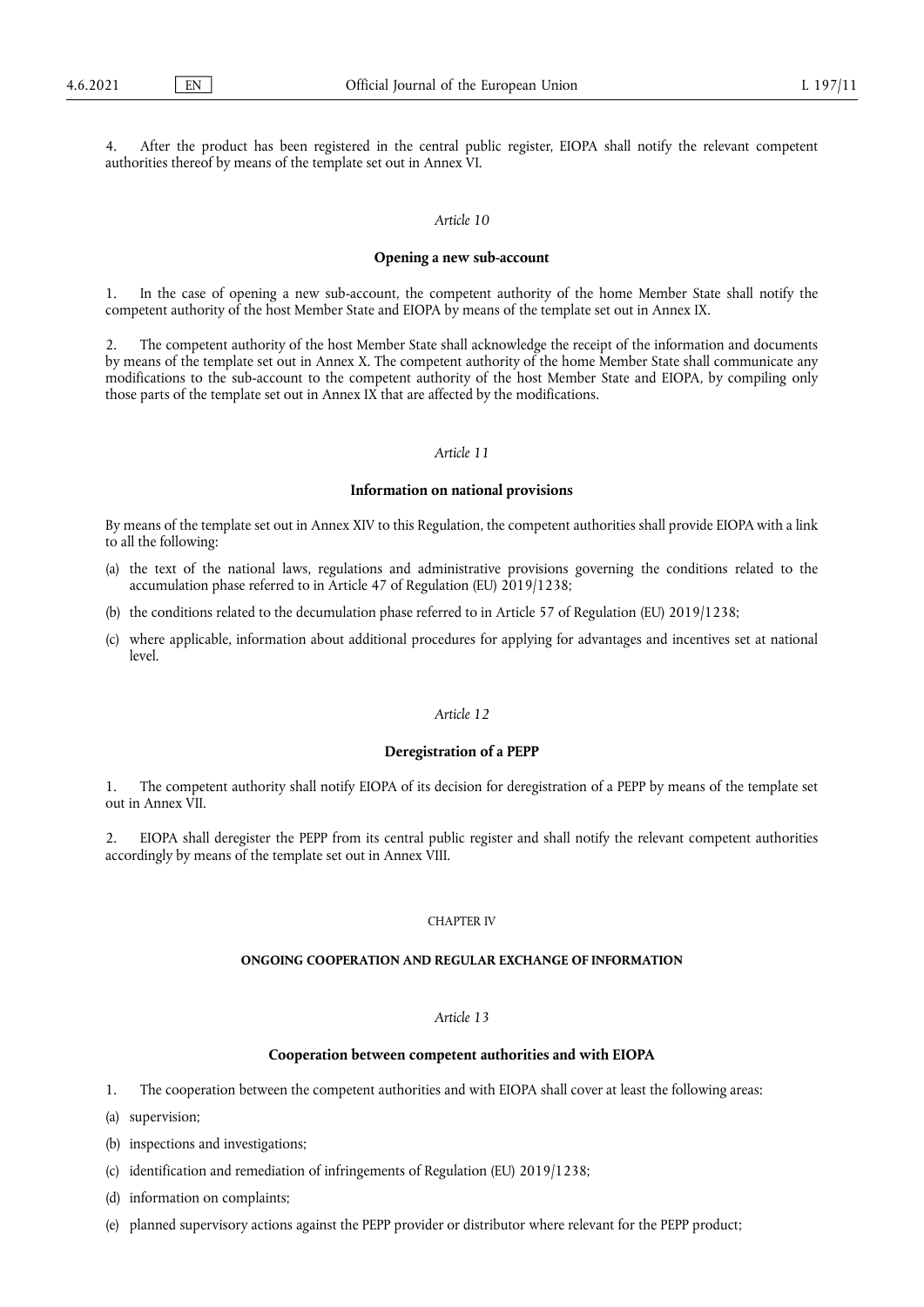(f) planned supervisory actions to mitigate PEPP savers' detriment including the intended exercise of product intervention powers referred to in Article 63 of Regulation (EU) 2019/1238.

2. EIOPA shall annually provide the concerned competent authority of the host Member State with the supervisory information related to the PEPP provided in that Member State, as provided in Article 14.

3. Upon a request made pursuant to Article 16, competent authorities and EIOPA shall exchange, to the extent available to them, any information related to the PEPP, which is relevant for carrying out their duties and not provided for in Article 15.

4. Where appropriate, the competent authority of the home Member State shall promptly inform the competent authority of the host Member State about any findings from its supervisory review processes, which relate to risks arising from or affecting the cross-border sales or sub-accounts of the PEPP. The competent authority of the home Member State shall provide that information in cases where the competent authority of the host Member State has already raised concerns.

5. The competent authority of the host Member State shall promptly inform the competent authority of the home Member State if it has reasons to consider that the activities of a PEPP provider might affect the financial soundness of that PEPP provider or the protection of consumers in other Member States.

6. The competent authority of the home Member State shall cooperate with the competent authority of the host Member State to assess whether the PEPP provider has a clear understanding of the target market and the risks that the products face or may face in the host Member State, and which specific related risk management tools and internal controls are in place, having regard to the proportionality principle and the risk-based approach.

- 7. Cooperation shall particularly focus on the following risk areas:
- (a) profile of the PEPP savers;
- (b) local PEPP partnerships and distribution partners;
- (c) complaints handling;
- (d) compliance;
- (e) consumer protection and any other aspects relating to the conduct of the PEPP provider and the PEPP distributor, including product oversight and governance requirements.

# *Article 14*

# **Regular exchange of information**

- 1. EIOPA shall extract and derive the following information about each PEPP provided in a host Member State:
- (a) number of the PEPP savers in the concerned Member State;
- (b) Member States for which the PEPP provider offers sub-accounts;
- (c) number of requests for switching and actual transfers if a specific sub-account is not offered in the concerned Member State;
- (d) information regarding each PEPP provided in the concerned Member State, subject to availability, as reported in:
	- (i) template PP.01.02 of Annex I, specifying basic information on the PEPP and of the reporting, following the instructions set out in section PP.01.02 of Annex II;
	- (ii) template PP.52.01 of Annex I, specifying PEPP and PEPP saver information, following the instructions set out in section PP.52.01 of Annex II;
	- (iii) template PP.06.02 of Annex I, specifying an item-by-item list of assets following the instructions set out in section PP.06.02 of Annex II and using the CIC as set out in Annex III and defined in Annex IV;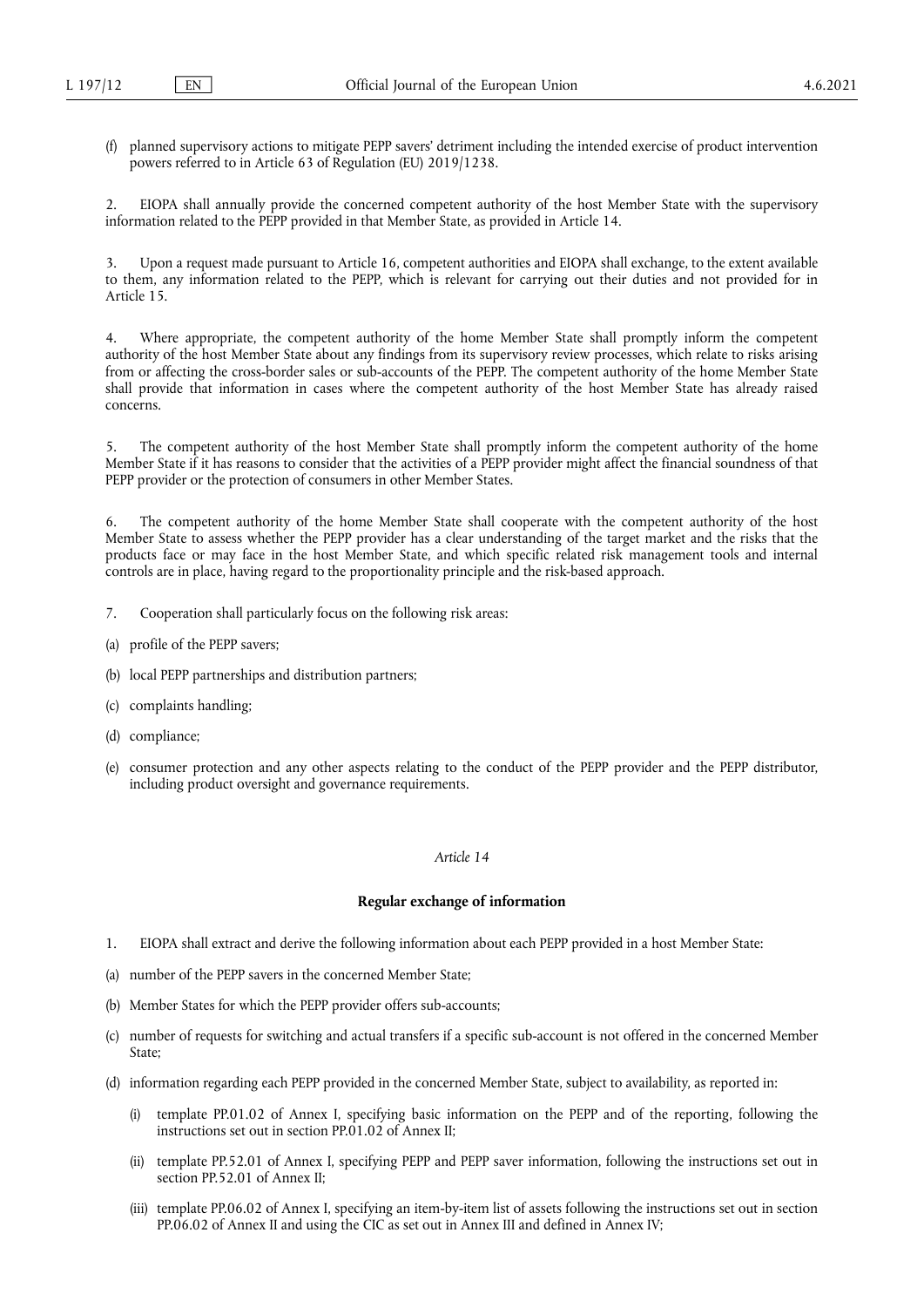- (iv) template PP.06.03 of Annex I, providing information on the look-through of all collective investments held by the PEPP providers following the instructions set out in section PP.06.03 of Annex II;
- (v) template PP.08.03 of Annex I, providing aggregate information on open positions of derivatives, following the instructions set out in section PP.08.03 of Annex II and using the CIC as set out in Annex III and defined in Annex IV.

EIOPA shall make available the information referred to in the first subparagraph for each PEPP to each concerned host competent authority on an annual basis.

2. Paragraph 1 shall not preclude competent authorities from exchanging more granular data on a more regular basis or upon request.

### CHAPTER V

# **AD HOC COOPERATION AND EXCHANGE OF INFORMATION**

# *Article 15*

### **Submission of a request for cooperation or exchange of information**

1. A competent authority shall submit the request to the requested competent authority by means of the template set out in Annex XI. The requesting competent authority may attach to the request any supporting material it deems relevant. In case the information request is relevant for EIOPA's duties, the requesting competent authority shall forward the request also to EIOPA.

2. The requesting competent authority shall specify the urgency of the request. Where the request for cooperation involves a request for information, the requesting competent authority shall:

- (a) specify, to the extent possible, the details of the information sought, including the reasons why that information is considered relevant for carrying out its duties under Regulation (EU) 2019/1238;
- (b) identify, where appropriate, any issue relating to the confidentiality of the information sought, including any special precaution for the collection of that information.

3. Where the requesting competent authority has justified reasons for categorising its request as urgent, it may make the request by means other than those provided for in paragraph 1, if the request is subsequently transmitted by electronic means in accordance with that paragraph, unless the competent authorities involved agree otherwise.

# *Article 16*

# **Reply to a request for cooperation or exchange of information**

1. The requested competent authority shall provide its reply to the requesting competent authority by means of the template set out in Annex XII. If the reply is relevant for EIOPA's duties, the requested competent authority shall forward the response also to EIOPA. In its reply, the requested competent authority shall:

- (a) request further clarification in any form as soon as possible where it has doubts in relation to the request;
- (b) take reasonable steps within the scope of its powers to cooperate or provide the requested information;
- (c) execute the request in a way that facilitates any necessary regulatory action to be undertaken in a timely manner, taking into account the complexity of the request and the necessity to involve another competent authority;
- (d) provide any additional essential information on its own initiative.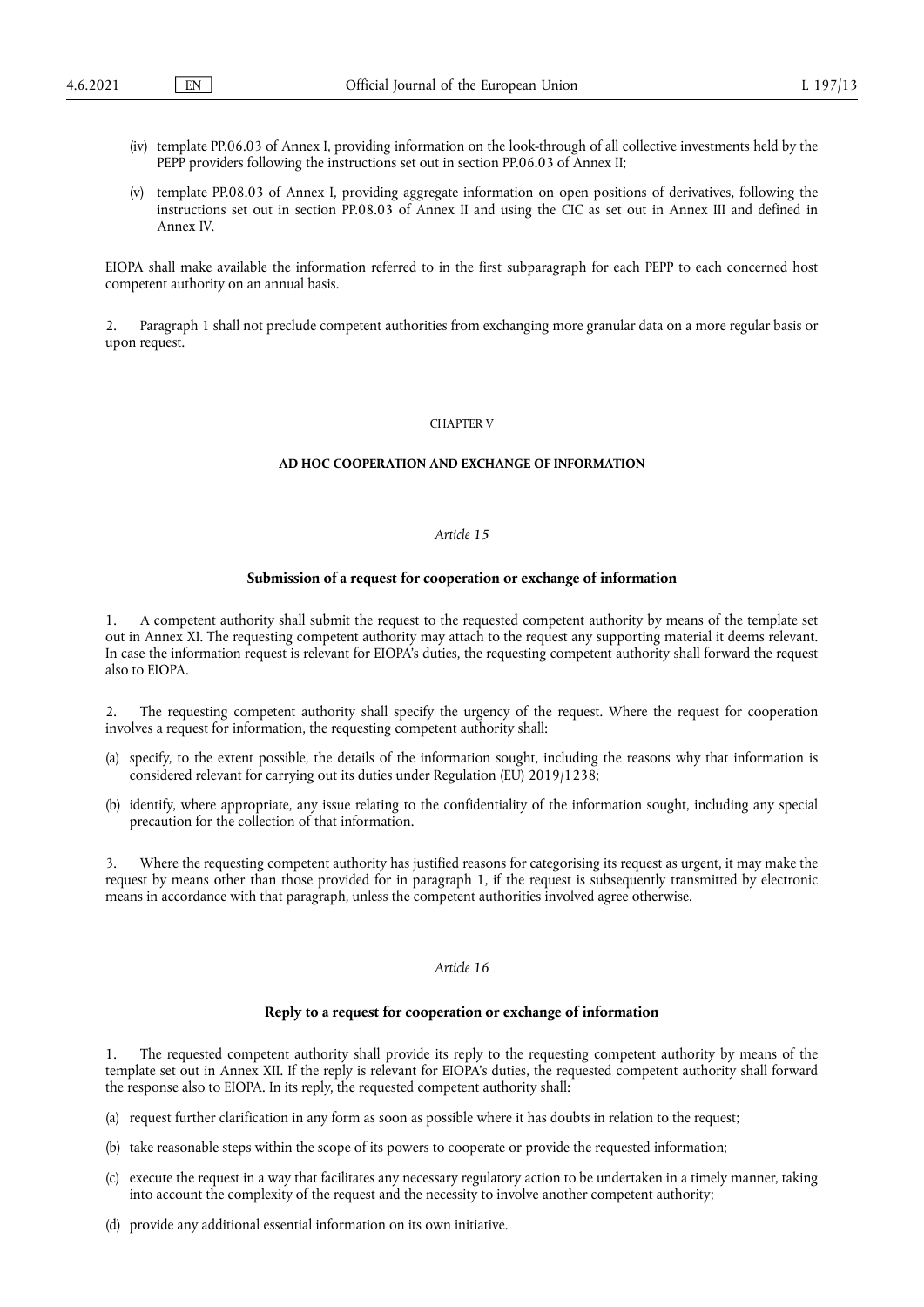2. Where due to the complexity of the request or the amount of information requested the requested competent authority is unable to meet the time limit set in that request, it shall:

- (a) promptly inform the requesting competent authority of the reasons that justify such delay and provide an estimated date of response;
- (b) provide already available information by means of the template set out in Annex XII;
- (c) provide any missing information as soon as it becomes available in a manner that ensures that any necessary action can be taken expediently.

# *Article 17*

# **Cooperation and exchange of information in case of infringements**

1. Upon becoming aware of any infringement or suspected infringement by a PEPP provider or PEPP distributor or such infringement occurring in the exercise of the freedom to provide services or freedom of establishment, the competent authority or EIOPA, as applicable, shall promptly notify the concerned competent authority by means of the template set out in Annex XIII. The notifying competent authority may attach to the notification any supporting material it deems necessary. If the infringement is relevant for EIOPA's duties, the notifying competent authority shall also promptly notify EIOPA by means of the template set out in Annex XIII.

2. The notifying competent authority or EIOPA, as applicable, shall provide the notified competent authority with all the information necessary to assess the matter, in particular, the following information:

- (a) the type, nature, materiality and duration of the infringement or suspected infringement;
- (b) suggested actions and potential publication, if any, planned to be undertaken by the notifying competent authority;
- (c) the evidence upon which they have based their decision.

The notified competent authority and EIOPA, as applicable, may request from the notifying competent authority any other information they consider necessary for their assessment and action.

3. Where the notifying competent authority considers the information should be sent urgently, it may initially notify the notified competent authority and EIOPA, as applicable, verbally, provided that the information is subsequently transmitted by electronic means in accordance with paragraph 1, unless the competent authorities involved agree otherwise.

### *Article 18*

### **Entry into force**

This Regulation shall enter into force on the twentieth day following that of its publication in the *Official Journal of the European Union*.

This Regulation shall be binding in its entirety and directly applicable in all Member States.

Done at Brussels, 4 March 2021.

*For the Commission The President* Ursula VON DER LEYEN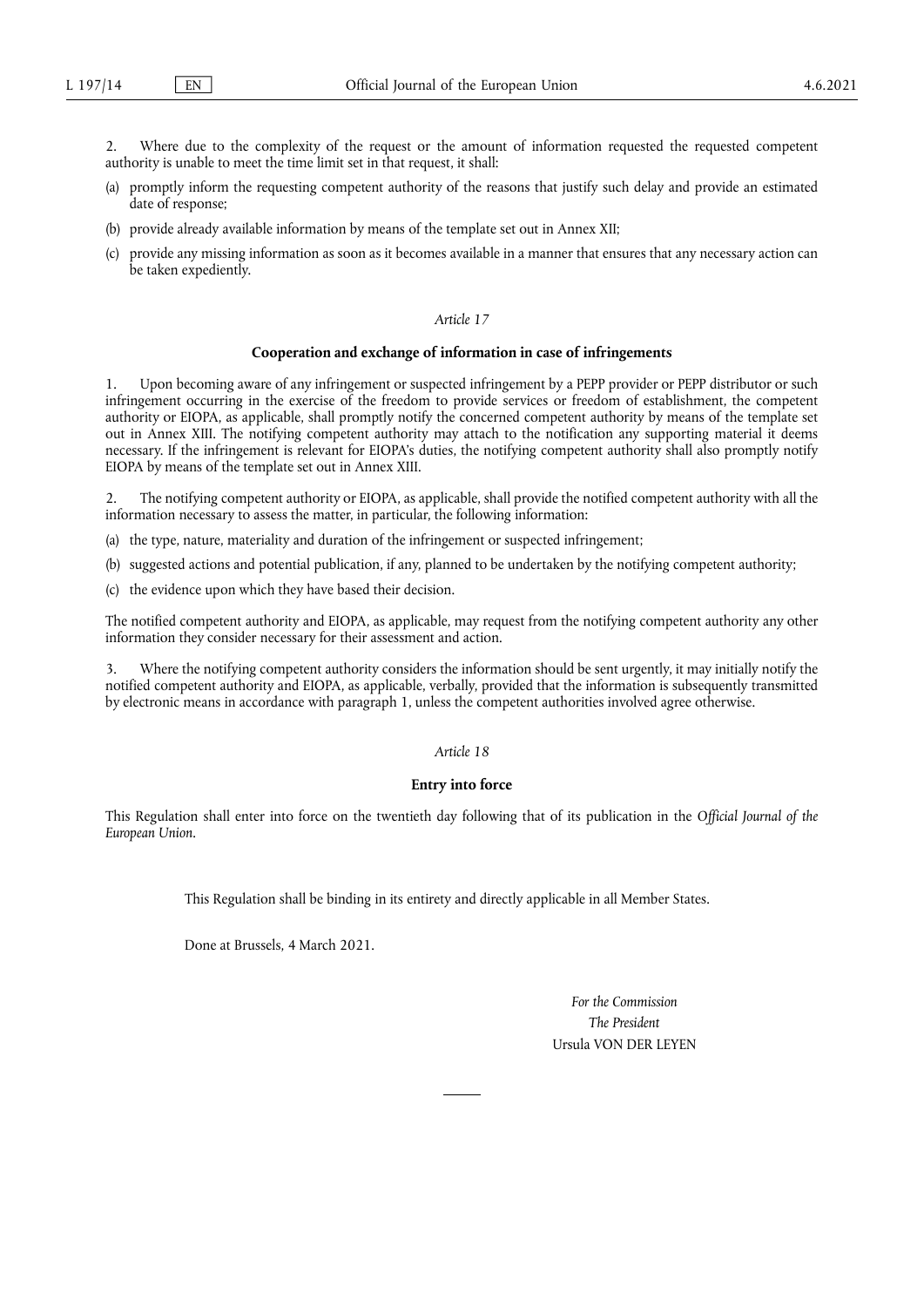# *ANNEX I*

# **REPORTING TEMPLATES**

# PP.01.01.33

# CONTENT OF THE SUBMISSION

|                                                                            |                    | CO <sub>010</sub> |
|----------------------------------------------------------------------------|--------------------|-------------------|
| Template Code - Template name                                              |                    |                   |
| PP.01.02.33 - Basic Information - General                                  | R0010              |                   |
| PP.52.01.33 - PEPP and PEPP saver information                              | R <sub>0</sub> 020 |                   |
| $PP.06.02.33 - List of assets$                                             | R0030              |                   |
| PP.06.03.33 - Collective investment undertakings - look - through approach | R <sub>0040</sub>  |                   |
| PP.08.03.33 - Aggregate information on open derivatives                    | R <sub>0050</sub>  |                   |

# PP.01.02.33

# BASIC INFORMATION – GENERAL

|                                                          |       | C <sub>0010</sub> |
|----------------------------------------------------------|-------|-------------------|
| PEPP name                                                | R0010 |                   |
| PEPP registration number                                 | R0020 |                   |
| Language of reporting                                    | R0030 |                   |
| Reporting submission date                                | R0040 |                   |
| Financial year end                                       | R0050 |                   |
| Reporting reference date                                 | R0060 |                   |
| Regular/Ad hoc submission                                | R0070 |                   |
| Currency used for reporting                              | R0090 |                   |
| Product still commercialised?                            | R0260 |                   |
| Type of entity                                           | R0270 |                   |
| Use of common pool of assets for all investments options | R0280 |                   |

# PP.52.01.33

# PEPP AND PEPP SAVER INFORMATION (1)

|                                      |       | Costs          |                    |                   |            |                    |
|--------------------------------------|-------|----------------|--------------------|-------------------|------------|--------------------|
|                                      |       | Administration | Distribution costs |                   | Investment | Costs of capital   |
|                                      |       | costs          |                    | Costs of advice   | costs      | guarantees, if any |
|                                      |       | C0020          | C0040              | C <sub>0050</sub> | C0060      | C0100              |
| <b>Basic PEPP</b>                    | R0010 |                |                    |                   |            |                    |
| Alternative<br>investment<br>options | R0040 |                |                    |                   |            |                    |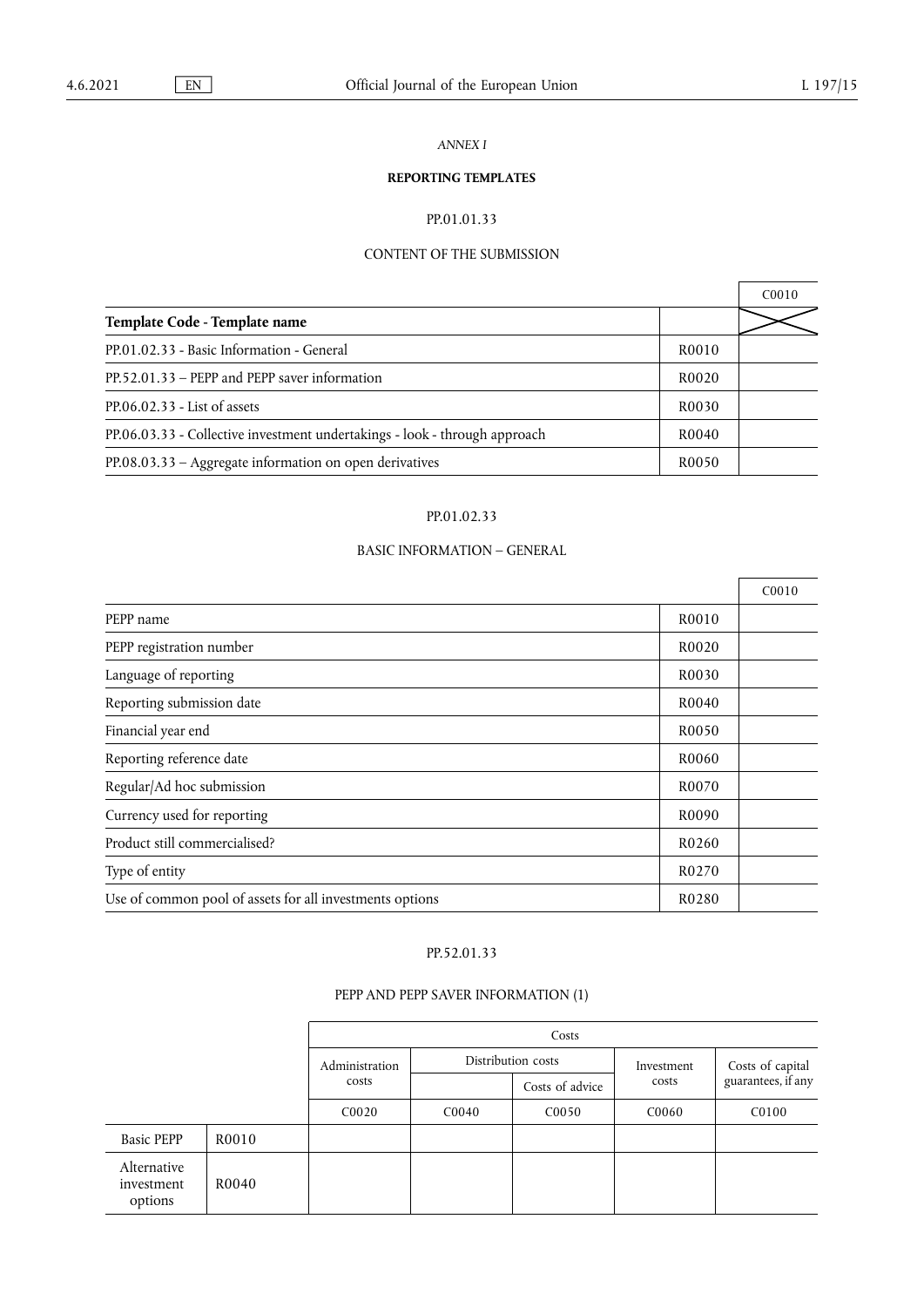# PEPP AND PEPP SAVER INFORMATION (2)

Country

|                                |       |                          |                                          | Financial and saver flows         | $\cdots$ |
|--------------------------------|-------|--------------------------|------------------------------------------|-----------------------------------|----------|
|                                |       | Number of PEPP<br>savers | Total gross<br>contributions<br>received | Total gross<br>investment returns |          |
|                                |       | C0150                    | C0160                                    | C0170                             |          |
| <b>Basic PEPP</b>              | R0010 |                          |                                          |                                   |          |
| Commercialised in the country  | R0020 |                          |                                          |                                   |          |
| In run-off                     | R0030 |                          |                                          |                                   |          |
| Alternative investment options | R0040 |                          |                                          |                                   |          |
| Commercialised in the country  | R0050 |                          |                                          |                                   |          |
| In run-off                     | R0060 |                          |                                          |                                   |          |

| Financial and saver flows |                                                 |                                                                              |                                                                                    |                                                                                                |                                                            |                                                                                                                       | . |
|---------------------------|-------------------------------------------------|------------------------------------------------------------------------------|------------------------------------------------------------------------------------|------------------------------------------------------------------------------------------------|------------------------------------------------------------|-----------------------------------------------------------------------------------------------------------------------|---|
|                           |                                                 |                                                                              |                                                                                    |                                                                                                |                                                            | Number of<br>notifications in<br>accordance with                                                                      |   |
| Total benefit<br>payments | Benefit<br>payments<br>related to<br>retirement | Benefit<br>payments<br>related to<br>retirement<br>paid through<br>annuities | <b>Benefit</b><br>payments<br>related to<br>retirement<br>paid through<br>lump sum | <b>Benefit</b><br>payments<br>related to<br>retirement<br>paid through<br>drawdown<br>payments | <b>Benefit</b><br>payments not<br>related to<br>retirement | Article $20(1)$<br>received from<br>PEPP savers that<br>have changed<br>their residence<br>to another<br>Member State |   |
| C0190                     | C0200                                           | C0210                                                                        | C <sub>0220</sub>                                                                  | CO <sub>230</sub>                                                                              | C <sub>0240</sub>                                          | C0250                                                                                                                 |   |
|                           |                                                 |                                                                              |                                                                                    |                                                                                                |                                                            |                                                                                                                       |   |
|                           |                                                 |                                                                              |                                                                                    |                                                                                                |                                                            |                                                                                                                       |   |
|                           |                                                 |                                                                              |                                                                                    |                                                                                                |                                                            |                                                                                                                       |   |
|                           |                                                 |                                                                              |                                                                                    |                                                                                                |                                                            |                                                                                                                       |   |
|                           |                                                 |                                                                              |                                                                                    |                                                                                                |                                                            |                                                                                                                       |   |
|                           |                                                 |                                                                              |                                                                                    |                                                                                                |                                                            |                                                                                                                       |   |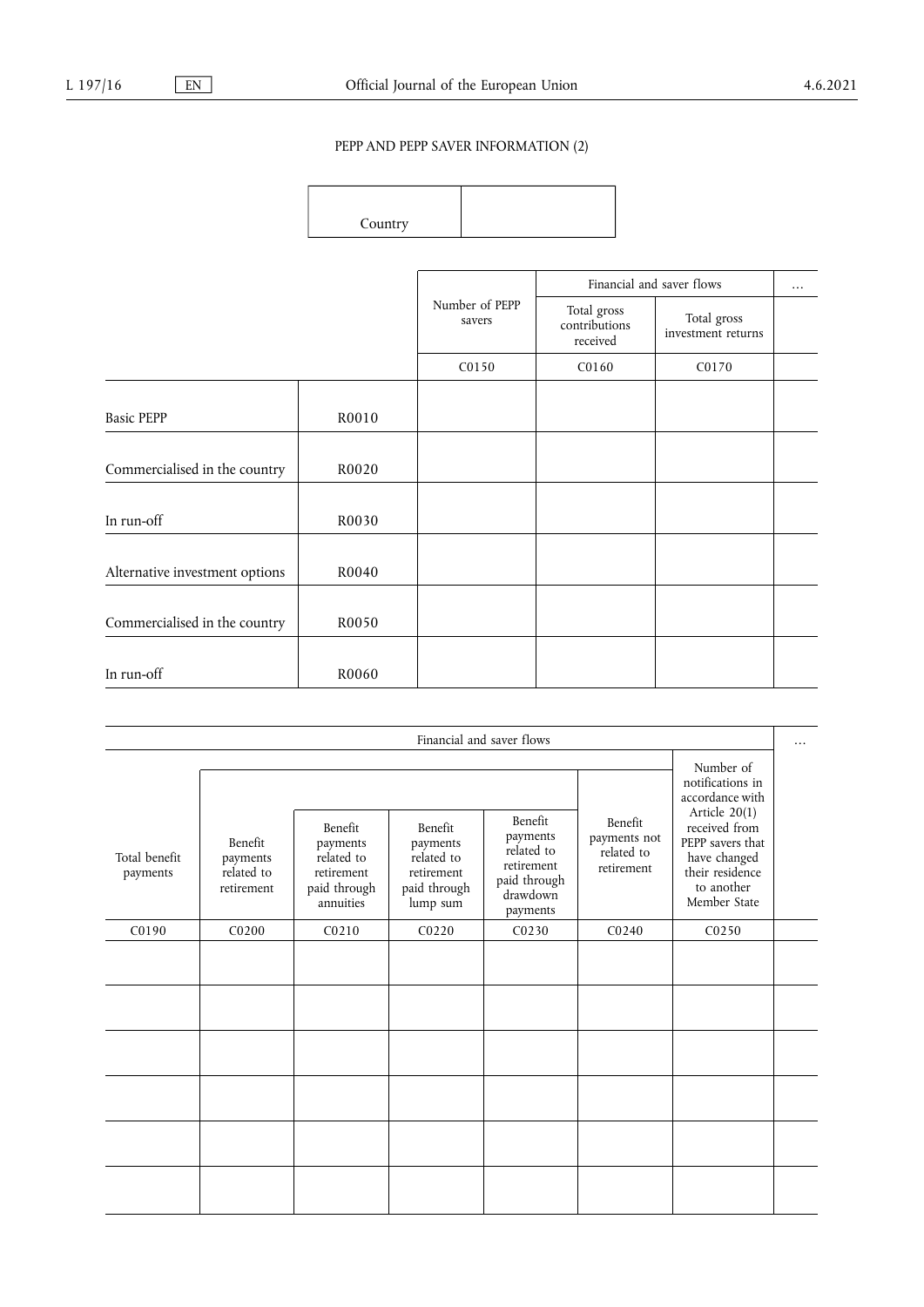| Financial and saver flows                                                                                                                |                                                                                                                       |                                                                                                                                                 |                                                                                                                  |                                                                                                                                                      |                                                                                                               |                                |                   |
|------------------------------------------------------------------------------------------------------------------------------------------|-----------------------------------------------------------------------------------------------------------------------|-------------------------------------------------------------------------------------------------------------------------------------------------|------------------------------------------------------------------------------------------------------------------|------------------------------------------------------------------------------------------------------------------------------------------------------|---------------------------------------------------------------------------------------------------------------|--------------------------------|-------------------|
| Number of<br>requests for<br>opening a sub-<br>account in<br>accordance<br>with Article<br>$20(2)$ of<br>Regulation<br>(EU)<br>2019/1238 | Number of<br>sub-accounts<br>opened in<br>accordance<br>with Article<br>$20(2)$ of<br>Regulation<br>(EU)<br>2019/1238 | Number of<br>requests from<br>PEPP savers<br>for switching<br>in accordance<br>with Article<br>$20(5)(a)$ of<br>Regulation<br>(EU)<br>2019/1238 | Actual<br>transfers<br>made in<br>accordance<br>with Article<br>$20(5)(a)$ of<br>Regulation<br>(EU)<br>2019/1238 | Number of<br>requests from<br>PEPP savers<br>for switching<br>made in<br>accordance<br>with Article<br>$52(3)$ of<br>Regulation<br>(EU)<br>2019/1238 | Actual<br>transfers<br>made in<br>accordance<br>with Article<br>$52(3)$ of<br>Regulation<br>(EU)<br>2019/1238 | Assets                         | Obligations       |
| C <sub>0260</sub>                                                                                                                        | C <sub>0270</sub>                                                                                                     | C <sub>0280</sub>                                                                                                                               | C <sub>0290</sub>                                                                                                | C <sub>0</sub> 30 <sub>0</sub>                                                                                                                       | C <sub>0</sub> 31 <sub>0</sub>                                                                                | C <sub>0</sub> 32 <sub>0</sub> | C <sub>0330</sub> |
|                                                                                                                                          |                                                                                                                       |                                                                                                                                                 |                                                                                                                  |                                                                                                                                                      |                                                                                                               |                                |                   |
|                                                                                                                                          |                                                                                                                       |                                                                                                                                                 |                                                                                                                  |                                                                                                                                                      |                                                                                                               |                                |                   |
|                                                                                                                                          |                                                                                                                       |                                                                                                                                                 |                                                                                                                  |                                                                                                                                                      |                                                                                                               |                                |                   |
|                                                                                                                                          |                                                                                                                       |                                                                                                                                                 |                                                                                                                  |                                                                                                                                                      |                                                                                                               |                                |                   |
|                                                                                                                                          |                                                                                                                       |                                                                                                                                                 |                                                                                                                  |                                                                                                                                                      |                                                                                                               |                                |                   |
|                                                                                                                                          |                                                                                                                       |                                                                                                                                                 |                                                                                                                  |                                                                                                                                                      |                                                                                                               |                                |                   |

Number of complaints

C0340

PP.06.02.33

LIST OF ASSETS

# INFORMATION ON POSITIONS HELD

| Asset ID Code and Type<br>of code | Basic PEPP/alternative<br>investment options | Country of custody | Custodian | Quantity | $\cdots$ |
|-----------------------------------|----------------------------------------------|--------------------|-----------|----------|----------|
| C0011                             | C0010                                        | C0040              | C0050     | C0060    |          |
|                                   |                                              |                    |           |          |          |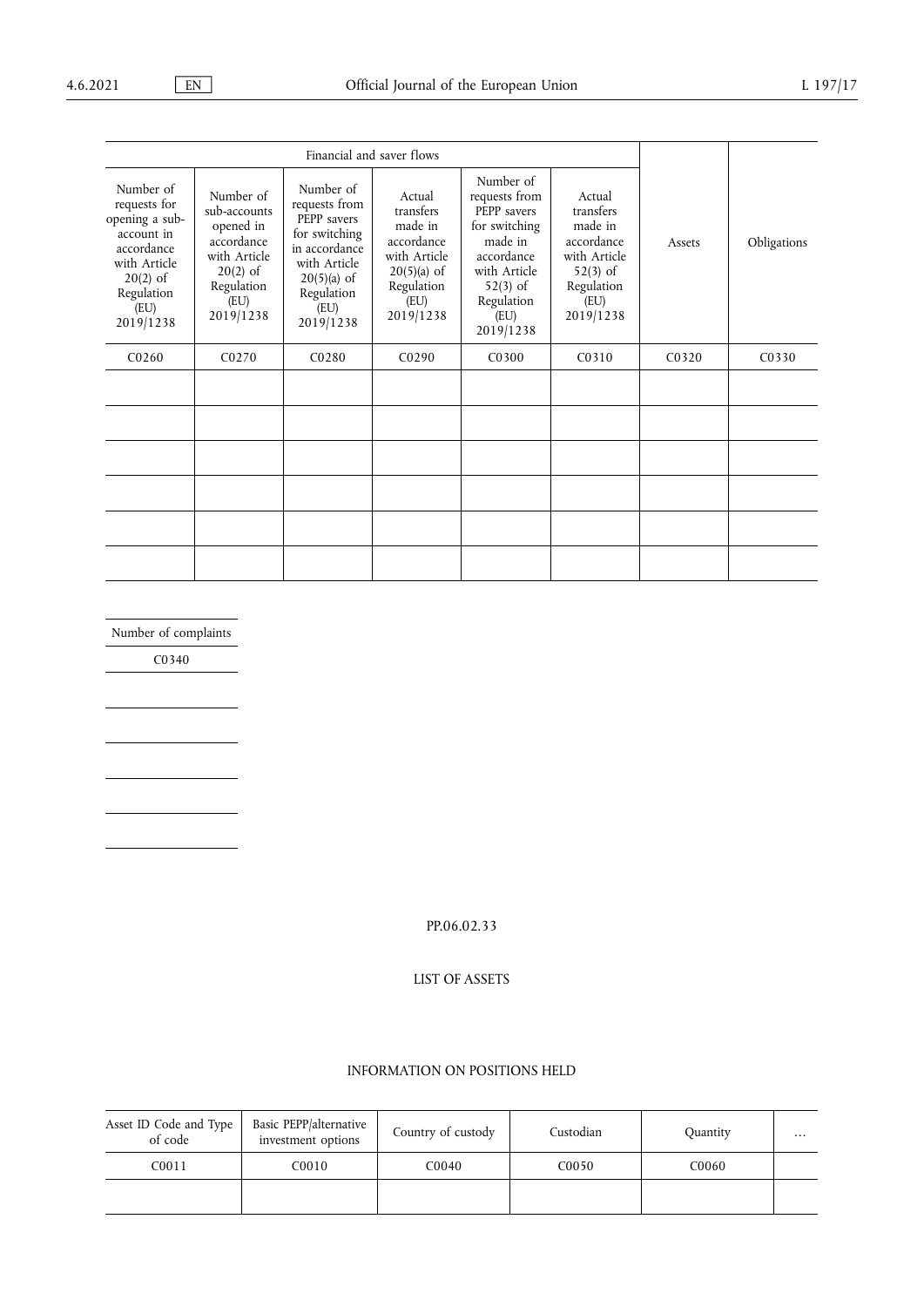| Par amount | Valuation method | Acquisition value | Accrued interest | Market asset value |
|------------|------------------|-------------------|------------------|--------------------|
| C0070      | C0075            | C0080             | C0090            | C0100-             |
|            |                  |                   |                  |                    |

# INFORMATION ON ASSETS

| Asset ID Code and Type<br>of code | Item title | Issuer name | Issuer code and Type<br>of issuer code | Issuer sector | $\cdots$ |
|-----------------------------------|------------|-------------|----------------------------------------|---------------|----------|
| C0011                             | C0130      | C0140       | C0150                                  | C0170         |          |
|                                   |            |             |                                        |               |          |

| Issuer group | Issuer Group Code and<br>Type of issuer group<br>code | Issuer country | Currency          | CIC               | $\cdots$ |
|--------------|-------------------------------------------------------|----------------|-------------------|-------------------|----------|
| C0180        | C0190                                                 | C0210          | CO <sub>220</sub> | C <sub>0230</sub> |          |
|              |                                                       |                |                   |                   |          |

| Alternative<br>investment | External rating | Nominated<br><b>ECAI</b> | Unit price                     | Unit percentage<br>of par amount<br>price | Duration          | Maturity date     |
|---------------------------|-----------------|--------------------------|--------------------------------|-------------------------------------------|-------------------|-------------------|
| CO <sub>240</sub>         | C0250           | C <sub>0260</sub>        | C <sub>0</sub> 37 <sub>0</sub> | C <sub>0</sub> 380                        | C <sub>0270</sub> | C <sub>0280</sub> |
|                           |                 |                          |                                |                                           |                   |                   |

# PP.06.03.33

# COLLECTIVE INVESTMENT UNDERTAKINGS – LOOK-THROUGH APPROACH

| Collective Investments<br>Undertaking ID Code and<br>Type of code | Underlying asset<br>category | Country of issue | Currency | Total amount |
|-------------------------------------------------------------------|------------------------------|------------------|----------|--------------|
| C0010                                                             | CO <sub>030</sub>            | C0040            | C0050    | C0060        |
|                                                                   |                              |                  |          |              |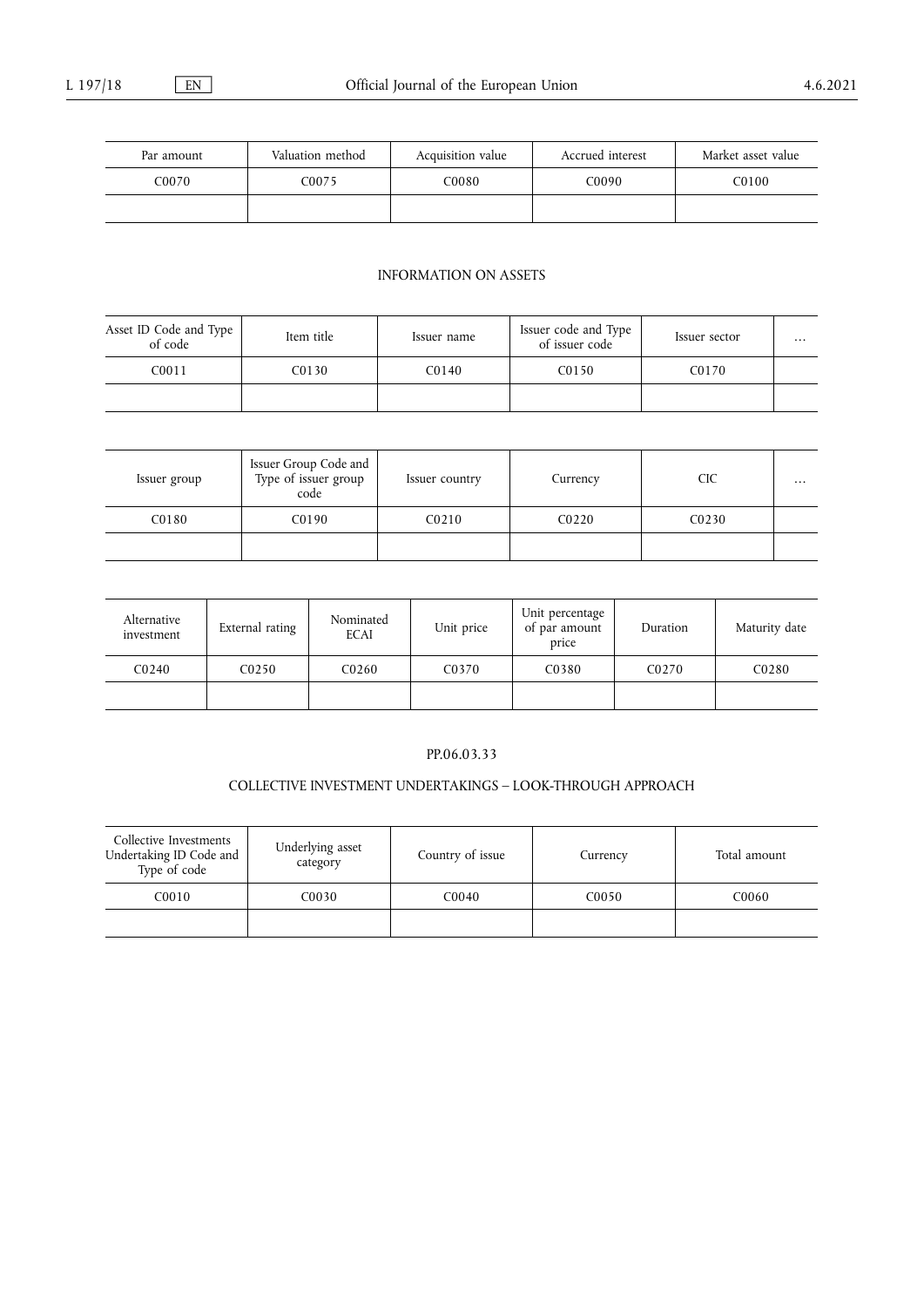# PP.08.03.33

# INFORMATION ON POSITIONS HELD – NOTIONAL AMOUNT

|                                         |       | Notional amount   |                        |                   |
|-----------------------------------------|-------|-------------------|------------------------|-------------------|
|                                         |       | <b>Basic PEPP</b> | Alternative investment | PEPP assets       |
|                                         |       | C <sub>0010</sub> | C <sub>00</sub> 30     | C <sub>0050</sub> |
| Interest rate swaps (D1)                | R0010 |                   |                        |                   |
| Forward exchange rate<br>agreement (F2) | R0020 |                   |                        |                   |
| Other derivatives                       | R0030 |                   |                        |                   |

# INFORMATION ON POSITIONS HELD – VALUE

|                                         |       | Value             |                                   |             |
|-----------------------------------------|-------|-------------------|-----------------------------------|-------------|
|                                         |       | <b>Basic PEPP</b> | Alternative investment<br>options | PEPP assets |
|                                         |       | C0020             | C0040                             | C0060       |
| Interest rate swaps (D1)                | R0010 |                   |                                   |             |
| Forward exchange rate<br>agreement (F2) | R0020 |                   |                                   |             |
| Other derivatives                       | R0030 |                   |                                   |             |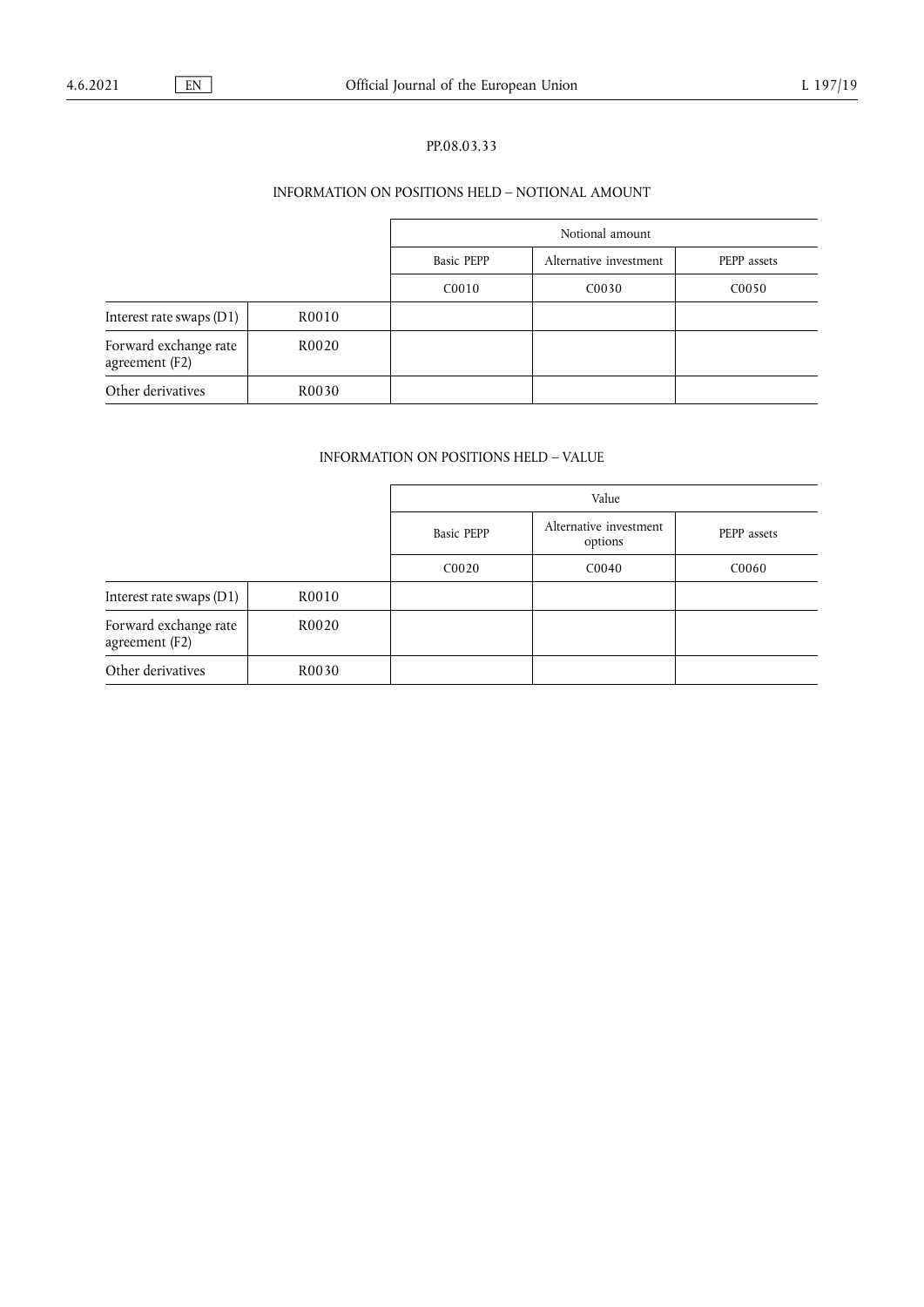# *ANNEX II*

### **INSTRUCTIONS ON REPORTING TEMPLATES**

This Annex contains additional instructions in relation to the templates set out in Annex I.

Templates which shall be filled in accordance with the instructions of the different sections of this Annex are referred to as 'this template' throughout the text of this Annex.

# **PP.01.01.33 – Content of the submission**

# **General comments:**

This section relates to annual submission of information for the pan-European Personal Pension Products (PEPP).

When a special justification is needed, the explanation shall not be submitted within the reporting template but shall be part of the dialogue between the undertaking providing the PEPP and competent authorities.

| <b>TABLE ORDINATE</b> | <b>ITEM</b>                                                                      | <b>INSTRUCTIONS</b>                                                                    |
|-----------------------|----------------------------------------------------------------------------------|----------------------------------------------------------------------------------------|
| C0010/R0010           | $PP.01.02.33 - Basic$<br>Information – General                                   | This template shall always be reported. The only possible<br>option is: $1 -$ Reported |
|                       | $PP.52.01.33 - PEPP$ and $PEPP$<br>saver information                             | One of the options in the following closed list shall be used:                         |
| C0010/R0020           |                                                                                  | $1 -$ Reported                                                                         |
|                       |                                                                                  | $0$ – Not reported other reason (in this case special justification<br>is needed)      |
|                       | $PP.06.02.33 - List$ of assets                                                   | One of the options in the following closed list shall be used:                         |
| C0010/R0030           |                                                                                  | $1 -$ Reported                                                                         |
|                       |                                                                                  | 0 - Not reported other reason (in this case special justification<br>is needed)        |
|                       | $PP.06.03.33 - Collective$<br>investment undertakings -<br>look-through approach | One of the options in the following closed list shall be used:                         |
| C0010/R0040           |                                                                                  | $1 -$ Reported                                                                         |
|                       |                                                                                  | 2 - Not reported as no Collective investment undertakings                              |
|                       |                                                                                  | $0$ – Not reported (in this case special justification is needed)                      |
|                       |                                                                                  | One of the options in the following closed list shall be used:                         |
|                       | PP.08.03.33-Aggregate<br>information on open<br>derivatives                      | $1 -$ Reported                                                                         |
| C0010/R0050           |                                                                                  | 2 - Not reported as no derivative transactions                                         |
|                       |                                                                                  | $0$ – Not reported other reason (in this case special justification<br>is needed)      |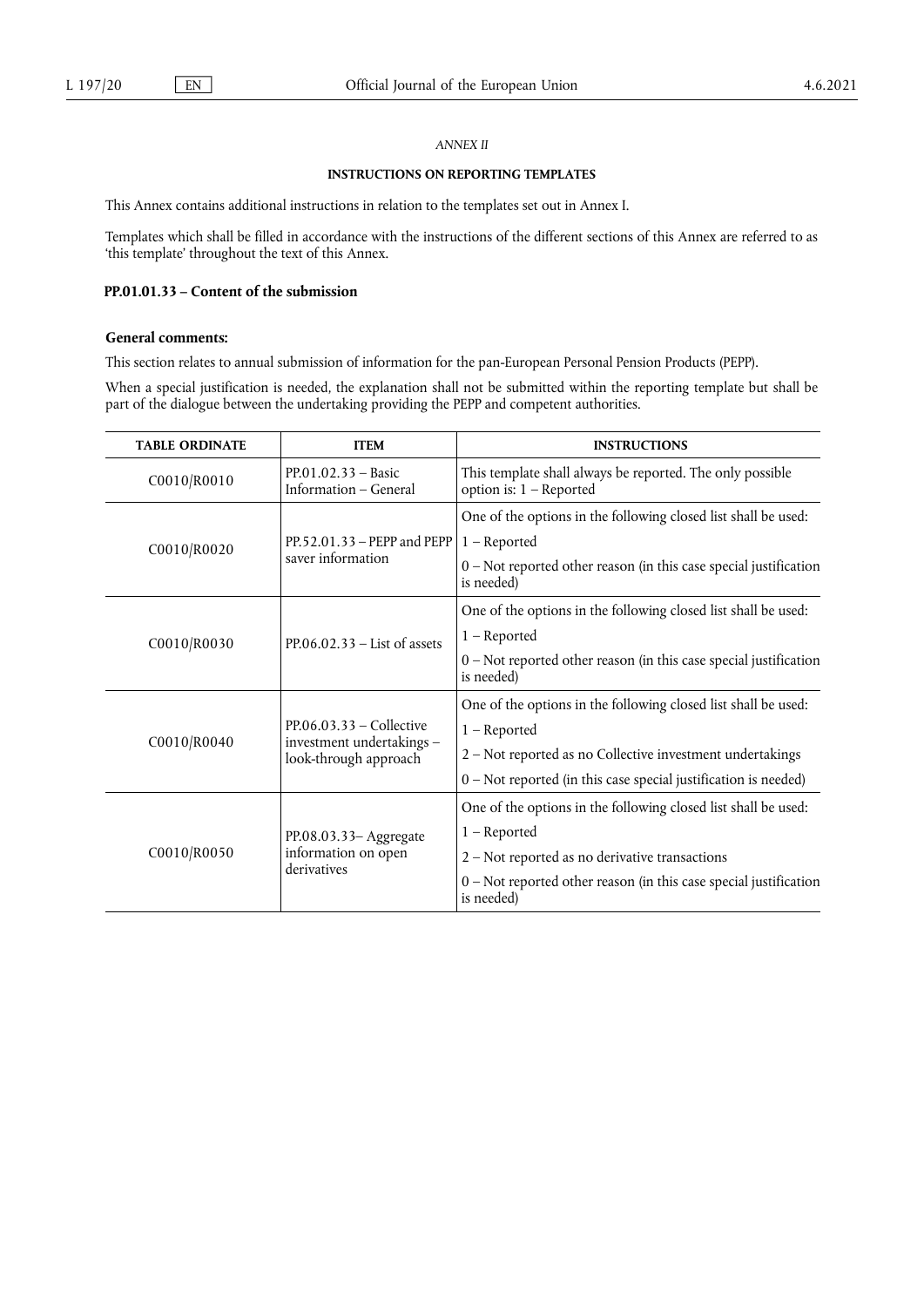# **PP.01.02 – Basic information – General**

# **General comments:**

This section relates to annual submission of basic information about the PEPP.

<span id="page-14-2"></span><span id="page-14-1"></span><span id="page-14-0"></span>

| <b>TABLE ORDINATE</b> | <b>ITEM</b>                 | <b>INSTRUCTIONS</b>                                                                                                                                                                                                                                                                                                                                                                                                                                                                                                                                               |
|-----------------------|-----------------------------|-------------------------------------------------------------------------------------------------------------------------------------------------------------------------------------------------------------------------------------------------------------------------------------------------------------------------------------------------------------------------------------------------------------------------------------------------------------------------------------------------------------------------------------------------------------------|
| C0010/R0010           | PEPP name                   | Commercial name of PEPP (undertaking-specific).                                                                                                                                                                                                                                                                                                                                                                                                                                                                                                                   |
| C0010/R0020           | PEPP registration number    | Registration number for the PEPP, which is attributed by the<br>EIOPA.                                                                                                                                                                                                                                                                                                                                                                                                                                                                                            |
| C0010/R0030           | Language of reporting       | Identify the 2-letter code of ISO 639-1 code of the language<br>used in the submission of information.                                                                                                                                                                                                                                                                                                                                                                                                                                                            |
| C0010/R0040           | Reporting submission date   | Identify the ISO 8601 (yyyy-mm-dd) code of the date when the<br>reporting to the supervisory authority is made.                                                                                                                                                                                                                                                                                                                                                                                                                                                   |
| C0010/R0050           | Financial year end          | Identify the ISO 8601 (yyyy-mm-dd) code of the financial year<br>end of the undertaking, e.g. 2017-12-31.                                                                                                                                                                                                                                                                                                                                                                                                                                                         |
| C0010/R0060           | Reporting reference date    | Identify the ISO 8601 (yyyy-mm-dd) code of the date<br>identifying the last day of the reporting period.                                                                                                                                                                                                                                                                                                                                                                                                                                                          |
| C0010/R0070           | Regular/Ad hoc submission   | Identify if the submission of information relates to regular<br>submission of information or ad-hoc.<br>The following closed list of options shall be used:<br>$1 -$ Regular reporting<br>$2 - Ad$ hoc reporting                                                                                                                                                                                                                                                                                                                                                  |
| C0010/R0090           | Currency used for reporting | Identify the ISO 4217 alphabetic code of the currency of the<br>monetary amounts used in each report.                                                                                                                                                                                                                                                                                                                                                                                                                                                             |
| C0010/R0260           | PEPP still commercialised?  | Specify if product is still for sale or if it is just in runoff.<br>The following closed list shall be used:<br>- Still commercialised<br>— In run-off                                                                                                                                                                                                                                                                                                                                                                                                            |
| C0010/R0270           | Type of entity              | Specify the type of entity to which PEPP provider submitting<br>the data for its PEPP is falling into.<br>The following closed list shall be used:<br>- Credit institution (pursuant to Directive 2013/36/EU of the<br>European Parliament and of the Council (1))<br>- Insurance<br>undertaking<br>(pursuant<br>to<br>Directive<br>2009/138/EC of the European Parliament and of the Coun-<br>cil $(2)$<br>- Institution for occupational retirement provision (pursuant<br>to Directive (EU) 2016/2341 of the European Parliament<br>and of the Council $(3)$ ) |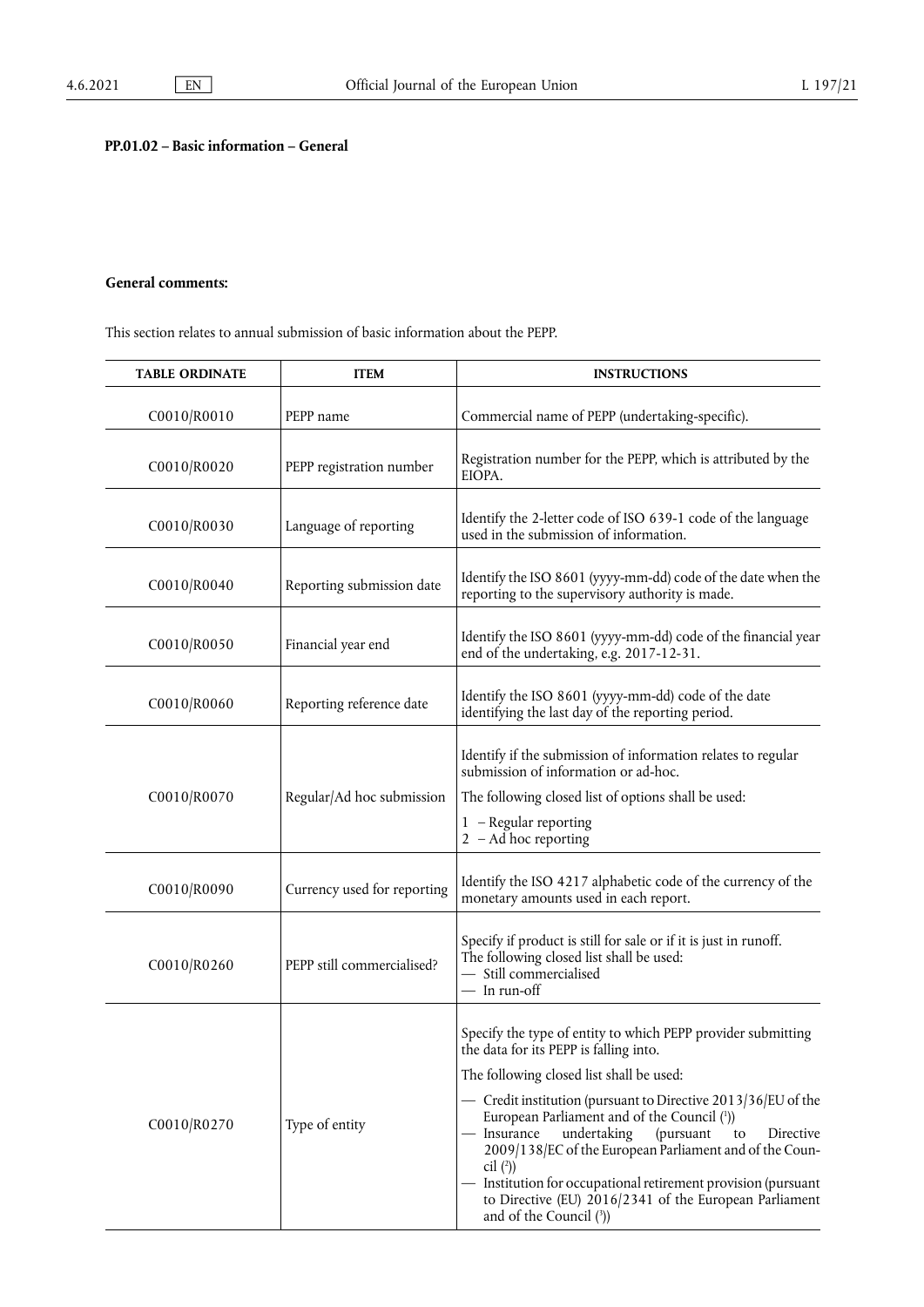<span id="page-15-8"></span><span id="page-15-7"></span><span id="page-15-6"></span>

|             |                                                             | — Investment firm (pursuant to Directive 2014/65/EU of the<br>European Parliament and of the Council (4)<br>- Investment company or management company (pursuant<br>to Directive 2009/65/EC of the European Parliament and<br>the Council $(5)$ )<br>EUAIFM (pursuant to Directive 2011/61/EU of the Euro-<br>pean Parliament and of the Council (6) |
|-------------|-------------------------------------------------------------|------------------------------------------------------------------------------------------------------------------------------------------------------------------------------------------------------------------------------------------------------------------------------------------------------------------------------------------------------|
| C0010/R0280 | Use of common pool of assets<br>for all investments options | Specify if the common pool of assets for all investment options<br>is used.<br>The following closed list shall be used:<br>$1 - Yes$<br>$2 - No$                                                                                                                                                                                                     |

<span id="page-15-0"></span>[\(](#page-14-0) 1 ) Directive 2013/36/EU of the European Parliament and of the Council of 26 June 2013 on access to the activity of credit institutions and the prudential supervision of credit institutions and investment firms, amending Directive 2002/87/EC and repealing Directives 2006/48/EC and 2006/49/EC (OJ L 176, 27.6.2013, p. 338).

<span id="page-15-1"></span> $(2)$  $(2)$ ) Directive 2009/138/EC of the European Parliament and of the Council of 25 November 2009 on the taking-up and pursuit of the business of Insurance and Reinsurance (Solvency II) (OJ L 335, 17.12.2009, p. 1).

<span id="page-15-2"></span>[\(](#page-14-2) 3 ) Directive (EU) 2016/2341 of the European Parliament and of the Council of 14 December 2016 on the activities and supervision of institutions for occupational retirement provision (IORPs) (OJ L 354, 23.12.2016, p. 37).

<span id="page-15-3"></span> $($ <sup>4</sup> ) Directive 2014/65/EU of the European Parliament and of the Council of 15 May 2014 on markets in financial instruments and amending Directive 2002/92/EC and Directive 2011/61/EU (OJ L 173, 12.6.2014, p. 349).

<span id="page-15-4"></span>[\(](#page-15-7) 5 ) Directive 2009/65/EC of the European Parliament and of the Council of 13 July 2009 on the coordination of laws, regulations and administrative provisions relating to undertakings for collective investment in transferable securities (UCITS) (OJ L 302, 17.11.2009, p. 32).

<span id="page-15-5"></span>[\(](#page-15-8) 6 ) Directive 2011/61/EU of the European Parliament and of the Council of 8 June 2011 on Alternative Investment Fund Managers and amending Directives 2003/41/EC and 2009/65/EC and Regulations (EC) No 1060/2009 and (EU) No 1095/2010 (OJ L 174, 1.7.2011, p. 1).

# **PP.52.01 – PEPP and PEPP saver**

# **Information – General comments:**

This section relates to annual submission of detailed information about a particular PEPP. In addition, some information for a particular PEPP investment option, i.e. Basic PEPP or alternative investment options, shall be further described, by country in which this product is commercialised and by sub-accounts opened. In case the alternative investment options become, individually or on aggregate, significant in relation to the savings in the Basic PEPP, the information shall be reported at a more granular level or at the level of each investment option.

All values shall be provided as if it would be reported in accordance with the prudential framework under which remit the entity falls.

Information regarding all alternative investment options shall be aggregated.

### **PEPP and PEPP saver information (1)**

| <b>TABLE ORDINATE</b> | <b>ITEM</b>                                  | <b>INSTRUCTIONS</b>                                                                                                                          |
|-----------------------|----------------------------------------------|----------------------------------------------------------------------------------------------------------------------------------------------|
| C0020/R0010           | Administration costs of Basic<br><b>PEPP</b> | Total amount of administrative costs related to the<br>administration of the PEPP, charged to the PEPP saver during<br>the reporting period. |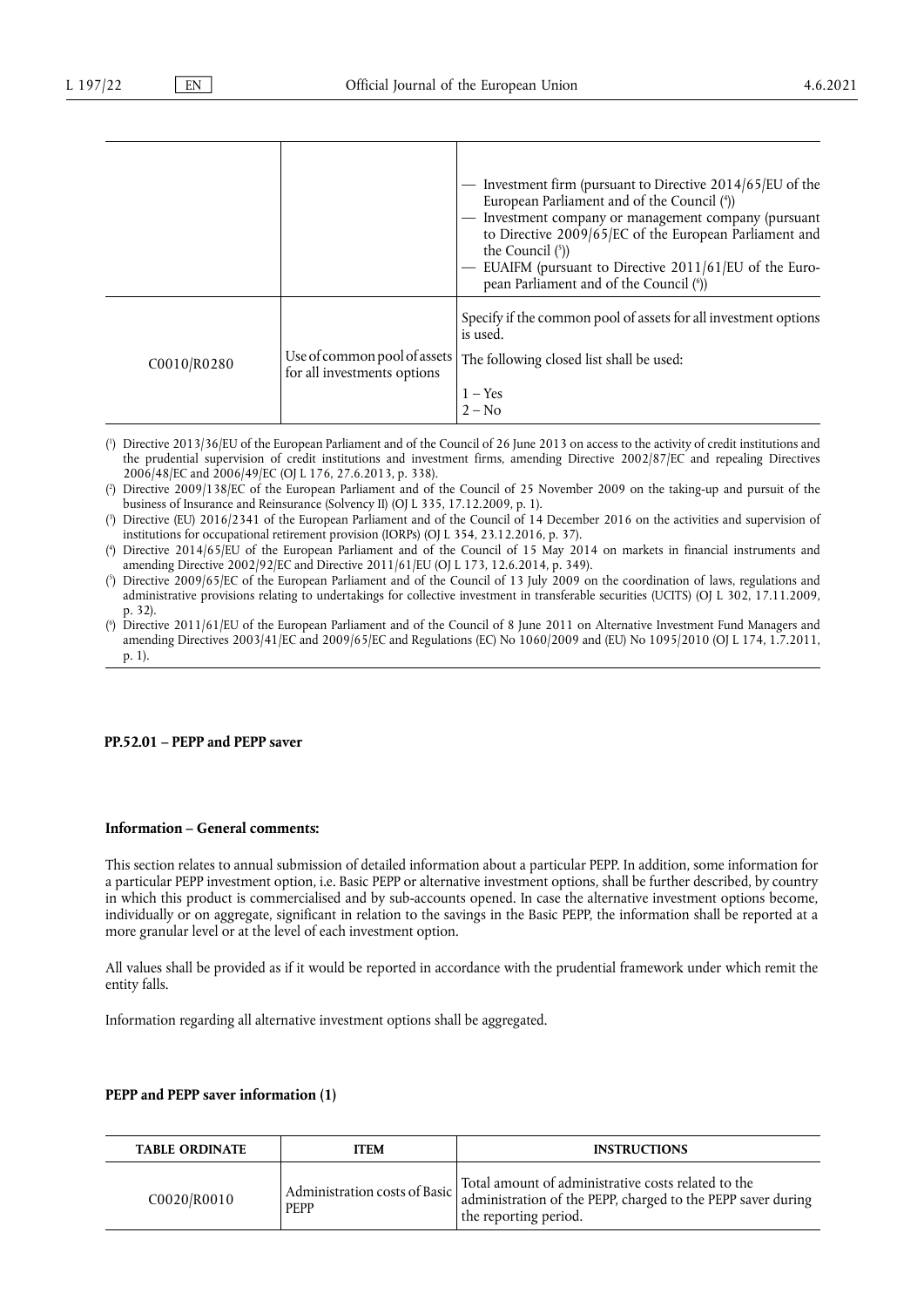|             |                                                              | The amount relates to one-off and recurring costs of Basic<br>PEPP.                                                                                                                                                                                                                                                                                                                                                                          |
|-------------|--------------------------------------------------------------|----------------------------------------------------------------------------------------------------------------------------------------------------------------------------------------------------------------------------------------------------------------------------------------------------------------------------------------------------------------------------------------------------------------------------------------------|
| C0040/R0010 | Distribution costs of Basic<br><b>PEPP</b>                   | Total amount of costs related to the distribution of the PEPP,<br>The amount relates to one-off and recurring costs of Basic<br>PEPP.                                                                                                                                                                                                                                                                                                        |
| C0050/R0010 | Costs of advice of Basic PEPP                                | Total amount of costs related to the costs of advice of the PEPP,<br>charged during the reporting period.<br>The amount relates to one-off and recurring costs of Basic<br>PEPP.                                                                                                                                                                                                                                                             |
| C0060/R0010 | Investment costs of Basic<br><b>PEPP</b>                     | Total amount of investment costs related to the PEPP, charged<br>during the reporting period. These costs cover the charges<br>related to safekeeping of assets, activities stemming from<br>performing transaction operations and other costs related to<br>the investment activities but not attributable to two categories<br>mentioned above.<br>The amount relates to one-off and recurring costs of Basic<br>PEPP.                     |
| C0100/R0010 | Costs of the capital<br>guarantees, if any, of Basic<br>PEPP | Total amount of costs of the capital guarantees of the PEPP,<br>charged during the reporting period.<br>The amount relates to one-off and recurring costs of Basic<br>PEPP.                                                                                                                                                                                                                                                                  |
| C0020/R0040 | Administration costs of<br>alternative investment<br>options | Total amount of administrative costs related to the<br>administration of the PEPP, charged to the PEPP saver during<br>the reporting period.<br>The amount relates to one-off and recurring costs of alternative<br>investment options.                                                                                                                                                                                                      |
| C0040/R0040 | Distribution costs of<br>alternative investment<br>options   | Total amount of costs related to the distribution of the PEPP.<br>The amount relates to one-off and recurring costs of alternative<br>investment options.                                                                                                                                                                                                                                                                                    |
| C0050/R0040 | Costs of advice of alternative<br>investment options         | Total amount of costs related to the costs of advice of the PEPP,<br>charged during the reporting period.<br>The amount relates to one-off and recurring costs of alternative<br>investment options.                                                                                                                                                                                                                                         |
| C0060/R0040 | Investment costs of<br>alternative investment<br>options     | Total amount of investment costs related to the PEPP, charged<br>during the reporting period. These costs cover the charges<br>related to safekeeping of assets, activities stemming from<br>performing transaction operations and other costs related to<br>the investment activities but not attributable to two categories<br>mentioned above.<br>The amount relates to one-off and recurring costs of alternative<br>investment options. |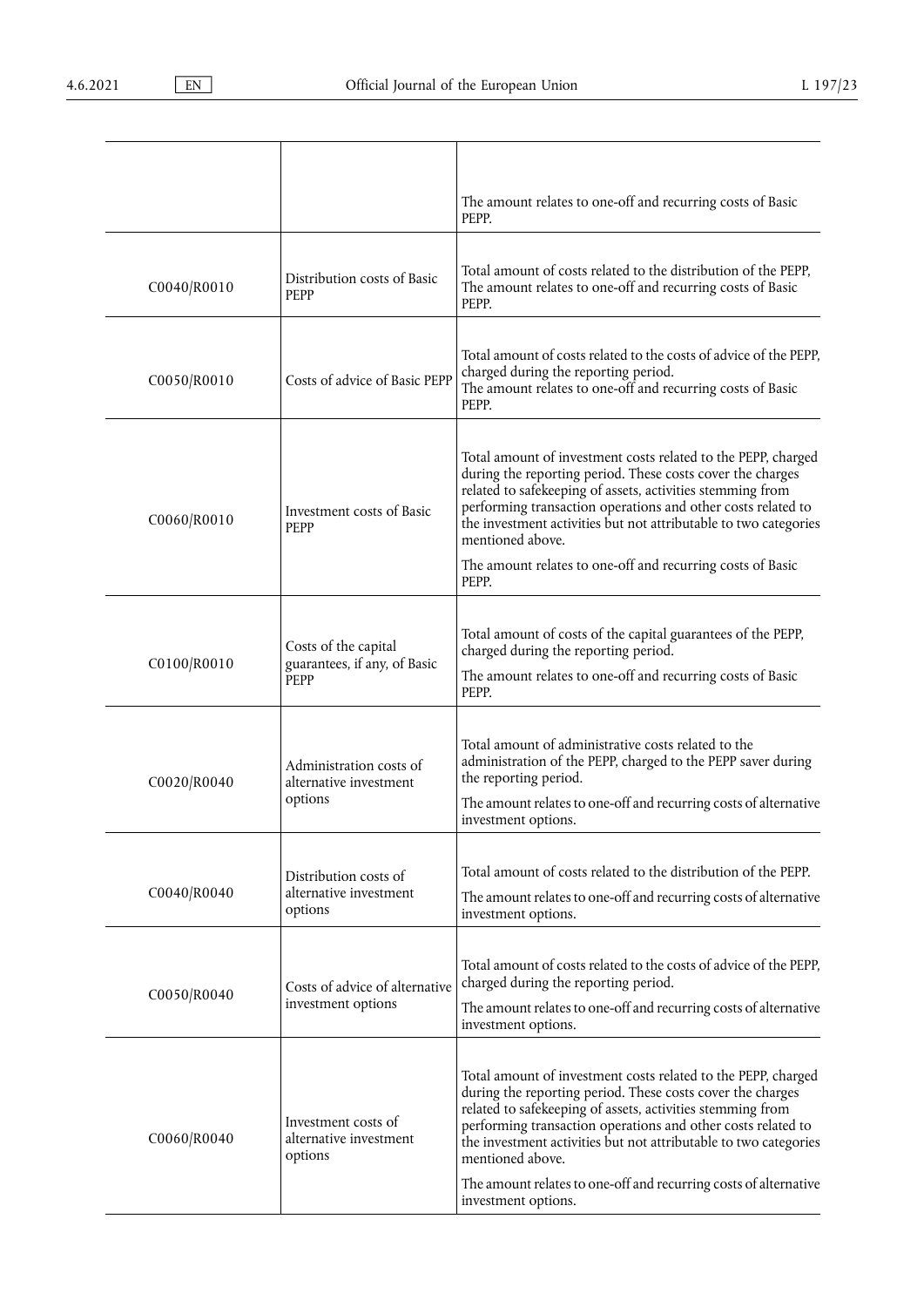# **PEPP and PEPP saver information (2)**

| <b>TABLE ORDINATE</b> | <b>ITEM</b>                                                                                                                    | <b>INSTRUCTIONS</b>                                                                                                                                                                                                                                                           |
|-----------------------|--------------------------------------------------------------------------------------------------------------------------------|-------------------------------------------------------------------------------------------------------------------------------------------------------------------------------------------------------------------------------------------------------------------------------|
| Z0010                 | Country                                                                                                                        | ISO 3166 1 alpha 2 code of the home or host Member States of<br>the PEPP. This item shall be filled for each country where a sub-<br>account is available or where the PEPP is provided.                                                                                      |
| C0150/R0020           | Number of PEPP savers in<br>Basic PEPP commercialised in<br>the country                                                        | Number of PEPP savers in Basic PEPP commercialised in the<br>country                                                                                                                                                                                                          |
| C0160/R0020           | Total gross contributions<br>received for Basic PEPP<br>commercialised in the<br>country                                       | Total amount of contributions over the reporting period paid<br>by PEPP savers of Basic PEPP commercialised in the country.                                                                                                                                                   |
| C0170/R0020           | Total gross investment<br>returns for Basic PEPP<br>commercialised in the<br>country                                           | Total amount of gross investment returns allocated to PEPP<br>savers. The value is gross of investment costs of Basic PEPP<br>commercialised in the country.                                                                                                                  |
| C0190/R0020           | Total benefit payments for<br>Basic PEPP commercialised in<br>the country                                                      | Total amount of benefit payments over the reporting period to<br>PEPP savers for the Basic PEPP commercialised in the country.<br>This amount includes all benefits paid out, i.e. including<br>biometric risks and other possible options included in<br>particular product. |
| C0200/R0020           | Benefit payments related to<br>retirement for Basic PEPP<br>commercialised in the<br>country                                   | Amount of benefit payment over the reporting period to PEPP<br>savers of Basic PEPP commercialised in the country. This<br>amount includes only benefits related to retirement.                                                                                               |
| C0210/R0020           | Benefit payments related to<br>retirement paid through<br>annuities for Basic PEPP<br>commercialised in the<br>country         | Amount of benefit payments over the reporting period to PEPP<br>savers of Basic PEPP commercialised in the country. This<br>amount includes only benefits related to retirement paid<br>through annuities.                                                                    |
| C0220/R0020           | Benefit payments related to<br>retirement paid through<br>lump sum for Basic PEPP<br>commercialised in the<br>country          | Amount of benefit payments over the reporting period to PEPP<br>savers of Basic PEPP commercialised in the country. This<br>amount includes only benefits related to retirement paid<br>through a lump sum.                                                                   |
| C0230/R0020           | Benefit payments related to<br>retirement paid through<br>drawdown payments for<br>Basic PEPP commercialised in<br>the country | Amount of benefit payments over the reporting period to PEPP<br>savers of Basic PEPP commercialised in the country. This<br>amount includes only benefits related to retirement paid<br>through drawdown payments.                                                            |
| C0240/R0020           | Benefit payments not related<br>to retirement for Basic PEPP<br>commercialised in the<br>country                               | Amount of benefit payments over the reporting period to PEPP<br>savers of Basic PEPP commercialised in the country. This<br>amount includes only benefits related to non-retirement<br>covers, i.e. biometric risks and other possible options.                               |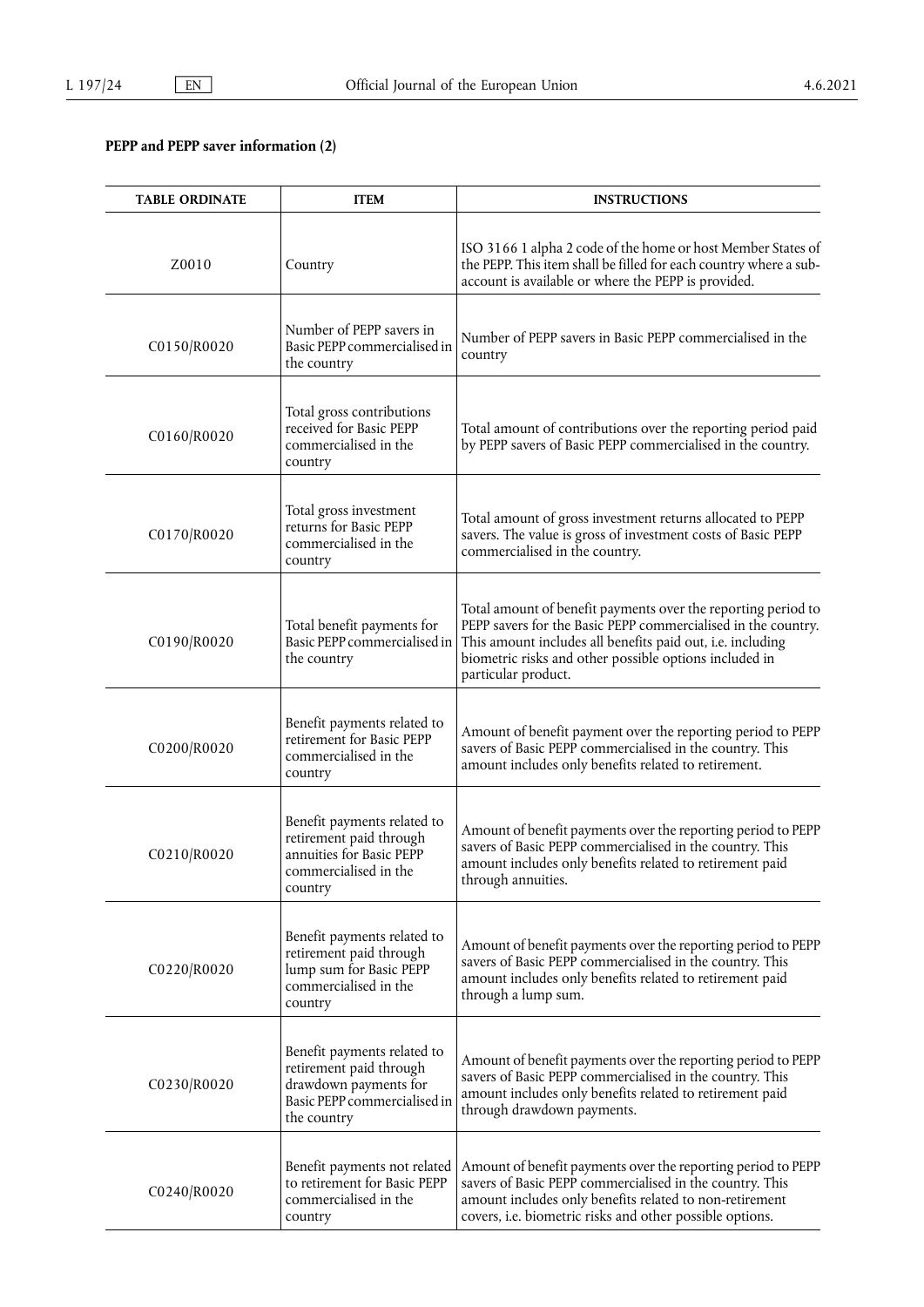| C0250/R0020 | Number of notifications in<br>accordance with Article<br>20(1) of Regulation (EU)<br>2019/1238 received from<br>PEPP savers that have<br>changed their residence to<br>another Member State for<br>Basic PEPP commercialised in<br>the country | Number of notifications received from PEPP savers of Basic<br>PEPP commercialised in the country related to PEPP saver's<br>change of residence to another Member State.                                                                                    |
|-------------|------------------------------------------------------------------------------------------------------------------------------------------------------------------------------------------------------------------------------------------------|-------------------------------------------------------------------------------------------------------------------------------------------------------------------------------------------------------------------------------------------------------------|
| C0260/R0020 | Number of requests for<br>opening a sub-account in<br>accordance with Article<br>20(2) of Regulation (EU)<br>2019/1238 for Basic PEPP<br>commercialised in the<br>country                                                                      | Number of requests to open a new sub-account of the Basic<br>PEPP commercialised in the country, received from PEPP savers<br>which informed the PEPP provider about their intention to<br>change the residence to another Member State.                    |
| C0270/R0020 | Number of sub-accounts<br>opened in accordance with<br>Article 20(2) of Regulation<br>(EU) 2019/1238 for Basic<br>PEPP commercialised in the<br>country                                                                                        | Number of actual sub-accounts opened of the Basic PEPP<br>commercialised in the country related to requests received<br>from PEPP savers which informed the PEPP provider about<br>their intention to change the residence to another Member<br>State.      |
| C0280/R0020 | Number of requests from<br>PEPP savers for switching in<br>accordance with Article<br>20(5)(a) of Regulation (EU)<br>2019/1238 for Basic PEPP<br>commercialised in the<br>country                                                              | Number of requests to switch to another PEPP provider, due to<br>the current PEPP provider not being able to create a sub-<br>account related to PEPP savers of Basic PEPP commercialised in<br>the country changing the residence to another Member State. |
| C0290/R0020 | Actual transfers made in<br>accordance with Article<br>$20(5)$ (a) of Regulation (EU)<br>2019/1238 for Basic PEPP<br>commercialised in the<br>country                                                                                          | Amount of actual transfers to another PEPP provider, due to the<br>current PEPP provider not being able to create a sub-account<br>related to PEPP savers of Basic PEPP commercialised in the<br>country changing the residence to another Member State.    |
| C0300/R0020 | Number of requests from<br>PEPP savers for switching in<br>accordance with Article<br>52(3) of Regulation (EU)<br>2019/1238 for Basic PEPP<br>commercialised in the<br>country                                                                 | Number of requests to switch to another PEPP provider upon<br>request from PEPP savers of Basic PEPP commercialised in the<br>country provided in accordance with Article 52(3) of<br>Regulation (EU) 2019/1238                                             |
| C0310/R0020 | Actual transfers made in<br>accordance with Article<br>52(3) of Regulation (EU)<br>2019/1238 for Basic PEPP<br>commercialised in the<br>country                                                                                                | Amount of actual transfers to another PEPP provider upon<br>request from PEPP savers of Basic PEPP commercialised in the<br>country provided in accordance with Article 52(3) of<br>Regulation (EU) 2019/1238                                               |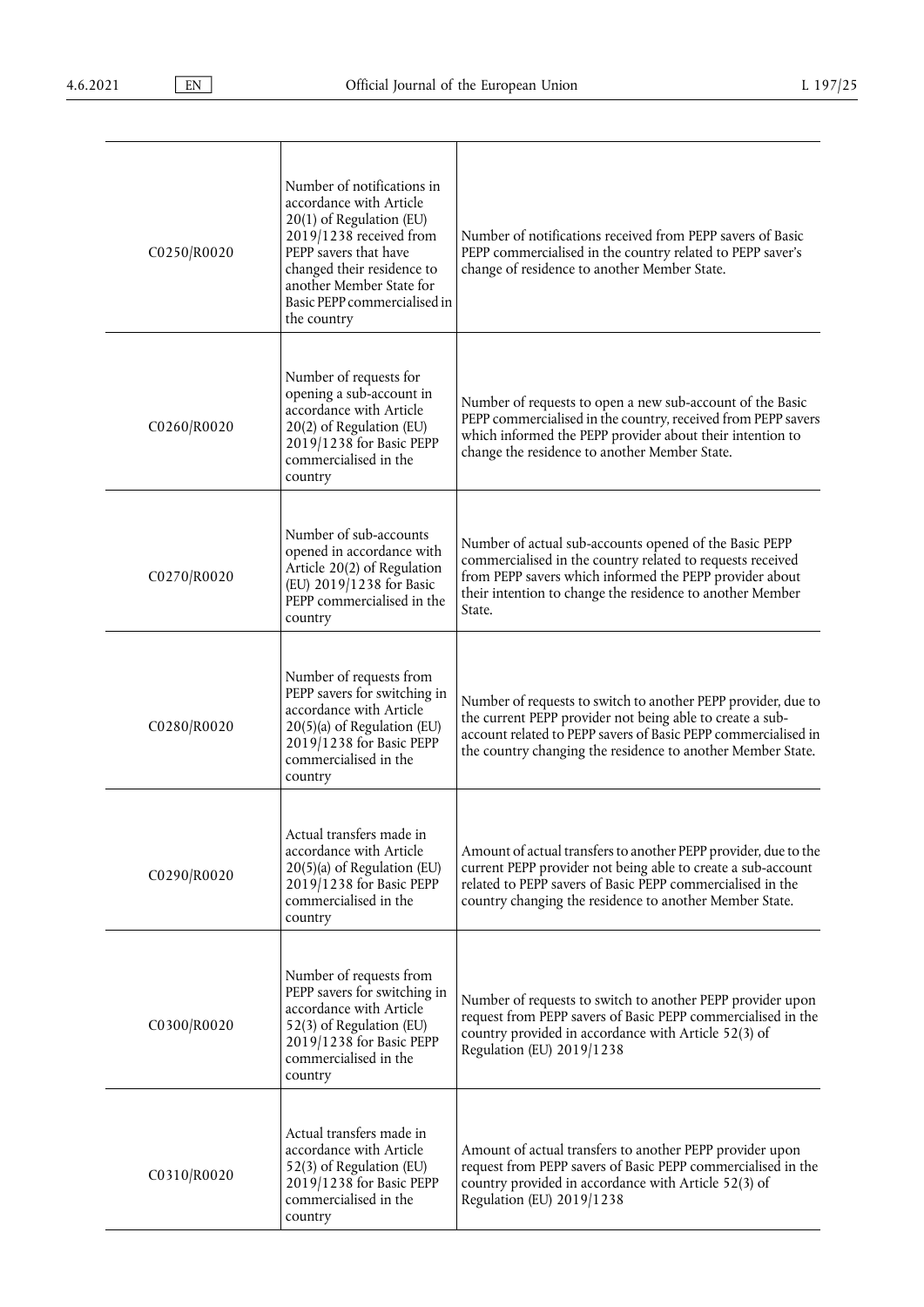| C0320/R0020 | Assets of Basic PEPP<br>commercialised in the<br>country                                                 | Total amount of assets related to Basic PEPP commercialised in<br>the country.                                                                                                                                                                          |
|-------------|----------------------------------------------------------------------------------------------------------|---------------------------------------------------------------------------------------------------------------------------------------------------------------------------------------------------------------------------------------------------------|
| C0330/R0020 | Obligations of Basic PEPP<br>commercialised in the<br>country                                            | Total amount of technical provisions and other liabilities,<br>where relevant, related to Basic PEPP commercialised in the<br>country.                                                                                                                  |
| C0340/R0020 | Number of complaints for<br>Basic PEPP commercialised in<br>the country                                  | The total number of complaints received for the Basic PEPP<br>commercialised in the country over the reporting period.                                                                                                                                  |
| C0150/R0030 | Number of PEPP savers in<br>Basic PEPP in run-off                                                        | Number of PEPP savers in Basic PEPP in run-off                                                                                                                                                                                                          |
| C0160/R0030 | Total gross contributions<br>received for Basic PEPP in<br>run-off                                       | Total amount of contributions over the reporting period paid<br>by PEPP savers of Basic PEPP in run-off.                                                                                                                                                |
| C0170/R0030 | Total gross investment<br>returns for Basic PEPP in run-<br>$\alpha$                                     | Total amount of gross investment returns allocated to PEPP<br>savers. The value is gross of investment costs of Basic PEPP in<br>run-off.                                                                                                               |
| C0190/R0030 | Total benefit payments for<br>Basic PEPP in run-off                                                      | Total amount of benefit payments over the reporting period to<br>PEPP savers for the Basic PEPP in run-off. This amount includes<br>all benefits paid out, i.e. including biometric risks and other<br>possible options included in particular product. |
| C0200/R0030 | Benefit payments related to<br>retirement for Basic PEPP in<br>run-off                                   | Amount of benefit payment over the reporting period to PEPP<br>savers of Basic PEPP in run-off. This amount includes only<br>benefits related to retirement.                                                                                            |
| C0210/R0030 | Benefit payments related to<br>retirement paid through<br>annuities for Basic PEPP in<br>run-off         | Amount of benefit payments over the reporting period to PEPP<br>savers of Basic PEPP in run-off. This amount includes only<br>benefits related to retirement paid through annuities.                                                                    |
| C0220/R0030 | Benefit payments related to<br>retirement paid through<br>lump sum for Basic PEPP in<br>run-off          | Amount of benefit payments over the reporting period to PEPP<br>savers of Basic PEPP in run-off. This amount includes only<br>benefits related to retirement paid through a lump sum.                                                                   |
| C0230/R0030 | Benefit payments related to<br>retirement paid through<br>drawdown payments for<br>Basic PEPP in run-off | Amount of benefit payments over the reporting period to PEPP<br>savers of Basic PEPP in run-off. This amount includes only<br>benefits related to retirement paid through drawdown<br>payments.                                                         |
| C0240/R0030 | Benefit payments not related<br>to retirement for Basic PEPP<br>in run-off                               | Amount of benefit payments over the reporting period to PEPP<br>savers of Basic PEPP in run-off. This amount includes only<br>benefits related to non-retirement covers, i.e. biometric risks<br>and other possible options.                            |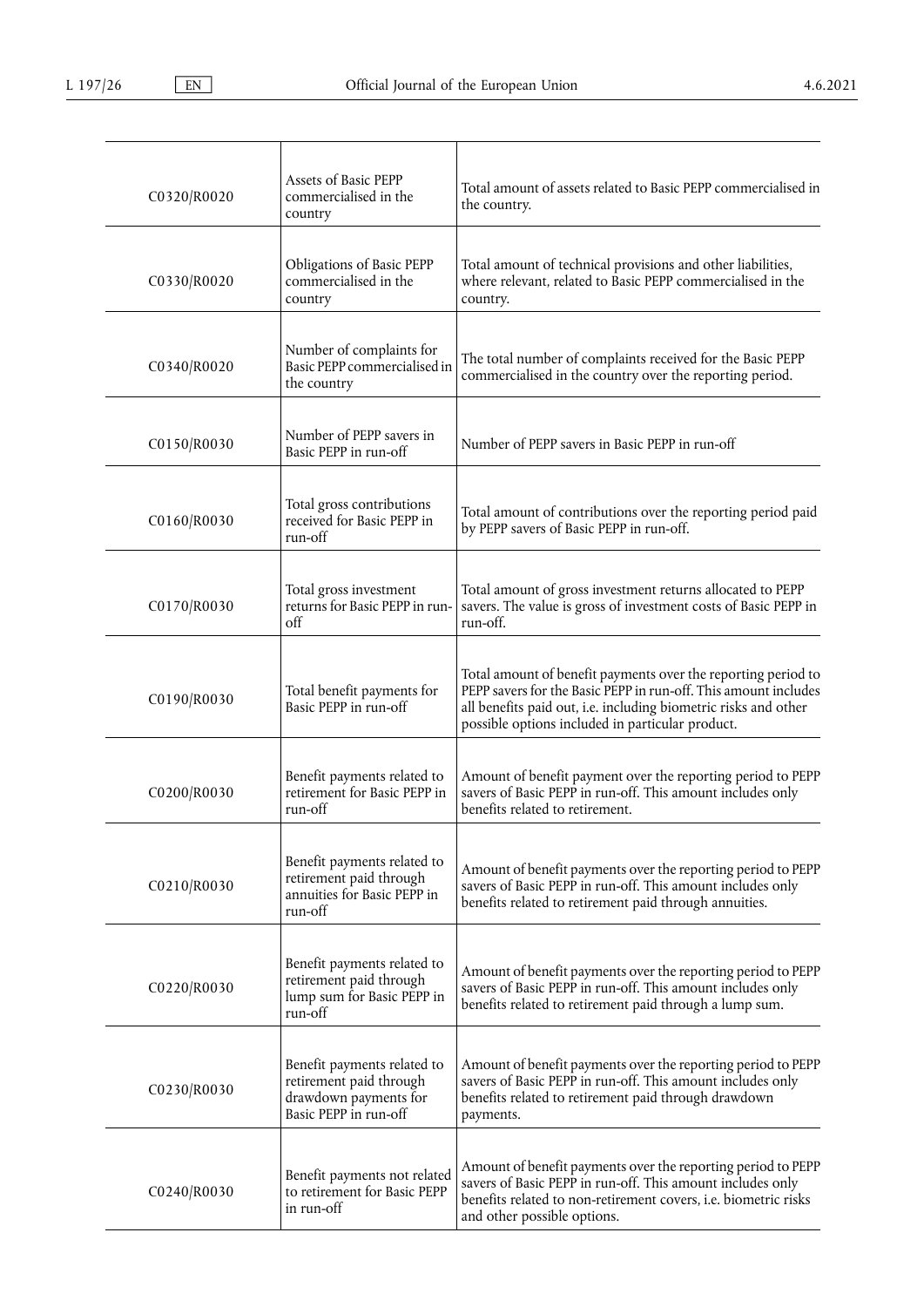| C0250/R0030 | Number of notifications in<br>accordance with Article<br>20(1) of Regulation (EU)<br>2019/1238 received from<br>PEPP savers that have<br>changed their residence to<br>another Member State for<br>Basic PEPP in run-off | Number of notifications received from PEPP savers of Basic<br>PEPP in run-off related to PEPP saver's change of residence to<br>another Member State.                                                                                    |
|-------------|--------------------------------------------------------------------------------------------------------------------------------------------------------------------------------------------------------------------------|------------------------------------------------------------------------------------------------------------------------------------------------------------------------------------------------------------------------------------------|
| C0260/R0030 | Number of requests for<br>opening a sub-account in<br>accordance with Article<br>20(2) of Regulation (EU)<br>2019/1238 for Basic PEPP in<br>run-off                                                                      | Number of requests to open a new sub-account of the Basic<br>PEPP in run-off, received from PEPP savers which informed the<br>PEPP provider about their intention to change the residence to<br>another Member State.                    |
| C0270/R0030 | Number of sub-accounts<br>opened in accordance with<br>Article 20(2) of Regulation<br>(EU) 2019/1238 for Basic<br>PEPP in run-off                                                                                        | Number of actual sub-accounts opened of the Basic PEPP in<br>run-off related to requests received from PEPP savers which<br>informed the PEPP provider about their intention to change the<br>residence to another Member State.         |
| C0280/R0030 | Number of requests from<br>PEPP savers for switching in<br>accordance with Article<br>20(5)(a) of Regulation (EU)<br>2019/1238 for Basic PEPP in<br>run-off                                                              | Number of requests to switch to another PEPP provider, due to<br>the current PEPP provider not being able to create a sub-<br>account related to PEPP savers of Basic PEPP in run-off<br>changing the residence to another Member State. |
| C0290/R0030 | Actual transfers made in<br>accordance with Article<br>20(5)(a) of Regulation (EU)<br>2019/1238 for Basic PEPP in<br>run-off                                                                                             | Amount of actual transfers to another PEPP provider, due to the<br>current PEPP provider not being able to create a sub-account<br>related to PEPP savers of Basic PEPP in run-off changing the<br>residence to another Member State.    |
| C0300/R0030 | Number of requests from<br>PEPP savers for switching in<br>accordance with Article<br>52(3) of Regulation (EU)<br>2019/1238 for Basic PEPP in<br>run-off                                                                 | Number of requests to switch to another PEPP provider upon<br>request from PEPP savers of Basic PEPP in run-off provided in<br>accordance with Article 52(3) of Regulation (EU) 2019/1238                                                |
| C0310/R0030 | Actual transfers made in<br>accordance with Article<br>52(3) f of Regulation (EU)<br>2019/1238 or Basic PEPP in<br>run-off                                                                                               | Amount of actual transfers to another PEPP provider upon<br>request from PEPP savers of Basic PEPP in run-off provided in<br>accordance with Article 52(3) of Regulation (EU) 2019/1238                                                  |
| C0320/R0030 | Assets of Basic PEPP in run-<br>off                                                                                                                                                                                      | Total amount of assets related to Basic PEPP in run-off.                                                                                                                                                                                 |
| C0330/R0030 | Obligations of Basic PEPP in<br>run-off                                                                                                                                                                                  | Total amount of technical provisions and other liabilities,<br>where relevant, related to Basic PEPP in run-off.                                                                                                                         |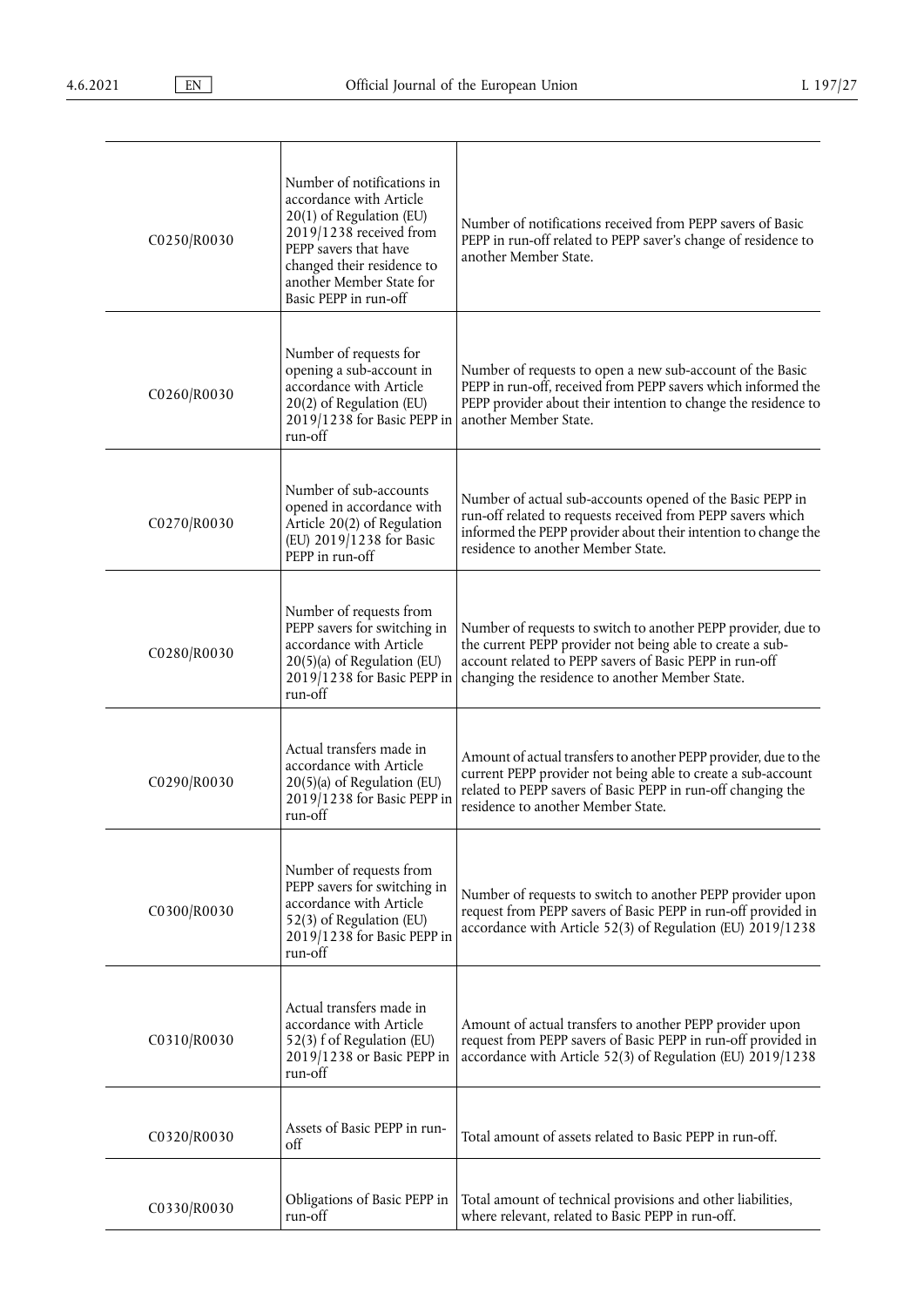| C0340/R0030 | Number of complaints for<br>Basic PEPP in run-off                                                                                                     | The total number of complaints received for the Basic PEPP in<br>run-off over the reporting period.                                                                                                                                                                                               |
|-------------|-------------------------------------------------------------------------------------------------------------------------------------------------------|---------------------------------------------------------------------------------------------------------------------------------------------------------------------------------------------------------------------------------------------------------------------------------------------------|
| C0150/R0050 | Number of PEPP savers in<br>alternative investment<br>options commercialised in<br>the country                                                        | Number of PEPP savers in alternative investment options<br>commercialised in the country                                                                                                                                                                                                          |
| C0160/R0050 | Total gross contributions<br>received for alternative<br>investment options<br>commercialised in the<br>country                                       | Total amount of contributions over the reporting period paid<br>by PEPP savers of alternative investment options<br>commercialised in the country.                                                                                                                                                |
| C0170/R0050 | Total gross investment<br>returns for alternative<br>investment options<br>commercialised in the<br>country                                           | Total amount of gross investment returns allocated to PEPP<br>savers. The value is gross of investment costs of alternative<br>investment options commercialised in the country.                                                                                                                  |
| C0190/R0050 | Total benefit payments for<br>alternative investment<br>options commercialised in<br>the country                                                      | Total amount of benefit payments over the reporting period to<br>PEPP savers for the alternative investment options<br>commercialised in the country. This amount includes all<br>benefits paid out, i.e. including biometric risks and other<br>possible options included in particular product. |
| C0200/R0050 | Benefit payments related to<br>retirement for alternative<br>investment options<br>commercialised in the<br>country                                   | Amount of benefit payment over the reporting period to PEPP<br>savers of alternative investment options commercialised in the<br>country. This amount includes only benefits related to<br>retirement.                                                                                            |
| C0210/R0050 | Benefit payments related to<br>retirement paid through<br>annuities for alternative<br>investment options<br>commercialised in the<br>country         | Amount of benefit payments over the reporting period to PEPP<br>savers of alternative investment options commercialised in the<br>country. This amount includes only benefits related to<br>retirement paid through annuities.                                                                    |
| C0220/R0050 | Benefit payments related to<br>retirement paid through<br>lump sum for alternative<br>investment options<br>commercialised in the<br>country          | Amount of benefit payments over the reporting period to PEPP<br>savers of alternative investment options commercialised in the<br>country. This amount includes only benefits related to<br>retirement paid through a lump sum.                                                                   |
| C0230/R0050 | Benefit payments related to<br>retirement paid through<br>drawdown payments for<br>alternative investment<br>options commercialised in<br>the country | Amount of benefit payments over the reporting period to PEPP<br>savers of alternative investment options commercialised in the<br>country. This amount includes only benefits related to<br>retirement paid through drawdown payments.                                                            |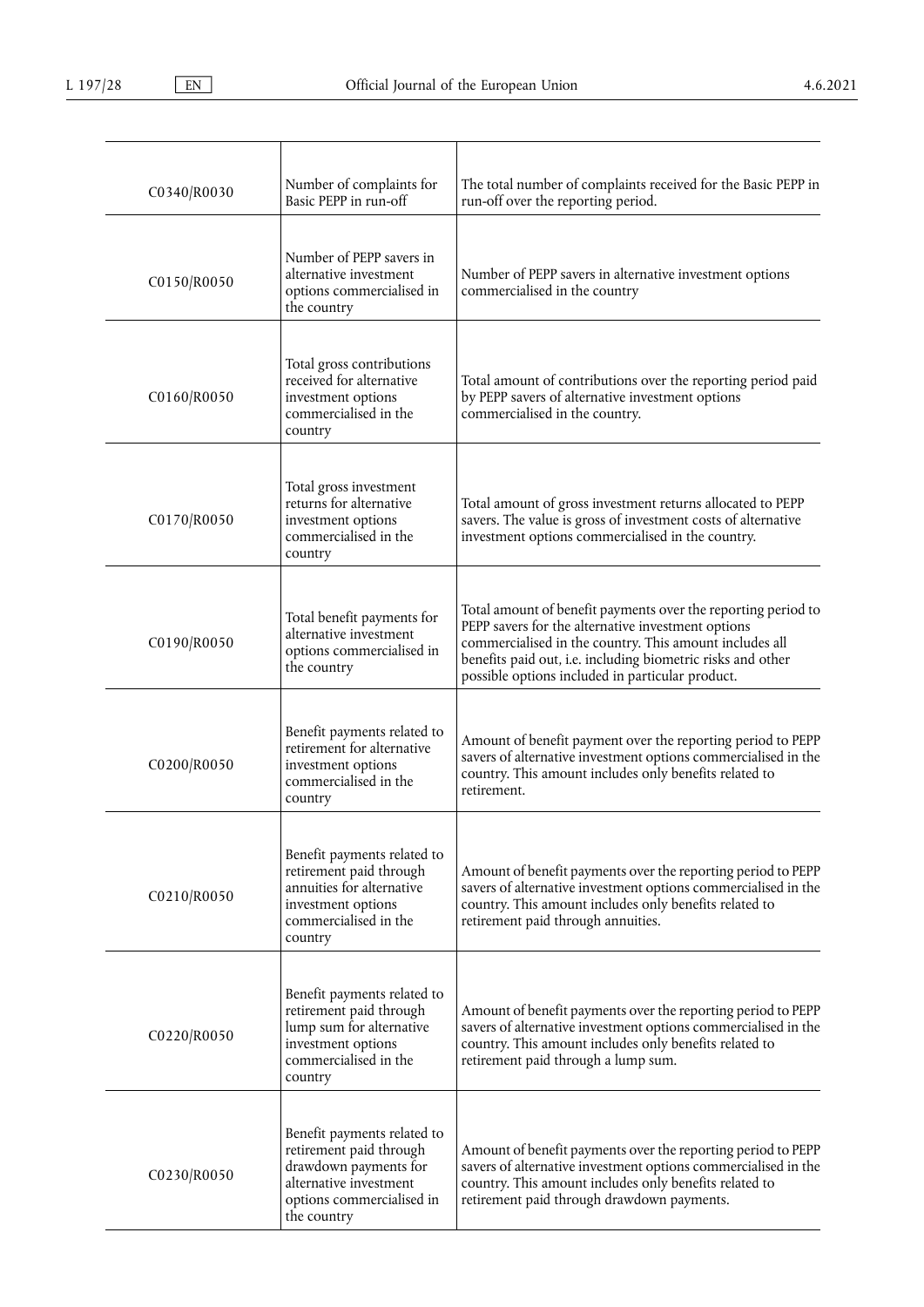| C0240/R0050 | Benefit payments not related<br>to retirement for alternative<br>investment options<br>commercialised in the<br>country                                                                                                                                               | Amount of benefit payments over the reporting period to PEPP<br>savers of alternative investment options commercialised in the<br>country. This amount includes only benefits related to non-<br>retirement covers, i.e. biometric risks and other possible<br>options.            |
|-------------|-----------------------------------------------------------------------------------------------------------------------------------------------------------------------------------------------------------------------------------------------------------------------|------------------------------------------------------------------------------------------------------------------------------------------------------------------------------------------------------------------------------------------------------------------------------------|
| C0240/R0050 | Number of notifications in<br>accordance with Article<br>20(1) of Regulation (EU)<br>2019/1238 received from<br>PEPP savers that have<br>changed their residence to<br>another Member State for<br>alternative investment<br>options commercialised in<br>the country | Number of notifications received from PEPP savers of<br>alternative investment options commercialised in the country<br>related to PEPP saver's change of residence to another Member<br>State.                                                                                    |
| C0260/R0050 | Number of requests for<br>opening a sub-account in<br>accordance with Article<br>20(2) of Regulation (EU)<br>2019/1238 for alternative<br>investment options<br>commercialised in the<br>country                                                                      | Number of requests to open a new sub-account of the<br>alternative investment options commercialised in the country,<br>received from PEPP savers which informed the PEPP provider<br>about their intention to change the residence to another<br>Member State.                    |
| C0270/R0050 | Number of sub-accounts<br>opened in accordance with<br>Article 20(2) of Regulation<br>(EU) 2019/1238 for<br>alternative investment<br>options commercialised in<br>the country                                                                                        | Number of actual sub-accounts opened of the alternative<br>investment options commercialised in the country related to<br>requests received from PEPP savers which informed the PEPP<br>provider about their intention to change the residence to<br>another Member State.         |
| C0280/R0050 | Number of requests from<br>PEPP savers for switching in<br>accordance with Article<br>20(5)(a) of Regulation (EU)<br>2019/1238 for alternative<br>investment options<br>commercialised in the<br>country                                                              | Number of requests to switch to another PEPP provider, due to<br>the current PEPP provider not being able to create a sub-<br>account related to PEPP savers of alternative investment<br>options commercialised in the country changing the residence<br>to another Member State. |
| C0290/R0050 | Actual transfers made in<br>accordance with Article<br>$20(5)$ (a) of Regulation (EU)<br>2019/1238 for alternative<br>investment options<br>commercialised in the<br>country                                                                                          | Amount of actual transfers to another PEPP provider, due to the<br>current PEPP provider not being able to create a sub-account<br>related to PEPP savers of alternative investment options<br>commercialised in the country changing the residence to<br>another Member State.    |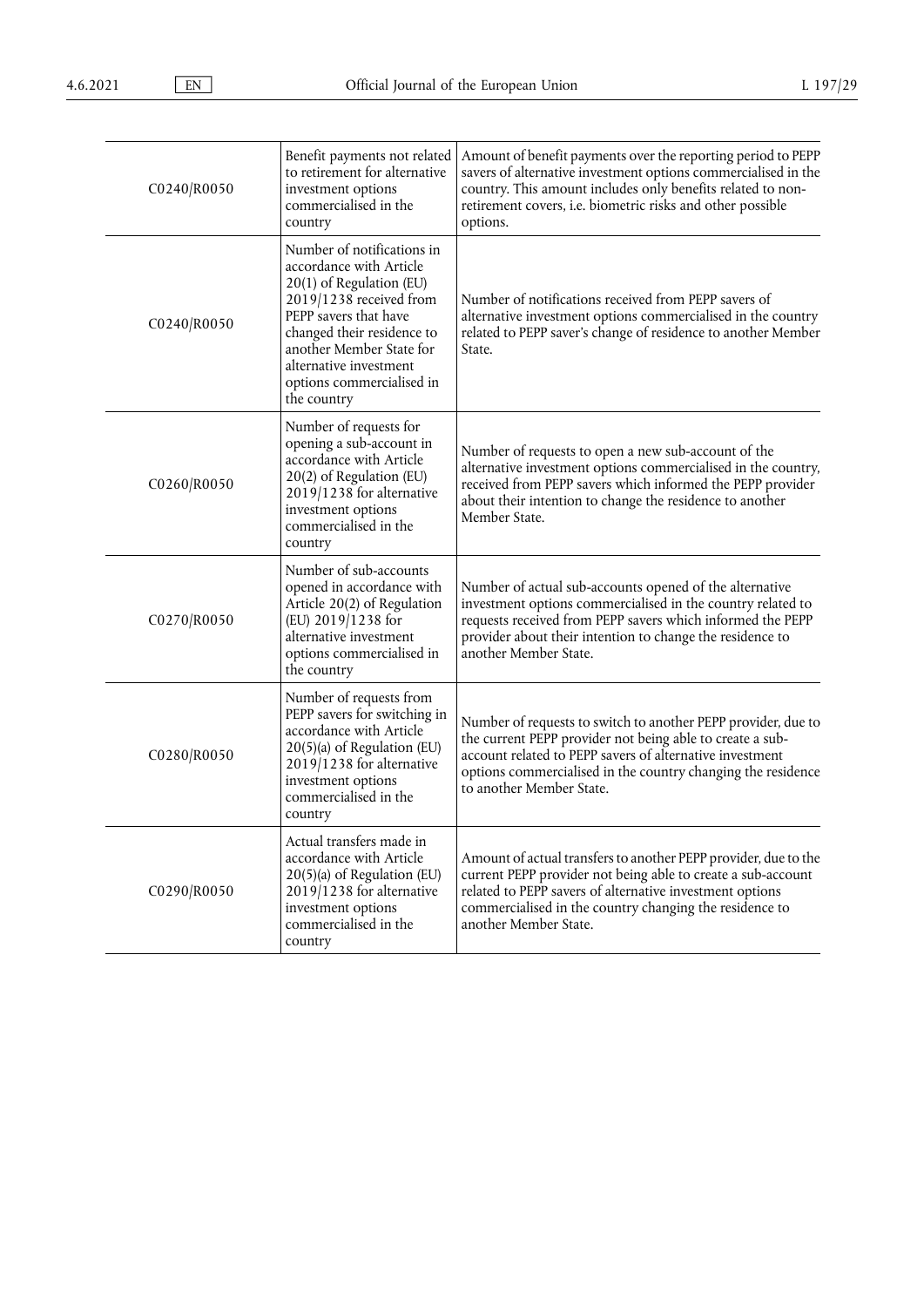| C0300/R0050 | Number of requests from<br>PEPP savers for switching in<br>accordance with Article<br>52(3) of Regulation (EU)<br>2019/1238 for alternative<br>investment options<br>commercialised in the<br>country | Number of requests to switch to another PEPP provider upon<br>request from PEPP savers of alternative investment options<br>commercialised in the country provided in accordance with<br>Article 52(3) of Regulation (EU) 2019/1238                                            |
|-------------|-------------------------------------------------------------------------------------------------------------------------------------------------------------------------------------------------------|--------------------------------------------------------------------------------------------------------------------------------------------------------------------------------------------------------------------------------------------------------------------------------|
| C0310/R0050 | Actual transfers made in<br>accordance with Article<br>52(3) of Regulation (EU)<br>2019/1238 for alternative<br>investment options<br>commercialised in the<br>country                                | Amount of actual transfers to another PEPP provider upon<br>request from PEPP savers of alternative investment options<br>commercialised in the country provided in accordance with<br>Article 52(3) of Regulation (EU) 2019/1238                                              |
| C0320/R0050 | Assets of alternative<br>investment options<br>commercialised in the<br>country                                                                                                                       | Total amount of assets related to alternative investment options<br>commercialised in the country.                                                                                                                                                                             |
| C0330/R0050 | Obligations of alternative<br>investment options<br>commercialised in the<br>country                                                                                                                  | Total amount of technical provisions and other liabilities,<br>where relevant, related to alternative investment options<br>commercialised in the country.                                                                                                                     |
| C0340/R0050 | Number of complaints for<br>alternative investment<br>options commercialised in<br>the country                                                                                                        | The total number of complaints received for the alternative<br>investment options commercialised in the country over the<br>reporting period.                                                                                                                                  |
| C0149/R0060 | Number of alternative<br>investment options offered<br>for PEPP product in run-off                                                                                                                    | Number of alternative investment options offered for PEPP<br>product in run-off                                                                                                                                                                                                |
| C0150/R0060 | Number of PEPP savers in<br>alternative investment<br>options in run-off                                                                                                                              | Number of PEPP savers in alternative investment options in<br>run-off                                                                                                                                                                                                          |
| C0160/R0060 | Total gross contributions<br>received for alternative<br>investment options in run-off                                                                                                                | Total amount of contributions over the reporting period paid<br>by PEPP savers of alternative investment options in run-off.                                                                                                                                                   |
| C0170/R0060 | Total gross investment<br>returns for alternative<br>investment options in run-off                                                                                                                    | Total amount of gross investment returns allocated to PEPP<br>savers. The value is gross of investment costs of alternative<br>investment options in run-off.                                                                                                                  |
| C0190/R0060 | Total benefit payments for<br>alternative investment<br>options in run-off                                                                                                                            | Total amount of benefit payments over the reporting period to<br>PEPP savers for the alternative investment options in run-off.<br>This amount includes all benefits paid out, i.e. including<br>biometric risks and other possible options included in<br>particular product. |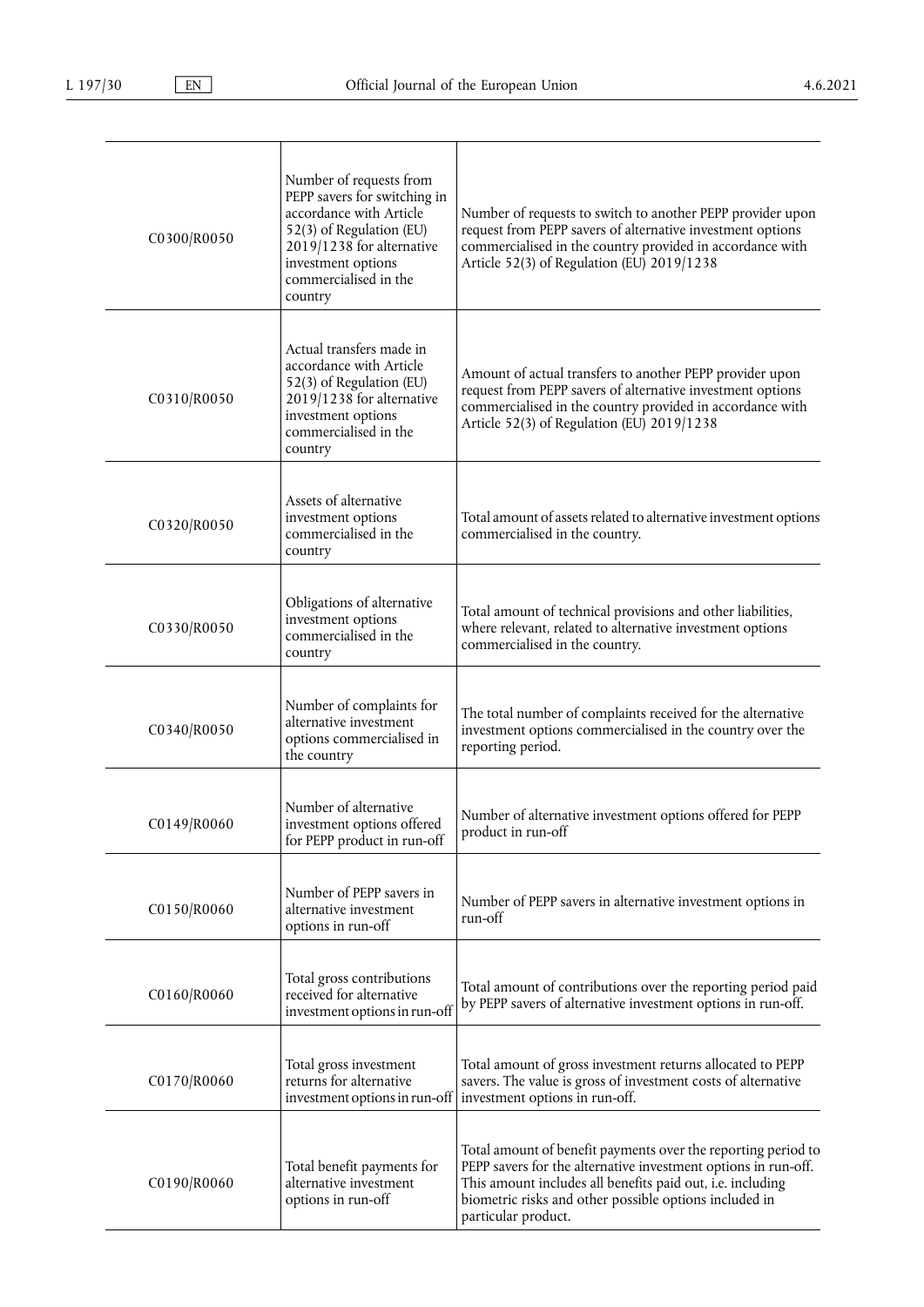| C0200/R0060 | Benefit payments related to<br>retirement for alternative                                                                                                                                                                                       | Amount of benefit payment over the reporting period to PEPP<br>savers of alternative investment options in run-off. This                                                                                                                             |
|-------------|-------------------------------------------------------------------------------------------------------------------------------------------------------------------------------------------------------------------------------------------------|------------------------------------------------------------------------------------------------------------------------------------------------------------------------------------------------------------------------------------------------------|
|             | investment options in run-off                                                                                                                                                                                                                   | amount includes only benefits related to retirement.                                                                                                                                                                                                 |
| C0210/R0060 | Benefit payments related to<br>retirement paid through<br>annuities for alternative<br>investment options in run-off                                                                                                                            | Amount of benefit payments over the reporting period to PEPP<br>savers of alternative investment options in run-off. This<br>amount includes only benefits related to retirement paid<br>through annuities.                                          |
|             |                                                                                                                                                                                                                                                 |                                                                                                                                                                                                                                                      |
| C0220/R0060 | Benefit payments related to<br>retirement paid through<br>lump sum for alternative<br>investment options in run-off                                                                                                                             | Amount of benefit payments over the reporting period to PEPP<br>savers of alternative investment options in run-off. This<br>amount includes only benefits related to retirement paid<br>through a lump sum.                                         |
| C0230/R0060 | Benefit payments related to<br>retirement paid through<br>drawdown payments for<br>alternative investment<br>options in run-off                                                                                                                 | Amount of benefit payments over the reporting period to PEPP<br>savers of alternative investment options in run-off. This<br>amount includes only benefits related to retirement paid<br>through drawdown payments.                                  |
| C0240/R0060 | Benefit payments not related<br>to retirement for alternative<br>investment options in run-off                                                                                                                                                  | Amount of benefit payments over the reporting period to PEPP<br>savers of alternative investment options in run-off. This<br>amount includes only benefits related to non-retirement<br>covers, i.e. biometric risks and other possible options.     |
| C0250/R0060 | Number of notifications in<br>accordance with Article<br>20(1) of Regulation (EU)<br>2019/1238 received from<br>PEPP savers that have<br>changed their residence to<br>another Member State for<br>alternative investment<br>options in run-off | Number of notifications received from PEPP savers of<br>alternative investment options in run-off related to PEPP saver's<br>change of residence to another Member State.                                                                            |
| C0260/R0060 | Number of requests for<br>opening a sub-account in<br>accordance with Article<br>20(2) of Regulation (EU)<br>2019/1238 for alternative<br>investment options in run-off                                                                         | Number of requests to open a new sub-account of the<br>alternative investment options in run-off, received from PEPP<br>savers which informed the PEPP provider about their intention<br>to change the residence to another Member State.            |
| C0270/R0060 | Number of sub-accounts<br>opened in accordance with<br>Article 20(2) of Regulation<br>(EU) 2019/1238 for<br>alternative investment<br>options in run-off                                                                                        | Number of actual sub-accounts opened of the alternative<br>investment options in run-off related to requests received from<br>PEPP savers which informed the PEPP provider about their<br>intention to change the residence to another Member State. |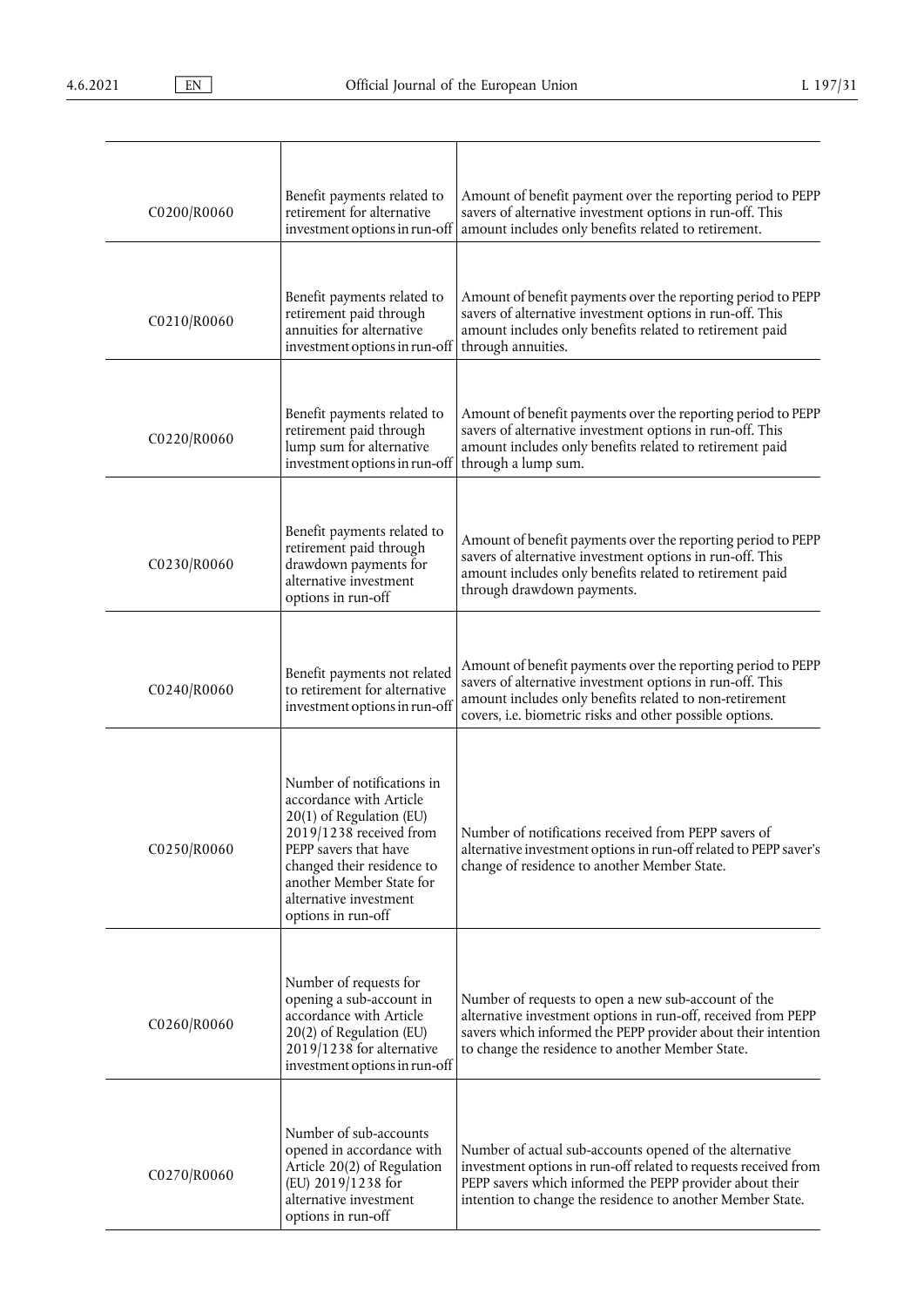| C0280/R0060 | Number of requests from<br>PEPP savers for switching in<br>accordance with Article<br>20(5)(a) of Regulation (EU)<br>2019/1238 for alternative<br>investment options in run-off | Number of requests to switch to another PEPP provider, due to<br>the current PEPP provider not being able to create a sub-<br>account related to PEPP savers of alternative investment<br>options in run-off changing the residence to another Member<br>State. |
|-------------|---------------------------------------------------------------------------------------------------------------------------------------------------------------------------------|-----------------------------------------------------------------------------------------------------------------------------------------------------------------------------------------------------------------------------------------------------------------|
| C0290/R0060 | Actual transfers made in<br>accordance with Article<br>20(5) of Regulation (EU)<br>2019/1238 for alternative<br>investment options in run-off                                   | Amount of actual transfers to another PEPP provider, due to the<br>current PEPP provider not being able to create a sub-account<br>related to PEPP savers of alternative investment options in run-<br>off changing the residence to another Member State.      |
| C0300/R0060 | Number of requests from<br>PEPP savers for switching in<br>accordance with Article<br>52(3) of Regulation (EU)<br>2019/1238 for alternative<br>investment options in run-off    | Number of requests to switch to another PEPP provider upon<br>request from PEPP savers of alternative investment options in<br>run-off provided in accordance with Article 52(3) of<br>Regulation (EU) 2019/1238                                                |
| C0310/R0060 | Actual transfers made in<br>accordance with Article<br>52(3) of Regulation (EU)<br>2019/1238 for alternative<br>investment options in run-off                                   | Amount of actual transfers to another PEPP provider upon<br>request from PEPP savers of alternative investment options in<br>run-off provided in accordance with Article 52(3) of<br>Regulation (EU) 2019/1238                                                  |
| C0320/R0060 | Assets of alternative<br>investment options in run-off   in run-off.                                                                                                            | Total amount of assets related to alternative investment options                                                                                                                                                                                                |
| C0330/R0060 | Obligations of alternative<br>investment options in run-off                                                                                                                     | Total amount of technical provisions and other liabilities,<br>where relevant, related to alternative investment options in<br>run-off.                                                                                                                         |
| C0340/R0060 | Number of complaints for<br>alternative investment<br>options in run-off                                                                                                        | The total number of complaints received for the alternative<br>investment options in run-off over the reporting period.                                                                                                                                         |

# **PP.06.02 – List of assets – General comments:**

This section relates to annual submission of information for PEPPs with further division by Basic PEPP and alternative investment options. In case the alternative investment options become, individually or on aggregate, significant in relation to the savings in the Basic PEPP, the information shall be reported at a more granular level or at the level of each investment option.

The asset categories referred to in this template are the ones defined in Annex IV – Definitions of the CIC Table and references to Complementary Identification Code ('CIC') refer to Annex III – CIC table.

This template contains an item-by-item list of assets related to the PEPP (i.e. not on a look-through basis), classifiable as asset categories 0 to 9, with the following exceptions:

(a) cash shall be reported in one row per currency, for each combination of items C0060, C0070, C0080 and C0090;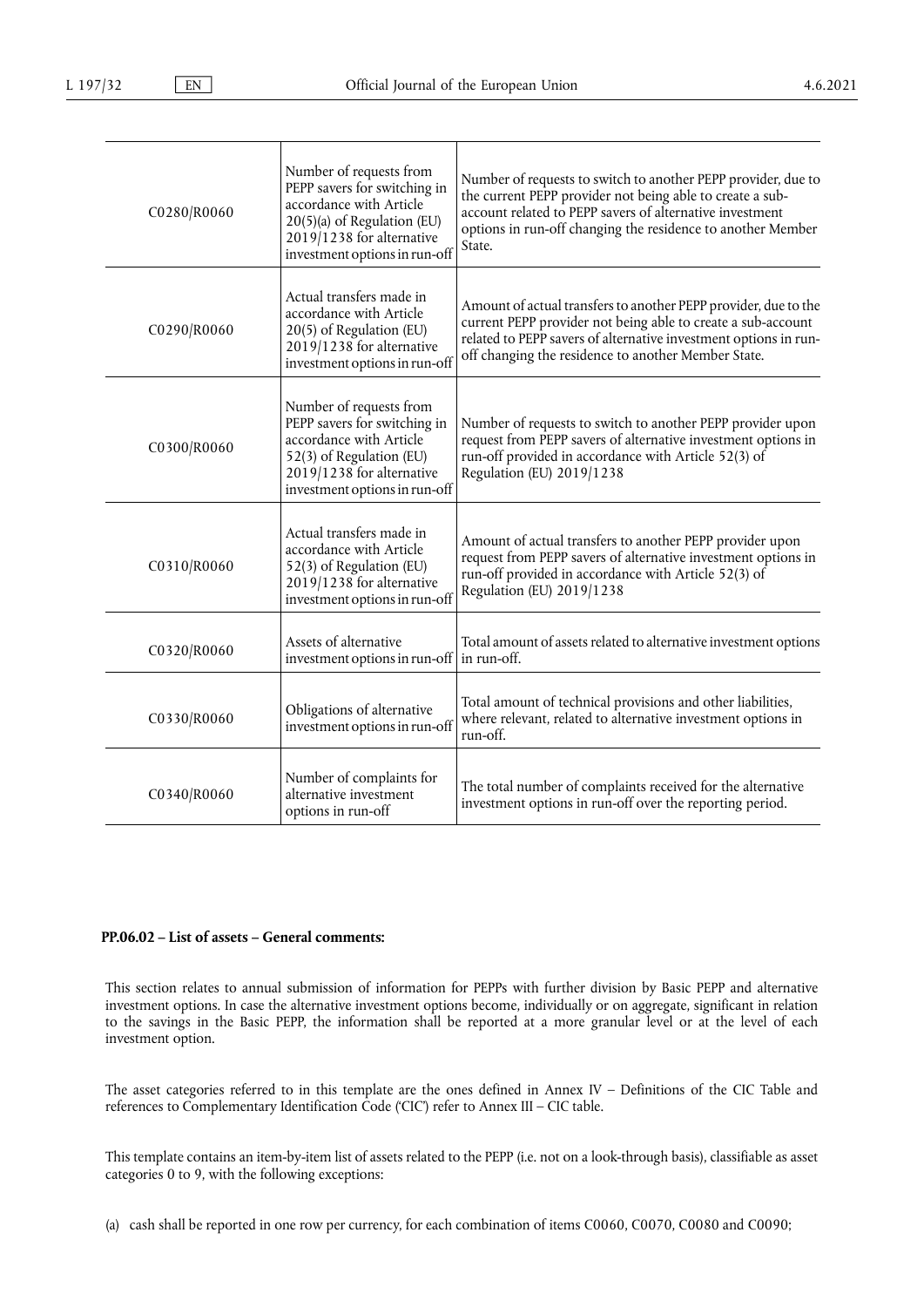- (b) transferable deposits (cash equivalents) and other deposits with maturity of less than one year shall be reported in one row per pair of bank and currency, for each combination of items C0060, C0070, C0080, C0090 and C0290;
- (c) deposits to cedants shall be reported in one single line, for each combination of items C0060, C0070, C0080 and C0090.

This template comprises two tables: Information on positions held and Information on assets.

On the table Information on positions held, each asset shall be reported separately in as many lines as needed in order to properly fill in all non-monetary variables with the exception of item 'Quantity', requested in that table. If for the same asset two values can be attributed to one variable, then this asset needs to be reported in more than one line.

On the table Information on assets, each asset shall be reported separately, with one row for each asset, filling in all applicable variables requested in that table. The assets shall be earmarked by PEPP investment option (Basic PEPP and alternative investment options), unless all PEPP investment options share in the same pool of assets, where the assets shall be earmarked as 'PEPP common assets'. In case the alternative investment options become, individually or on aggregate, significant in relation to the savings in the Basic PEPP, the information shall be reported at a more granular level or at the level of each investment option.

All values shall be reported in accordance with the prudential framework under which remit the entity falls. If a PEPP provider is exempted from reporting an External Rating and External Credit Rating Institution[s] ('ECAI') in its sectoral legislation the information regarding field (C0250) and field (C0260) may be limited (not reported). Otherwise, this information shall be reported.

| <b>TABLE ORDINATE</b> | <b>ITEM</b>                       | <b>INSTRUCTIONS</b>                                                                                                                                                                                                                                                                                                                                                                                                                                                                                                                                                                                                                                                                                                                                                                                                                                                                                                  |
|-----------------------|-----------------------------------|----------------------------------------------------------------------------------------------------------------------------------------------------------------------------------------------------------------------------------------------------------------------------------------------------------------------------------------------------------------------------------------------------------------------------------------------------------------------------------------------------------------------------------------------------------------------------------------------------------------------------------------------------------------------------------------------------------------------------------------------------------------------------------------------------------------------------------------------------------------------------------------------------------------------|
| C <sub>0</sub> 011    | Asset ID Code and Type of<br>code | This information combines data about Asset ID code (columns<br>C0010 and C0110 from BoS decision) and Asset ID Code Type<br>(columns C0020 and C0120 from BoS decision) Asset ID code<br>using:<br>$-$ ISO 6166 code of ISIN<br>Only if ISIN code is not available:<br>- Other recognised codes (e.g.: CUSIP, Bloomberg Ticker,<br>Reuters RIC)<br>- Code attributed, when other recognised codes are not avail-<br>able. This code must be unique and kept consistent over time.<br>Type of ID Code used for the 'Asset ID Code' item:<br>$1 - ISO\ 6166$ for ISIN code<br>2 - CUSIP (The Committee on Uniform Securities Identifica-<br>tion Procedures number assigned by the CUSIP Service Bureau<br>for U.S. and Canadian companies)<br>3 - SEDOL (Stock Exchange Daily Official List for the London<br>Stock Exchange)<br>4 - WKN (Wertpapier Kenn-Nummer, the alphanumeric Ger-<br>man identification number) |
|                       |                                   | 5 - Bloomberg Ticker (Bloomberg letters code that identify a<br>company's securities)<br>6 - BBGID (The Bloomberg Global ID)<br>7 - Reuters RIC (Reuters instrument code)<br>8 - FIGI (Financial Instrument Global Identifier)<br>9 - Other code by members of the Association of National<br>Numbering Agencies<br>99 - Code attributed                                                                                                                                                                                                                                                                                                                                                                                                                                                                                                                                                                             |

### **Information on positions held**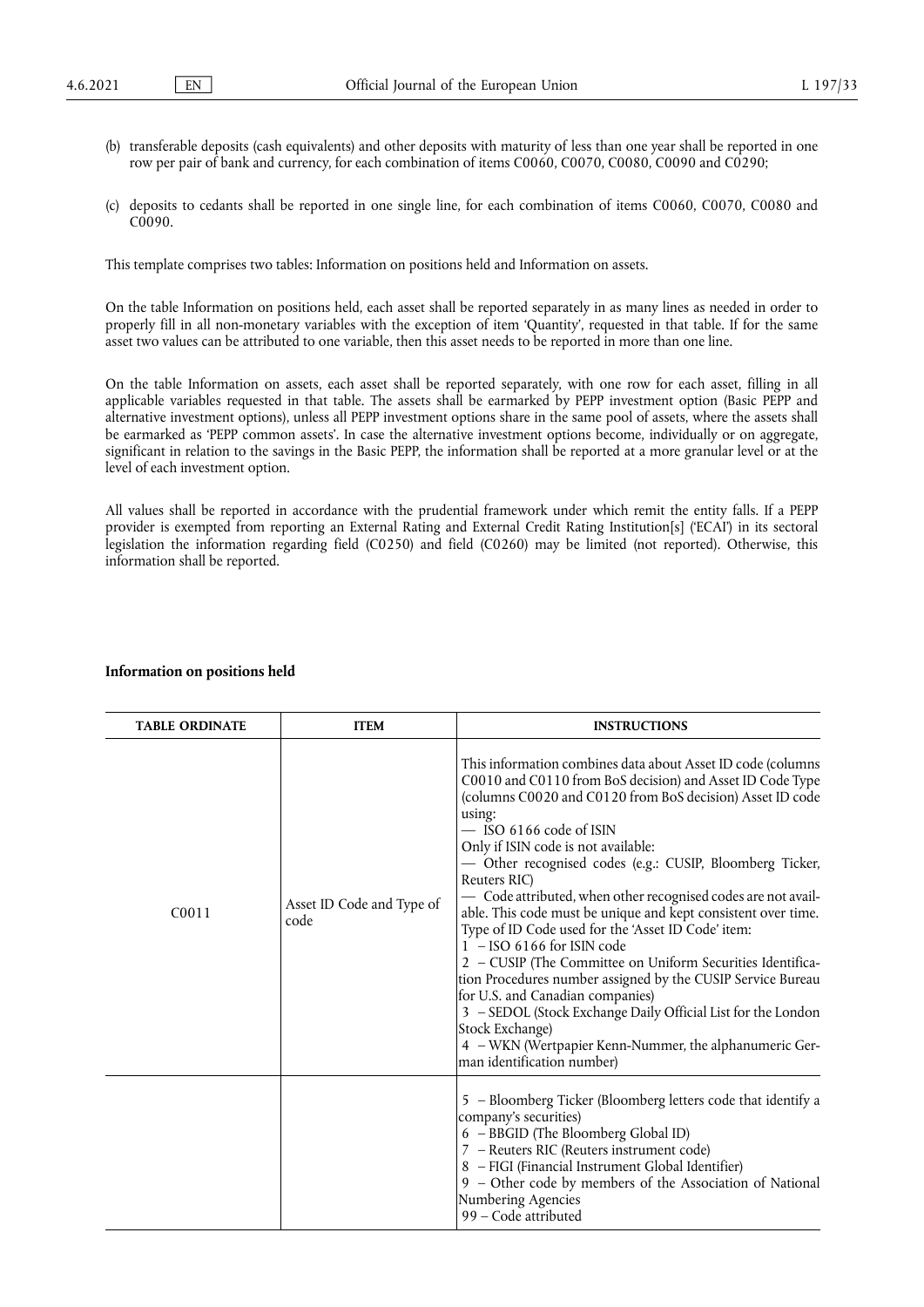|                                |                                                 | When the same Asset ID code needs to be reported for one<br>asset that is issued in two or more different currencies, it is<br>necessary to specify the Asset ID code and the ISO 4217<br>alphabetic code of the currency, as in the following example:<br>'code+EUR'. In this case, Asset ID Code Type shall refer to<br>option 99 and the option of the original Asset ID code, as in the<br>following example for which the code reported was ISIN code<br>+currency: '99 $ 1$ '.                                                                                                               |
|--------------------------------|-------------------------------------------------|----------------------------------------------------------------------------------------------------------------------------------------------------------------------------------------------------------------------------------------------------------------------------------------------------------------------------------------------------------------------------------------------------------------------------------------------------------------------------------------------------------------------------------------------------------------------------------------------------|
| CO <sub>010</sub>              | Basic<br>PEPP/alternative investment<br>options | Type of PEPP investment option. The differentiation used in<br>this field, is between the basic PEPP and an alternative<br>investment options. Option 3, PEPP assets shall be used in case<br>all PEPP investment options share in the same pool of assets.<br>The following closed list shall be used:<br>1 - Basic PEPP<br>2 - Alternative investment options<br>3 - PEPP common assets                                                                                                                                                                                                          |
| C <sub>0040</sub>              | Country of custody                              | ISO 3166-1 alpha-2 code of the country where assets are held<br>in custody. For identifying international custodians, such as<br>Euroclear, the country of custody will be the one<br>corresponding to the legal establishment where the custody<br>service was contractually defined.<br>In case the same type of asset is held in custody in more than<br>one country, each asset shall be reported separately in as many<br>lines as needed in order to properly identify all countries of<br>custody.<br>Regarding property, the issuer country is assessed by the<br>address of the property. |
| C0050                          | Custodian                                       | LEI code or, if LEI code is not available, name of the financial<br>institution that is the custodian.<br>In case the same type of asset is held in custody in more than<br>one custodian, each asset shall be reported separately in as<br>many lines as needed in order to properly identify all<br>custodians.                                                                                                                                                                                                                                                                                  |
| C0060                          | Quantity                                        | Number of assets, for relevant assets.<br>This item shall not be reported if item Par amount (C0070) is<br>reported.                                                                                                                                                                                                                                                                                                                                                                                                                                                                               |
| C <sub>0</sub> 07 <sub>0</sub> | Par amount                                      | Principle amount outstanding measured at par amount, for all<br>assets where this item is relevant, and at nominal amount for<br>cash and cash equivalents.<br>This item shall not be reported if item Quantity (C0060) is<br>reported.                                                                                                                                                                                                                                                                                                                                                            |
| C0075                          | Valuation method                                | Financial instrument is valued by:<br>1 - marked to market valuation;<br>2 - market-consistent valuation;<br>3 - market-consistent valuation not applicable.                                                                                                                                                                                                                                                                                                                                                                                                                                       |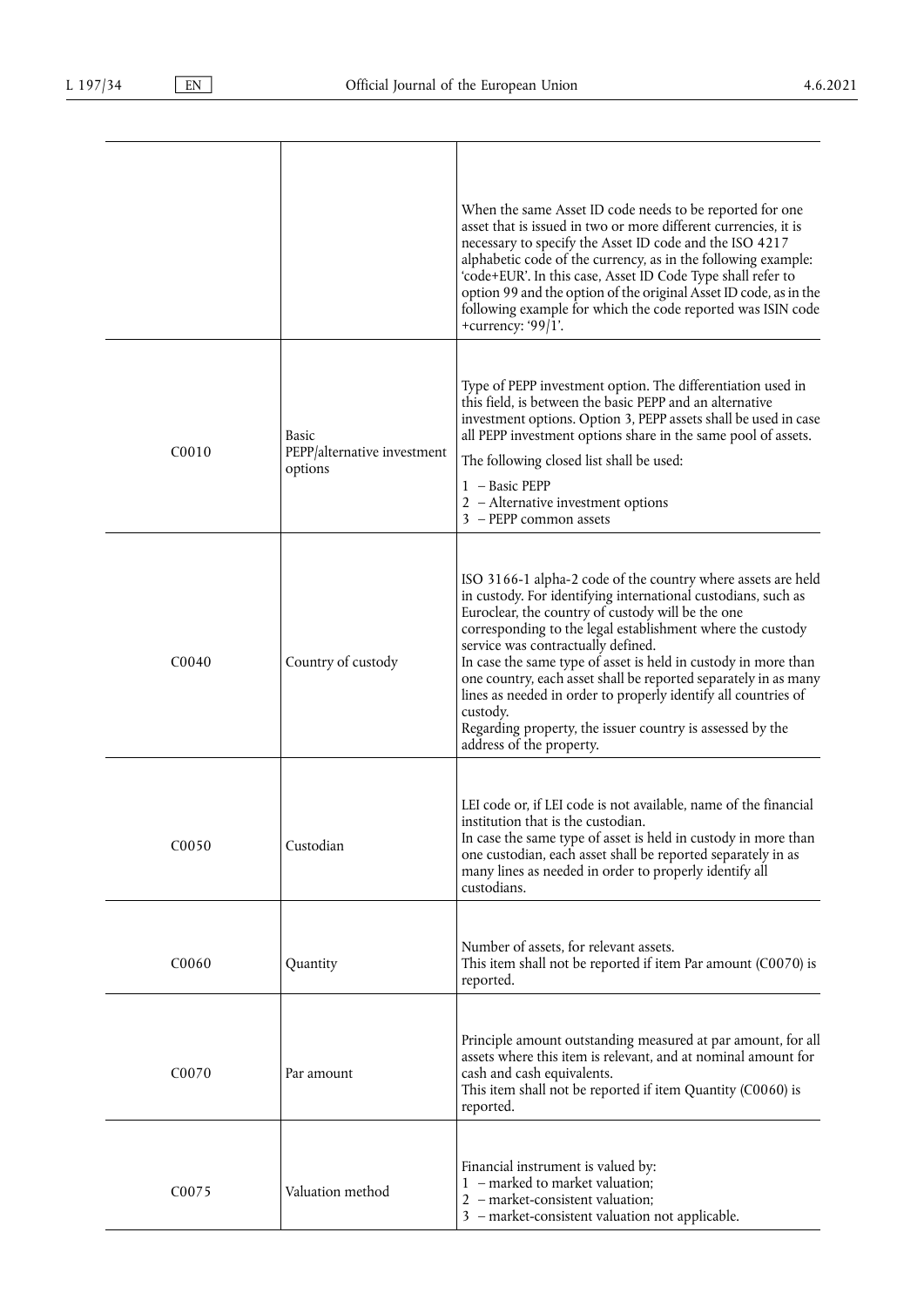| C <sub>0080</sub> | Acquisition value  | Total acquisition value for assets held, clean value without<br>accrued interest.                      |
|-------------------|--------------------|--------------------------------------------------------------------------------------------------------|
| C <sub>0090</sub> | Accrued interest   | Quantify the amount of accrued interest after the last coupon<br>date for interest bearing securities. |
| C <sub>0100</sub> | Market Asset Value | Market value of the assets.                                                                            |

# **Information on assets**

| <b>TABLE ORDINATE</b> | <b>ITEM</b>                       | <b>INSTRUCTION</b>                                                                                                                                                                                                                                                                                                                                                                                                                                                                                                                                                                                                                                                                                                                                                                                                                                                                                                                                                                                                                                                                                                                                                                                                                                                                                                                                                                                                                                                                                                                                                                                                                                                                                                                               |
|-----------------------|-----------------------------------|--------------------------------------------------------------------------------------------------------------------------------------------------------------------------------------------------------------------------------------------------------------------------------------------------------------------------------------------------------------------------------------------------------------------------------------------------------------------------------------------------------------------------------------------------------------------------------------------------------------------------------------------------------------------------------------------------------------------------------------------------------------------------------------------------------------------------------------------------------------------------------------------------------------------------------------------------------------------------------------------------------------------------------------------------------------------------------------------------------------------------------------------------------------------------------------------------------------------------------------------------------------------------------------------------------------------------------------------------------------------------------------------------------------------------------------------------------------------------------------------------------------------------------------------------------------------------------------------------------------------------------------------------------------------------------------------------------------------------------------------------|
| C0011                 | Asset ID Code and Type of<br>code | This information combines data about Asset ID code (columns<br>C0010 and C0110 from BoS decision) and Asset ID Code Type<br>(columns C0020 and C0120 from BoS decision) Asset ID code<br>using:<br>- ISO 6166 code of ISIN<br>Only if ISIN code is not available:<br>- Other recognised codes (e.g.: CUSIP, Bloomberg Ticker,<br>Reuters RIC)<br>- Code attributed, when other recognised codes are not avail-<br>able. This code must be unique and kept consistent over time.<br>Type of ID Code used for the 'Asset ID Code' item:<br>$1 - ISO\ 6166$ for ISIN code<br>2 - CUSIP (The Committee on Uniform Securities Identifica-<br>tion Procedures number assigned by the CUSIP Service Bureau<br>for U.S. and Canadian companies)<br>3 - SEDOL (Stock Exchange Daily Official List for the London<br>Stock Exchange)<br>4 - WKN (Wertpapier Kenn-Nummer, the alphanumeric Ger-<br>man identification number)<br>5 - Bloomberg Ticker (Bloomberg letters code that identify a<br>company's securities)<br>6 - BBGID (The Bloomberg Global ID)<br>7 - Reuters RIC (Reuters instrument code)<br>8 - FIGI (Financial Instrument Global Identifier)<br>9 - Other code by members of the Association of National<br>Numbering Agencies<br>99 - Code attributed<br>When the same Asset ID code needs to be reported for one<br>asset that is issued in two or more different currencies, it is<br>necessary to specify the Asset ID code and the ISO 4217<br>alphabetic code of the currency, as in the following example:<br>'code+EUR'. In this case Asset ID Code Type shall refer to<br>option 99 and the option of the original Asset ID code, as in<br>the following example for which the code reported was ISIN<br>code+currency: '99/1'. |
| C <sub>01</sub> 30    | Item Title                        | Name of the asset (or the address in case of property).                                                                                                                                                                                                                                                                                                                                                                                                                                                                                                                                                                                                                                                                                                                                                                                                                                                                                                                                                                                                                                                                                                                                                                                                                                                                                                                                                                                                                                                                                                                                                                                                                                                                                          |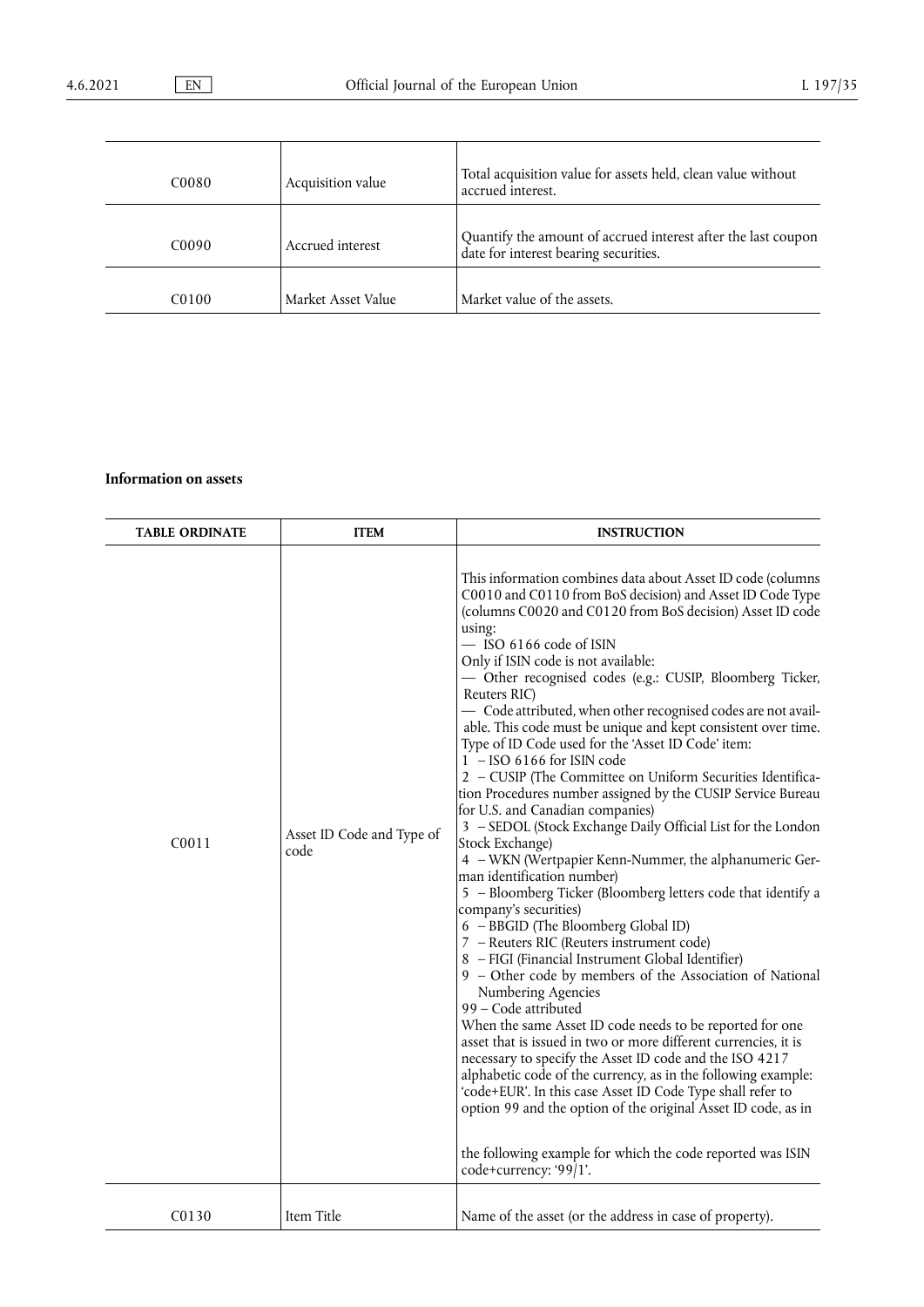<span id="page-29-0"></span>

|                   | <b>Issuer Name</b>                                 | Name of the issuer, defined as the entity that issues assets to<br>investors.<br>When available, this item corresponds to the entity name in the<br>LEI database. When this is not available corresponds to the<br>legal name.<br>Regarding Investment fund/shares in investment funds, the<br>issuer name is the name of the fund manager.                                                                                                                                                                                                                                                                                                                                                                                                                   |
|-------------------|----------------------------------------------------|---------------------------------------------------------------------------------------------------------------------------------------------------------------------------------------------------------------------------------------------------------------------------------------------------------------------------------------------------------------------------------------------------------------------------------------------------------------------------------------------------------------------------------------------------------------------------------------------------------------------------------------------------------------------------------------------------------------------------------------------------------------|
| C <sub>0150</sub> | Issuer code and Type of issuer<br>code             | This information combines data about Issuer Code (column<br>C0150 from BoS decision) and Type of issuer code (column<br>C0160 from BoS decision).<br>Issuer code is using the LEI. If LEI code is not available this item<br>shall not be reported.<br>Regarding Investment fund/shares in investment funds, the<br>issuer code is the code of the fund manager.<br>Identification of the type of code used for the 'Issuer Code' item.<br>One of the options in the following closed list shall be used: 1 -<br>LEI<br>$9 - None$<br>This item is not applicable to CIC category $8$ – Mortgages and<br>Loans, when relating to mortgage and loans to natural persons.<br>This item is not applicable for CIC 71, CIC 75 and CIC category<br>$9$ – Property. |
| C <sub>0170</sub> | <b>Issuer Sector</b>                               | Economic sector of issuer based on the latest version of NACE<br>code (as published in Annex I to Regulation (EC)<br>No 1893/2006 of the European Parliament and of the<br>Council (1)). The letter reference of the NACE code identifying<br>the Section shall be used as a minimum for identifying sectors<br>(e.g. 'A' or 'A0111' would be acceptable) except for the NACE<br>relating to Financial and Insurance activities, for which the<br>letter identifying the Section followed by the 4 digits code for<br>the class shall be used (e.g. 'K6411').<br>Regarding investment funds, the issuer sector is the sector of<br>the fund manager.                                                                                                          |
| C0180             | <b>Issuer Group</b>                                | Name of issuer's ultimate parent entity. For investment funds<br>the group relation relates to the fund manager.<br>When available, this item corresponds to the entity name in the<br>LEI database. When this is not available corresponds to the<br>legal name.                                                                                                                                                                                                                                                                                                                                                                                                                                                                                             |
| C <sub>0190</sub> | Issuer Group Code and Type<br>of issuer group code | This information combines data about Issuer Group Code<br>(column C0190 from BoS decision) and Type of issuer group<br>code (column C0200 from BoS decision).<br>Issuer group's identification using the Legal Entity Identifier<br>(LEI). If LEI code is not available, this item shall not be reported.<br>Regarding investment funds, the group relation relates to the<br>fund manager.<br>Code used for the 'Issuer Group Code' item:<br>$1 - LEI$                                                                                                                                                                                                                                                                                                       |
|                   |                                                    | $9 - None$                                                                                                                                                                                                                                                                                                                                                                                                                                                                                                                                                                                                                                                                                                                                                    |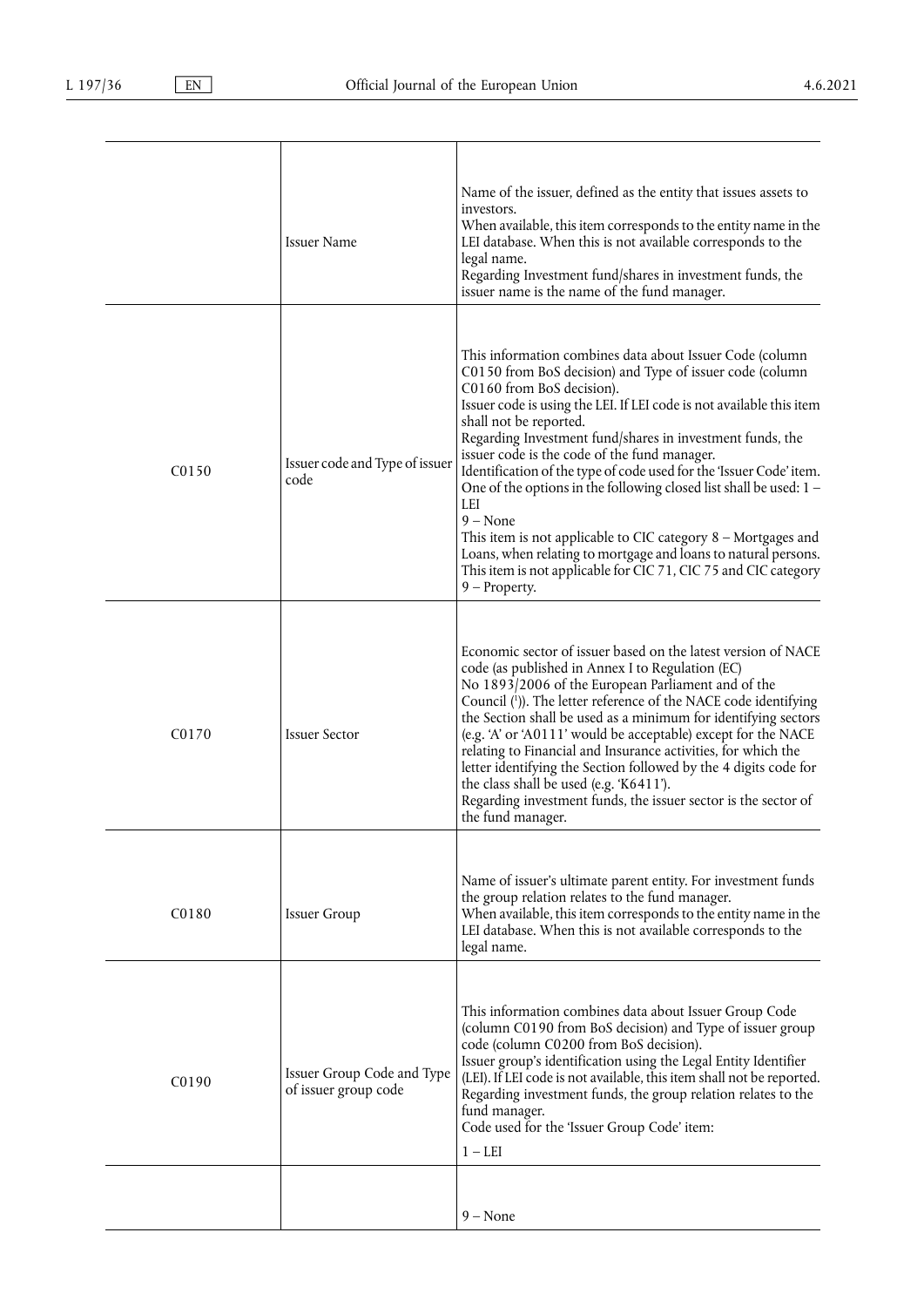<span id="page-30-2"></span>

| CO <sub>210</sub>  | <b>Issuer Country</b>                  | ISO 3166-1 alpha-2 code of the country of localisation of the<br>issuer.<br>The localisation of the issuer is assessed by the address of the<br>entity issuing the asset.<br>Regarding investment funds, the group relation relates to the<br>fund manager.<br>- ISO 3166-1 alpha-2 code<br>- XA: Supranational issuers<br>- EU: European Union Institutions |
|--------------------|----------------------------------------|--------------------------------------------------------------------------------------------------------------------------------------------------------------------------------------------------------------------------------------------------------------------------------------------------------------------------------------------------------------|
| C0220              | Currency                               | ISO 4217 alphabetic code of the currency of the issue.                                                                                                                                                                                                                                                                                                       |
| CO <sub>230</sub>  | <b>CIC</b>                             | Complementary Identification Code used to classify assets.                                                                                                                                                                                                                                                                                                   |
| C <sub>0240</sub>  | Alternative investment                 | A financial instrument, as listed in Section C of Annex I of<br>Directive 2014/65/EU, issued by a legal person authorised<br>under Directive $2011/61/EU$ (?) to manage alternative<br>investment funds:<br>$1 -$ Alternative investment<br>$2 - No$ alternative investment                                                                                  |
| C <sub>0250</sub>  | External rating                        | Rating of the asset at the reporting reference date issued by the<br>nominated credit assessment institution (ECAI).                                                                                                                                                                                                                                         |
| C <sub>0</sub> 270 | Duration                               | Asset duration, defined as the 'residual modified duration'<br>(modified duration calculated based on the remaining time for<br>maturity of the security, counted from the reporting reference<br>date).<br>For assets without fixed maturity the first call date shall be used.<br>The duration shall be calculated based on economic value.                |
| C0280              | Maturity date                          | ISO 8601 (yyyy-mm-dd) code of the maturity date.<br>For perpetual securities use '9999 - 12-31'                                                                                                                                                                                                                                                              |
| C0370              | Unit price                             | Market price per unit.                                                                                                                                                                                                                                                                                                                                       |
| C <sub>0</sub> 380 | Unit percentage of par<br>amount price | Percentage of the aggregated nominal amount.                                                                                                                                                                                                                                                                                                                 |

<span id="page-30-0"></span>[\(](#page-29-0) 1 ) Regulation (EC) No 1893/2006 of the European Parliament and of the Council of 20 December 2006 establishing the statistical classification of economic activities NACE Revision 2 and amending Council Regulation (EEC) No 3037/90 as well as certain EC Regulations on specific statistical domains (OJ L 393, 30.12.2006, p. 1).

<span id="page-30-1"></span>[\(](#page-30-2) 2 ) Directive 2011/61/EU of the European Parliament and of the Council of 8 June 2011 on Alternative Investment Fund Managers and amending Directives 2003/41/EC and 2009/65/EC and Regulations (EC) No 1060/2009 and (EU) No 1095/2010 (*OJ L 174, 1.7.2011, p. 1*).

# **PP.06.03 – Collective investment undertakings – look-through**

# **approach General comments:**

This section relates to annual submission of information for PEPPs with further division by Basic PEPP and alternative investment options. In case the alternative investment options become, individually or on aggregate, significant in relation to the savings in the Basic PEPP, the information shall be reported at a more granular level or at the level of each investment option.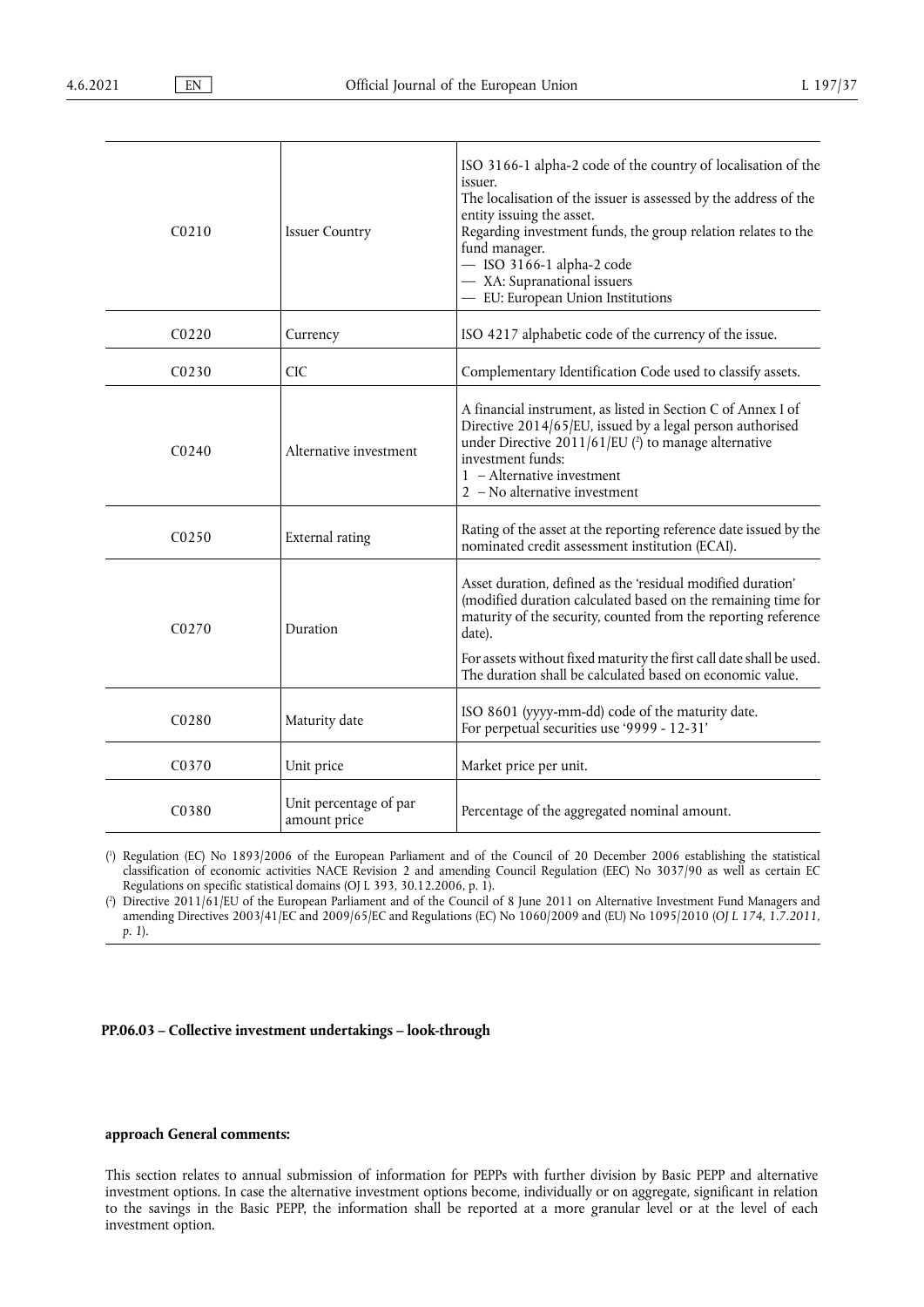This template contains information on the look through of collective investment undertakings or investments packaged as funds, including when they are participations, by underlying asset category, country of issue and currency. Considering proportionality and specific instructions of the template, the look through shall be performed until the asset categories, countries and currencies are identified. In case of funds of funds, the look-through shall follow the same approach.

The template shall include information corresponding to 100 % of the value invested in collective investment undertakings. However, for the identification of countries the look-through shall be implemented in order to identify the exposures of 80 % of the total value of the funds minus the amounts relating to CIC 8 and CIC 9, and for the identification of currencies the look-through shall be implemented in order to identify the exposures of 80 % of the total value of the funds. PEPP providers shall ensure that the 20 % not identified by country is diversified across geographical areas, for example that not more than 5 % is in one single country. The look-through shall be applied by PEPP providers starting from the major, considering the amount invested, to the lowest single fund and the approach shall be kept consistent over time.

Items shall be reported with positive values unless otherwise stated in the respective instructions.

All values shall be reported in accordance with the prudential framework under which remit the entity falls.

The asset categories referred to in this template are the ones defined in Annex IV – Definitions of the CIC Table and references to CIC codes refer to Annex III – CIC table.

| <b>TABLE ORDINATE</b> | <b>ITEM</b>                                                | <b>INSTRUCTIONS</b>                                                                                                                                                                                                                                                                                                                                                                                                                                                                                                                                                                                                                                                                                                                                                                                                                                        |
|-----------------------|------------------------------------------------------------|------------------------------------------------------------------------------------------------------------------------------------------------------------------------------------------------------------------------------------------------------------------------------------------------------------------------------------------------------------------------------------------------------------------------------------------------------------------------------------------------------------------------------------------------------------------------------------------------------------------------------------------------------------------------------------------------------------------------------------------------------------------------------------------------------------------------------------------------------------|
| C0010                 | Collective<br>investments<br>undertaking<br><b>ID</b> Code | Asset ID code using the following priority:<br>- ISO 6166 code of ISIN when available<br>- Other recognised codes (e.g.: CUSIP, Bloomberg Ticker,<br>Reuters RIC)<br>- Code attributed by the undertaking, when the options<br>above are not available, and must be consistent over time                                                                                                                                                                                                                                                                                                                                                                                                                                                                                                                                                                   |
| C <sub>0020</sub>     | Collective<br>investments<br>undertaking ID Code type      | Type of ID Code used for the 'Asset ID Code' item. One of the<br>options in the following closed list shall be used:<br>$1 - ISO/6166$ for ISIN<br>2 - CUSIP (The Committee on Uniform Securities Identifica-<br>tion Procedures number assigned by the CUSIP Service Bureau<br>for U.S. and Canadian companies)<br>3 - SEDOL (Stock Exchange Daily Official List for the London<br>Stock Exchange)<br>4 - WKN (Wertpapier Kenn-Nummer, the alphanumeric Ger-<br>man identification number)<br>5 - Bloomberg Ticker (Bloomberg letters code that identify a<br>company's securities)<br>6 - BBGID (The Bloomberg Global ID)<br>7 - Reuters RIC (Reuters instrument code)<br>8 - FIGI (Financial Instrument Global Identifier)<br>9 - Other code by members of the Association of National<br>Numbering Agencies<br>99 - Code attributed by the undertaking |
| C <sub>00</sub> 30    | Underlying asset category                                  | Identify the assets categories, receivables and derivatives within<br>the collective investment undertaking. One of the options from<br>the following closed list shall be used:<br>– Government bonds<br>1<br>2<br>- Corporate bonds<br>3L - Listed equity<br>3X - Unlisted equity                                                                                                                                                                                                                                                                                                                                                                                                                                                                                                                                                                        |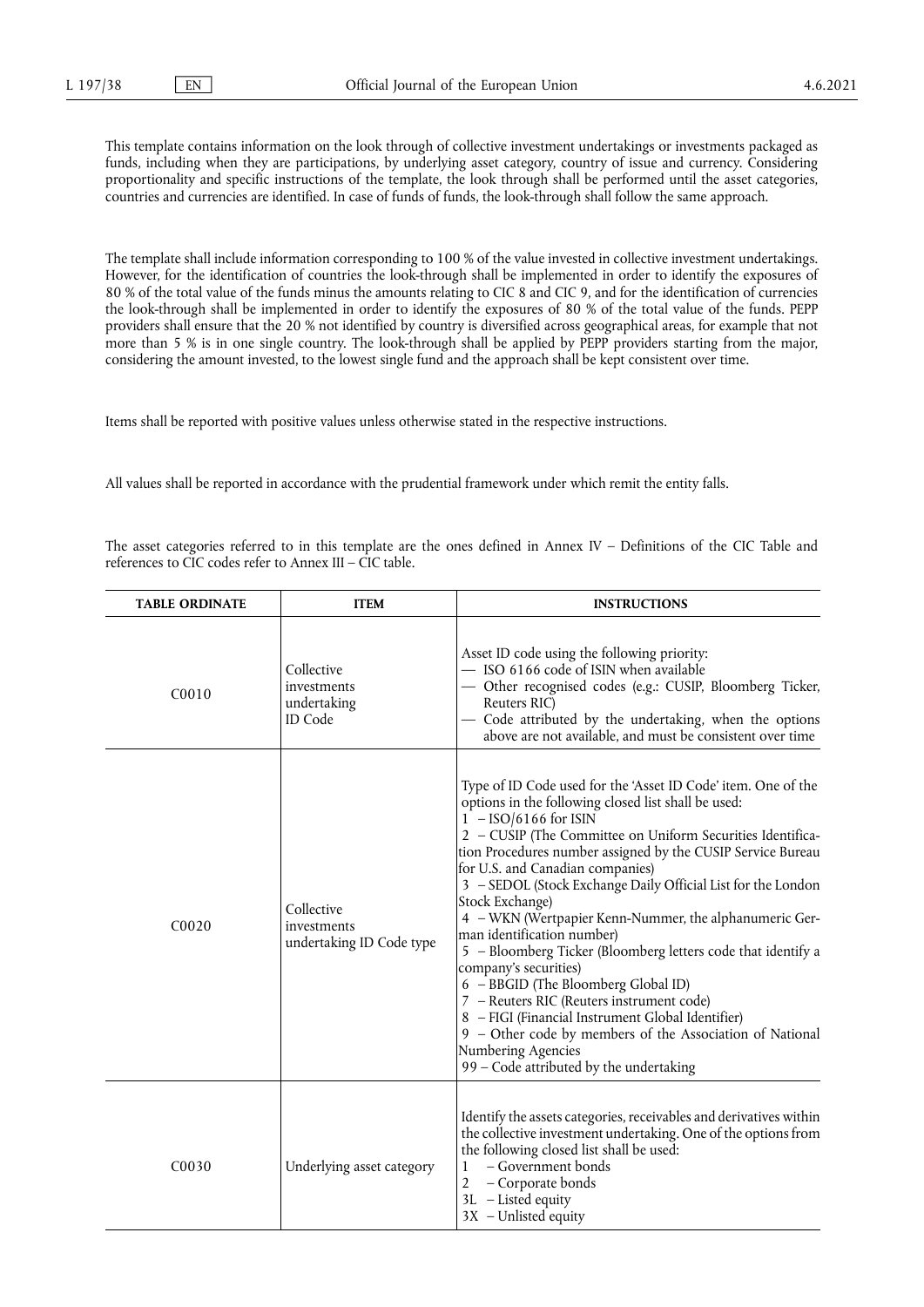|                   |                  | - Collective investment undertakings<br>4<br>5<br>- Structured notes<br>- Collateralised securities<br>6<br>$\overline{7}$<br>- Cash and deposits<br>8<br>- Mortgages and loans<br>9<br>- Properties<br>$\boldsymbol{0}$<br>- Other investments (including receivables)<br>- Futures<br>A<br>B<br>- Call options<br>C<br>- Put options<br>D<br>- Swaps<br>E<br>– Forwards<br>F<br>- Credit derivatives<br>– Liabilities<br>L<br>Category '4 - Collective investment undertakings' shall be used<br>only for non-material residual values for both 'funds of funds'<br>and any other fund. |
|-------------------|------------------|-------------------------------------------------------------------------------------------------------------------------------------------------------------------------------------------------------------------------------------------------------------------------------------------------------------------------------------------------------------------------------------------------------------------------------------------------------------------------------------------------------------------------------------------------------------------------------------------|
| C <sub>0040</sub> | Country of issue | Breakdown of each asset category identified in C0030 by issuer<br>country. Identify the country of localisation of the issuer.<br>The localisation of the issuer is assessed by the address of the<br>entity issuing the asset.                                                                                                                                                                                                                                                                                                                                                           |
|                   |                  | One of the options shall be used:<br>$-$ ISO 3166-1 alpha-2 code<br>- XA: Supranational issuers<br>- EU: European Union Institutions<br>- AA: aggregated countries due to application of threshold<br>This item is not applicable to Categories 8 and 9 as reported in<br>C <sub>00</sub> 30.                                                                                                                                                                                                                                                                                             |
| C <sub>0050</sub> | Currency         | Identify whether the currency of the asset category is the<br>reporting currency or a foreign currency. All other currencies<br>than the reporting currency are referred to as foreign<br>currencies. One of the options in the following closed list shall<br>be used:<br>1 - Reporting currency<br>2 - Foreign currency<br>3 - Aggregated currencies due to application of threshold                                                                                                                                                                                                    |
| C <sub>0060</sub> | Total amount     | Total amount invested by asset category, country and currency<br>through collective investment undertakings.<br>For liabilities a positive amount shall be reported, unless the<br>item is a derivative liability.<br>For derivatives, the total amount can be positive (if an asset) or<br>negative (if a liability).                                                                                                                                                                                                                                                                    |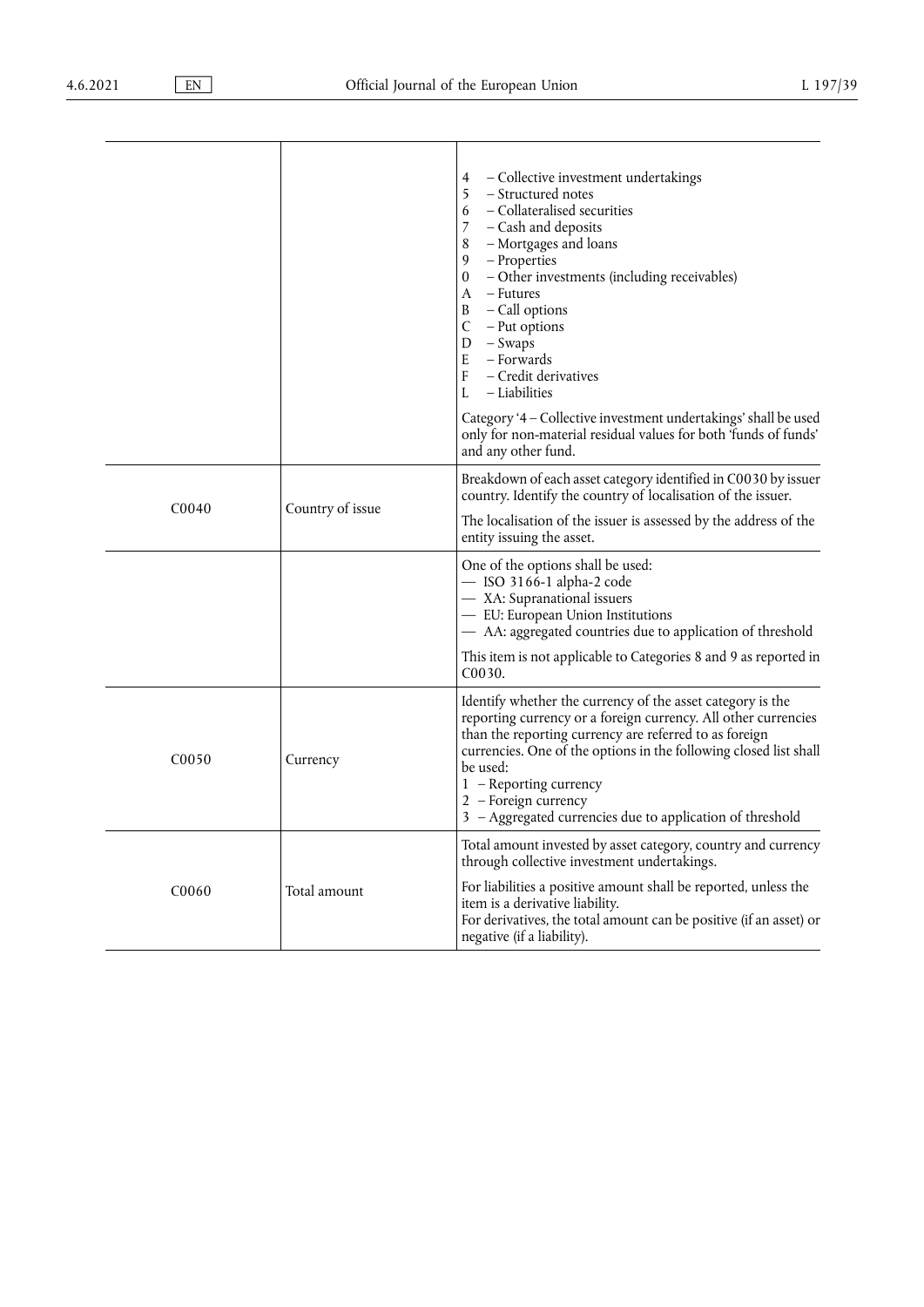### **PP.08.03. Aggregate information on open derivatives**

### **General comments:**

This section relates to annual submission of information for PEPP with further division by Basic PEPP and alternative investment options. In case the alternative investment options become, individually or on aggregate, significant in relation to the savings in the Basic PEPP, the information shall be reported at a more granular level or at the level of each investment option.

The derivatives categories referred to in this template are the ones defined in Annex IV – Definitions of the CIC Table and references to CIC codes refer to Annex III – CIC table.

Derivatives are considered assets if their value is positive or zero. They are considered liabilities if their value is negative. Both derivatives considered as assets or considered as liabilities shall be included.

Information shall include all derivatives contracts that existed during the reporting period and were not closed prior to the reporting reference date.

If there are frequent trades on the same derivative, resulting in multiple open positions, the derivative can be reported on an aggregated or net basis, as long as all the relevant characteristics are common and following the specific instruction for each relevant item.

Items shall be reported with positive values unless otherwise stated in the respective instructions.

A derivative is a financial instrument or other contract having all of the following characteristics:

- (a) its value changes in response to the change in a specified interest rate, financial instrument price, commodity price, foreign exchange rate, index of prices or rates, credit rating or credit index, or other variable, provided in the case of a non-financial variable that the variable is not specific to a party to the contract (sometimes called the 'underlying');
- (b) it requires no initial net investment or an initial net investment that is smaller than would be required for other types of contracts that would be expected to have a similar response to changes in market factors;
- (c) it is settled at a future date.

All values shall be reported in accordance with the prudential framework under which remit the entity falls.

### **Information on positions held**

| <b>TABLE ORDINATE</b> | <b>ITEM</b>                                                             | <b>INSTRUCTIONS</b>                                                                                                                                                                                                                                                                                                                                                                                                                                                         |
|-----------------------|-------------------------------------------------------------------------|-----------------------------------------------------------------------------------------------------------------------------------------------------------------------------------------------------------------------------------------------------------------------------------------------------------------------------------------------------------------------------------------------------------------------------------------------------------------------------|
| C0010/R0010           | Interest rate swaps (D1) for<br>notional amount of Basic<br><b>PEPP</b> | The amount covered or exposed to the Interest rate swap (D1)<br>for the Basic PEPP.<br>For swaps, it corresponds to the contract amount of the<br>contracts reported in that line. When the trigger value<br>corresponds to a range, the average value of the range shall be<br>used.<br>The notional amount refers to the amount that is being<br>hedged/invested (when not covering risks). If several trades<br>occur, it shall be the net amount at the reporting date. |
| C0020/R0010           | Interest rate swaps (D1) for<br>Market value of Basic PEPP              | Monetary value of the Interest rate swap $(D1)$ as of the<br>reporting date for the Basic PEPP. It can be positive, negative or<br>zero.                                                                                                                                                                                                                                                                                                                                    |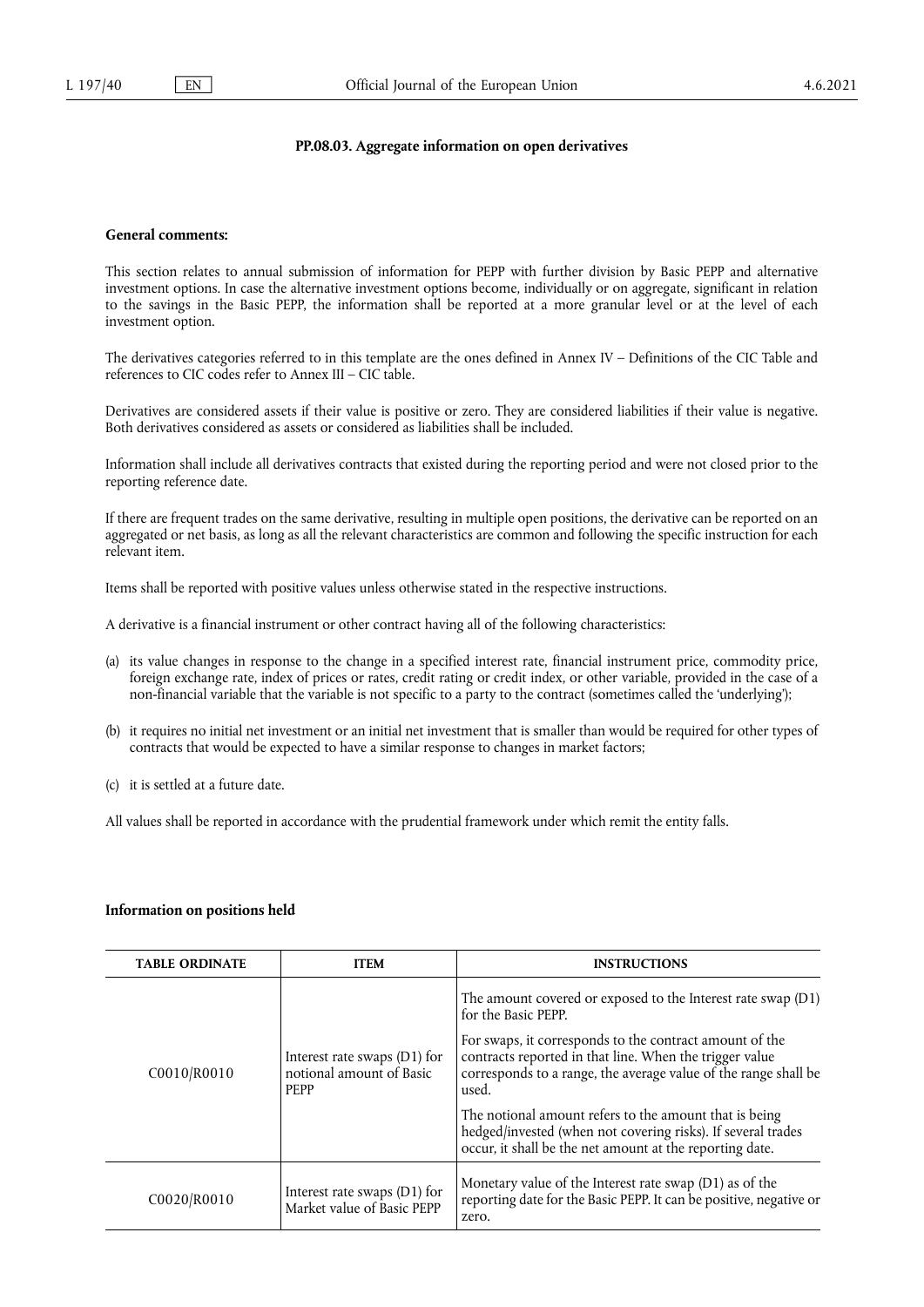| C0030/R0010 | Interest rate swaps (D1) for<br>notional amount of<br>alternative investment<br>options             | The amount covered or exposed to the Interest rate swap (D1)<br>for any alternative investment option.<br>For swaps, it corresponds to the contract amount of the<br>contracts reported in that line. When the trigger value<br>corresponds to a range, the average value of the range shall be<br>used.<br>The notional amount refers to the amount that is being<br>hedged/invested (when not covering risks). If several trades<br>occur, it shall be the net amount at the reporting date.                                 |
|-------------|-----------------------------------------------------------------------------------------------------|--------------------------------------------------------------------------------------------------------------------------------------------------------------------------------------------------------------------------------------------------------------------------------------------------------------------------------------------------------------------------------------------------------------------------------------------------------------------------------------------------------------------------------|
| C0040/R0010 | Interest rate swaps (D1) for<br>market value of alternative<br>investment options                   | Monetary value of the Interest rate swap (D1) as of the<br>reporting date for the alternative investment option. It can be<br>positive, negative or zero.                                                                                                                                                                                                                                                                                                                                                                      |
| C0050/R0010 | Interest rate swaps $(D1)$ for<br>notional amount of PEPP<br>common assets                          | The amount covered or exposed to the Interest rate swap (D1)<br>for all PEPP investment options that share the same pool of<br>assets.<br>For swaps, it corresponds to the contract amount of the<br>contracts reported in that line. When the trigger value<br>corresponds to a range, the average value of the range shall be<br>used.<br>The notional amount refers to the amount that is being<br>hedged/invested (when not covering risks). If several trades<br>occur, it shall be the net amount at the reporting date. |
| C0060/R0010 | Interest rate swaps $(D1)$ for<br>market value of PEPP<br>common assets                             | Monetary value of the Interest rate swap (D1) as of the<br>reporting date for all PEPP investment options that share the<br>same pool of assets. It can be positive, negative or zero.                                                                                                                                                                                                                                                                                                                                         |
| C0010/R0020 | Forward exchange rate<br>agreement (F2) for notional<br>amount of Basic PEPP                        | The amount covered or exposed to the Forward exchange rate<br>agreement (F2) for the Basic PEPP.<br>For forwards, it corresponds to the contract amount of the<br>contracts reported in that line. When the trigger value<br>corresponds to a range, the average value of the range shall be<br>used.<br>The notional amount refers to the amount that is being<br>hedged/invested (when not covering risks). If several trades<br>occur, it shall be the net amount at the reporting date.                                    |
| C0020/R0020 | Forward exchange rate<br>agreement (F2) for Market<br>value of Basic<br>PEPP                        | Monetary value of the Forward exchange rate agreement (F2) as<br>of the reporting date for the Basic PEPP. It can be positive,<br>negative or zero.                                                                                                                                                                                                                                                                                                                                                                            |
| C0030/R0020 | Forward exchange rate<br>agreement (F2) for notional<br>amount of alternative<br>investment options | The amount covered or exposed to the Forward exchange rate<br>agreement (F2) for any alternative investment option.<br>For forwards, it corresponds to the contract amount of the<br>contracts reported in that line. When the trigger value<br>corresponds to a range, the average value of the range shall be<br>used.                                                                                                                                                                                                       |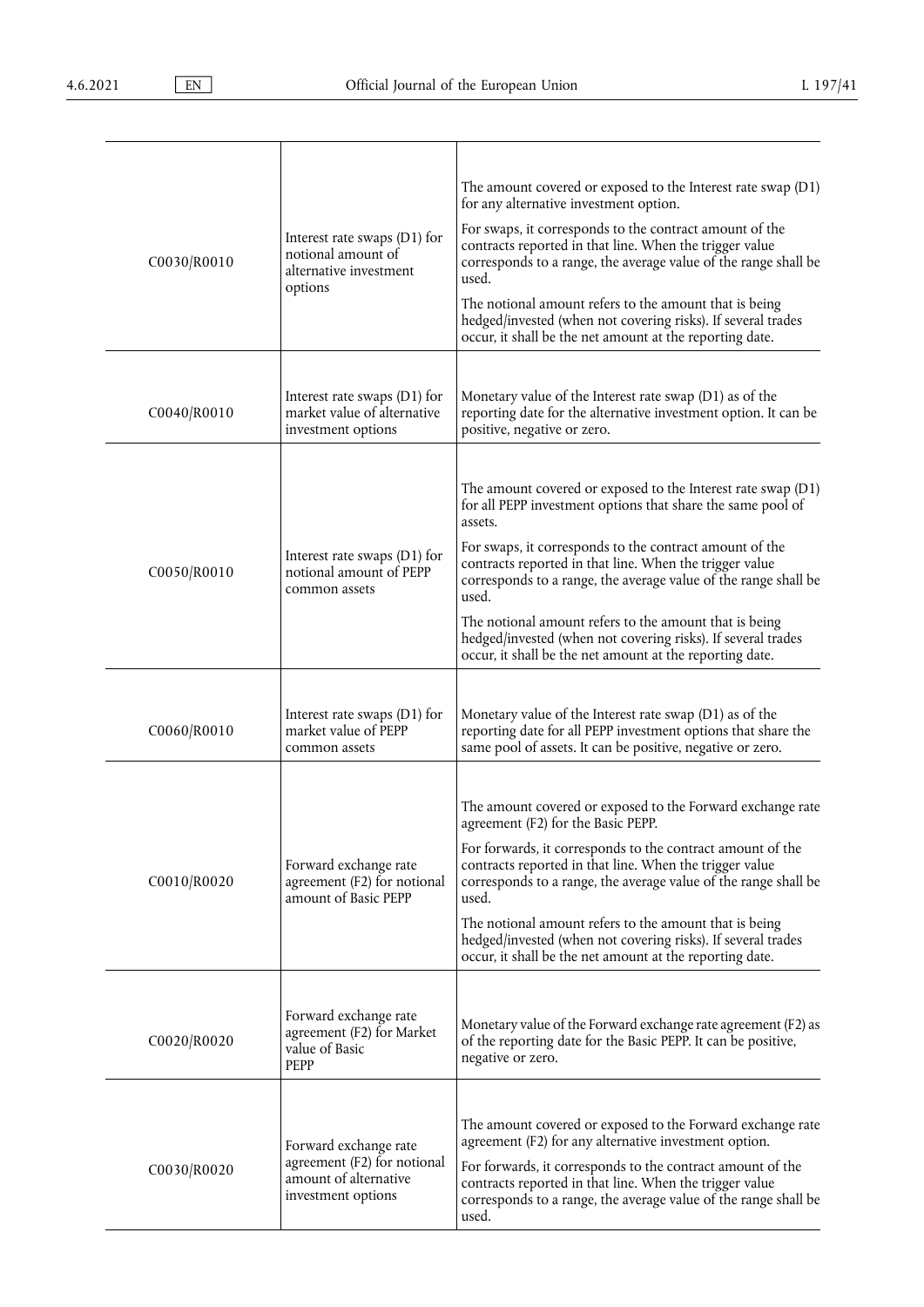|             |                                                                                                  | The notional amount refers to the amount that is being<br>hedged/invested (when not covering risks). If several trades<br>occur, it shall be the net amount at the reporting date.                                                                                                                                                                                                                                                                                                                                                                                                                                                                                                                         |
|-------------|--------------------------------------------------------------------------------------------------|------------------------------------------------------------------------------------------------------------------------------------------------------------------------------------------------------------------------------------------------------------------------------------------------------------------------------------------------------------------------------------------------------------------------------------------------------------------------------------------------------------------------------------------------------------------------------------------------------------------------------------------------------------------------------------------------------------|
| C0040/R0020 | Forward exchange rate<br>agreement (F2) for market<br>value of alternative<br>investment options | Monetary value of the Forward exchange rate agreement (F2) as<br>of the reporting date for the alternative investment option. It<br>can be positive, negative or zero.                                                                                                                                                                                                                                                                                                                                                                                                                                                                                                                                     |
| C0050/R0020 | Forward exchange rate<br>agreement (F2) for notional<br>amount of PEPP common<br>assets          | The amount covered or exposed to the Forward exchange rate<br>agreement (F2) for all PEPP investment options that share the<br>same pool of assets.<br>For forwards, it corresponds to the contract amount of the<br>contracts reported in that line. When the trigger value<br>corresponds to a range, the average value of the range shall be<br>used.<br>The notional amount refers to the amount that is being<br>hedged/invested (when not covering risks). If several trades<br>occur, it shall be the net amount at the reporting date.                                                                                                                                                             |
| C0060/R0020 | Forward exchange rate<br>agreement (F2) for market<br>value of PEPP common assets                | Monetary value of the Forward exchange rate agreement (F2) as<br>of the reporting date for all PEPP investment options that share<br>the same pool of assets. It can be positive, negative or zero.                                                                                                                                                                                                                                                                                                                                                                                                                                                                                                        |
| C0010/R0030 | Other derivatives for<br>notional amount of Basic<br>PEPP                                        | The amount covered or exposed to derivatives other than Interest<br>rate swaps (D1) Forward exchange rate agreements (F2) and for<br>the Basic PEPP.<br>For futures and options corresponds to contract size multiplied<br>by the trigger value and by the number of contracts reported in<br>that line. For swaps and forwards, it corresponds to the<br>contract amount of the contracts reported in that line. When<br>the trigger value corresponds to a range, the average value of<br>the range shall be used.<br>The notional amount refers to the amount that is being<br>hedged/invested (when not covering risks). If several trades<br>occur, it shall be the net amount at the reporting date. |
| C0020/R0030 | Other derivatives for Market<br>value of Basic PEPP                                              | Monetary value of the derivatives other than Interest rate swaps<br>(D1) Forward exchange rate agreements (F2) as of the reporting<br>date for the Basic PEPP. It can be positive, negative or zero.                                                                                                                                                                                                                                                                                                                                                                                                                                                                                                       |
| C0030/R0030 | Other derivatives for<br>notional amount of<br>alternative investment<br>options                 | The amount covered or exposed to the derivatives other than<br>Interest rate swaps (D1) Forward exchange rate agreements (F2)<br>for the alternative investment options.<br>For futures and options corresponds to contract size multiplied<br>by the trigger value and by the number of contracts reported in<br>that line. For swaps and forwards, it corresponds to the<br>contract amount of the contracts reported in that line. When<br>the trigger value corresponds to a range, the average value of<br>the range shall be used.                                                                                                                                                                   |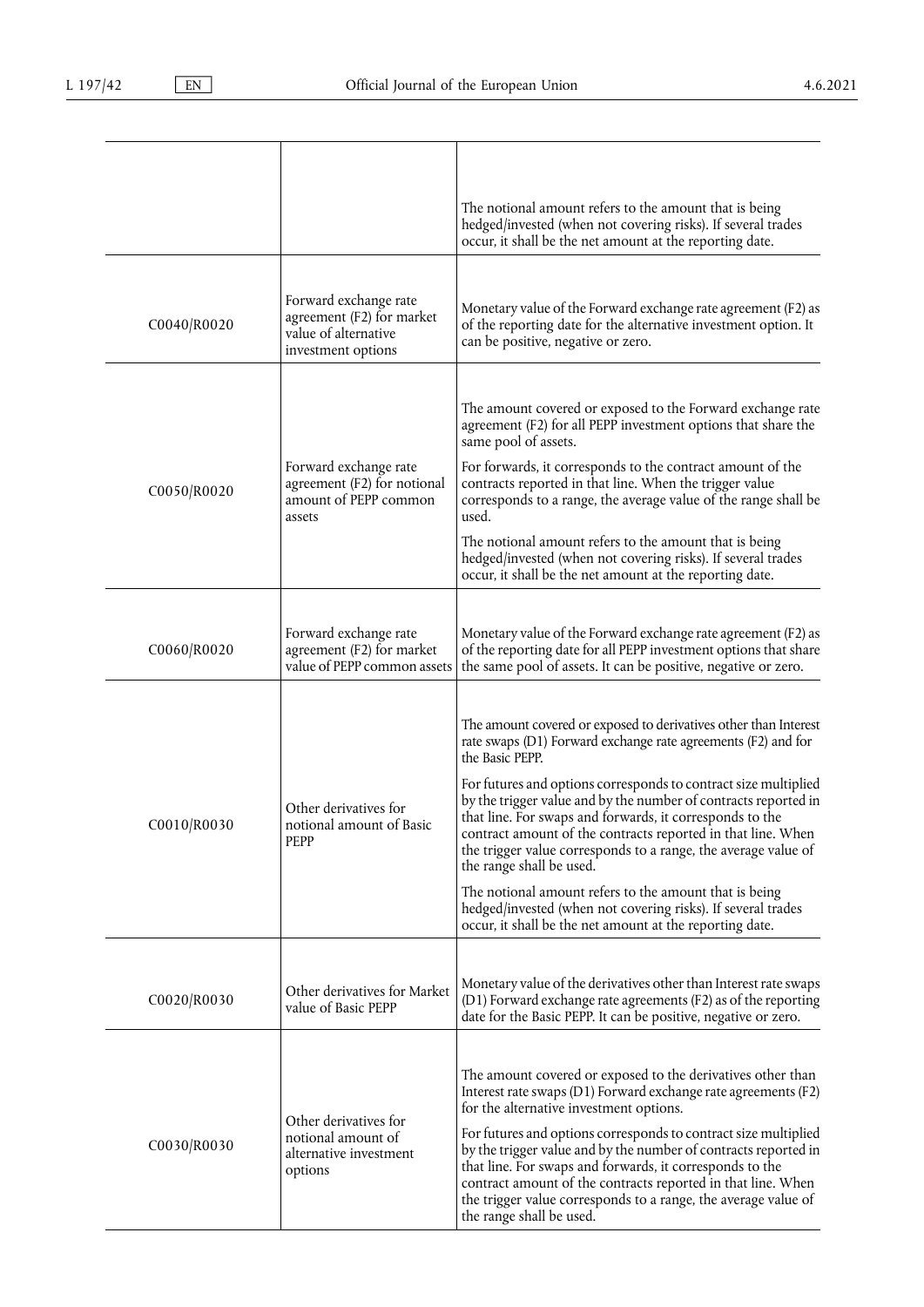|             |                                                                            | The notional amount refers to the amount that is being<br>hedged/invested (when not covering risks). If several trades<br>occur, it shall be the net amount at the reporting date.                                                                                                                                                                           |  |  |  |
|-------------|----------------------------------------------------------------------------|--------------------------------------------------------------------------------------------------------------------------------------------------------------------------------------------------------------------------------------------------------------------------------------------------------------------------------------------------------------|--|--|--|
| C0040/R0030 | Other derivatives for market<br>value of alternative<br>investment options | Monetary value of the derivatives other than Interest rate swaps<br>(D1) Forward exchange rate agreements (F2) as of the reporting<br>date for alternative investment options. It can be positive,<br>negative or zero.                                                                                                                                      |  |  |  |
|             |                                                                            | The amount covered or exposed to derivatives other than<br>Interest rate swaps (D1) and Forward exchange rate agreements<br>(F2) all PEPP investment options that share the same pool of<br>assets.                                                                                                                                                          |  |  |  |
| C0050/R0030 | Other derivates for notional<br>amount of PEPP common<br>assets            | For futures and options corresponds to contract size multiplied<br>by the trigger value and by the number of contracts reported in<br>that line. For swaps and forwards, it corresponds to the<br>contract amount of the contracts reported in that line. When<br>the trigger value corresponds to a range, the average value of<br>the range shall be used. |  |  |  |
|             |                                                                            | The notional amount refers to the amount that is being<br>hedged/invested (when not covering risks). If several trades<br>occur, it shall be the net amount at the reporting date.                                                                                                                                                                           |  |  |  |
| C0060/R0030 | Other derivatives for market<br>value of PEPP common assets                | Monetary value of the derivatives other than Interest rate swaps<br>(D1) Forward exchange rate agreements (F2) as of the reporting<br>date for all PEPP investment options that share the same pool of<br>assets. It can be positive, negative or zero.                                                                                                      |  |  |  |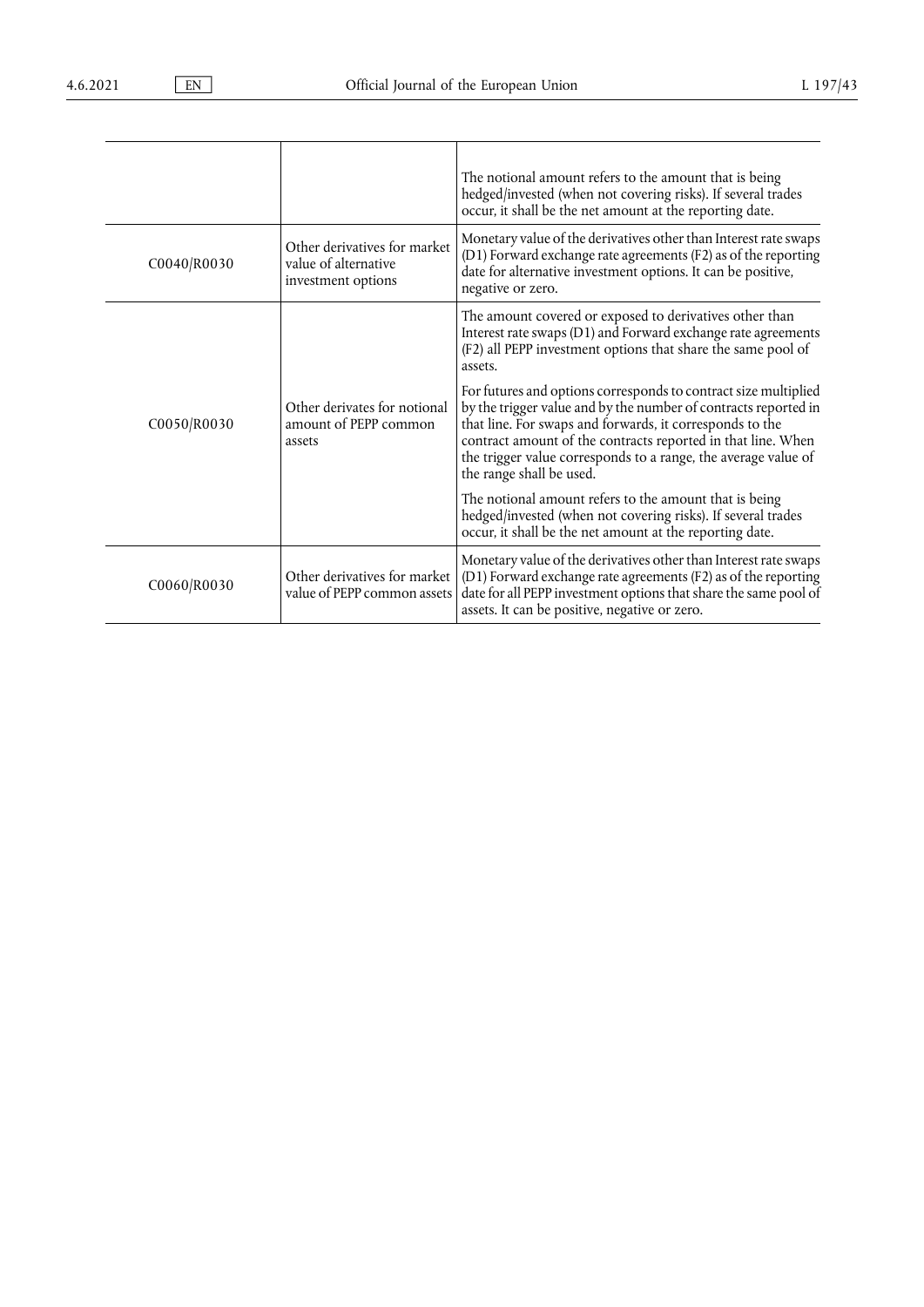# $197/44$

| ź<br>r |
|--------|
|        |
|        |
| ۰.     |
|        |
|        |

*ANNEX III* 

**CIC table** 

| Asset<br>First 2 positions<br>listed in |                                     |                                     |                           |                                                            |                                                                                     | ISO 3166-1-alpha-2 country code or XL (for not listed) or XT (for not exchange tradable) |                                        |                                                             |                                                                 |                                                 |                           |                                   |                                   |                                   |                           |                                                 |                            |
|-----------------------------------------|-------------------------------------|-------------------------------------|---------------------------|------------------------------------------------------------|-------------------------------------------------------------------------------------|------------------------------------------------------------------------------------------|----------------------------------------|-------------------------------------------------------------|-----------------------------------------------------------------|-------------------------------------------------|---------------------------|-----------------------------------|-----------------------------------|-----------------------------------|---------------------------|-------------------------------------------------|----------------------------|
|                                         |                                     |                                     |                           |                                                            |                                                                                     |                                                                                          |                                        |                                                             |                                                                 |                                                 |                           |                                   |                                   |                                   |                           |                                                 |                            |
| Third<br>position                       | Cate-<br>gory                       | $\mathbf{1}$                        | $\overline{2}$            | $\overline{\mathbf{3}}$                                    | $\overline{4}$                                                                      | 5                                                                                        | 6                                      | $\overline{7}$                                              | 8                                                               | 9                                               | $\boldsymbol{0}$          | A                                 | B                                 | $\mathsf{C}$                      | $\mathbf D$               | ${\bf E}$                                       | $\rm F$                    |
|                                         |                                     | Govern-<br>ment<br>bonds            | Corpo-<br>rate<br>bonds   | Equity                                                     | Invest-<br>ment<br>funds<br>Collec-<br>tive<br>invest-<br>ment<br>under-<br>takings | Struc-<br>tured<br>notes                                                                 | Collater-<br>alised<br>securi-<br>ties | Cashand<br>deposits                                         | Mort-<br>gages<br>and<br>loans                                  | Property                                        | Other<br>invest-<br>ments | Futures                           | Call<br>Options                   | Put<br>Options                    | Swaps                     | For-<br>wards                                   | Credit<br>deriva-<br>tives |
| Fourth<br>position                      | Sub-<br>category<br>or main<br>risk | $\mathbf{1}$                        | $\mathbf{1}$              | $\mathbf{1}$                                               | $\mathbf{1}$                                                                        | $\mathbf{1}$                                                                             | $\mathbf{1}$                           | $\mathbf{1}$                                                | 1                                                               | 1                                               |                           | 1                                 | $\mathbf{1}$                      | $\mathbf{1}$                      | $\mathbf{1}$              | 1                                               | $\mathbf{1}$               |
|                                         |                                     | Central<br>Govern-<br>ment<br>bonds | Corpo-<br>rate<br>bonds   | Com-<br>mon<br>equity                                      | Equity<br>funds                                                                     | Equity<br>risk                                                                           | Equity<br>risk                         | Cash                                                        | Uncolla-<br>teralised<br>loans<br>made                          | Property<br>(office)<br>and<br>com-<br>mercial) |                           | Equity<br>and<br>index<br>futures | Equity<br>and<br>index<br>options | Equity<br>and<br>index<br>options | Interest<br>rate<br>swaps | Forward<br>interest<br>rate<br>agree-<br>ment   | Credit<br>default<br>swap  |
|                                         |                                     |                                     |                           | $\overline{2}$                                             | $\overline{2}$                                                                      | $\overline{2}$                                                                           | $\overline{2}$                         | $\overline{2}$                                              | $\overline{2}$                                                  | $\overline{2}$                                  | $\overline{2}$            | $\overline{2}$                    |                                   | $\overline{2}$                    | $\overline{2}$            | $\overline{2}$                                  | $\overline{2}$             |
|                                         |                                     | Supra-<br>national<br>bonds         | Conver-<br>tible<br>bonds | Equity of<br>real<br>estate<br>related<br>corpora-<br>tion | Debt<br>funds                                                                       | Interest<br>rate risk                                                                    | Interest<br>rate risk                  | Transfer-<br>able<br>deposits<br>(cash<br>equiva-<br>lents) | Loans<br>made<br>collater-<br>alised<br>with<br>securi-<br>ties | Property<br>(residen-<br>tial)                  |                           | Interest<br>rate<br>futures       | Bond<br>options                   | Bond<br>options                   | Cur-<br>rency<br>swaps    | Forward<br>exchan-<br>ge rate<br>agree-<br>ment | Credit<br>spread<br>option |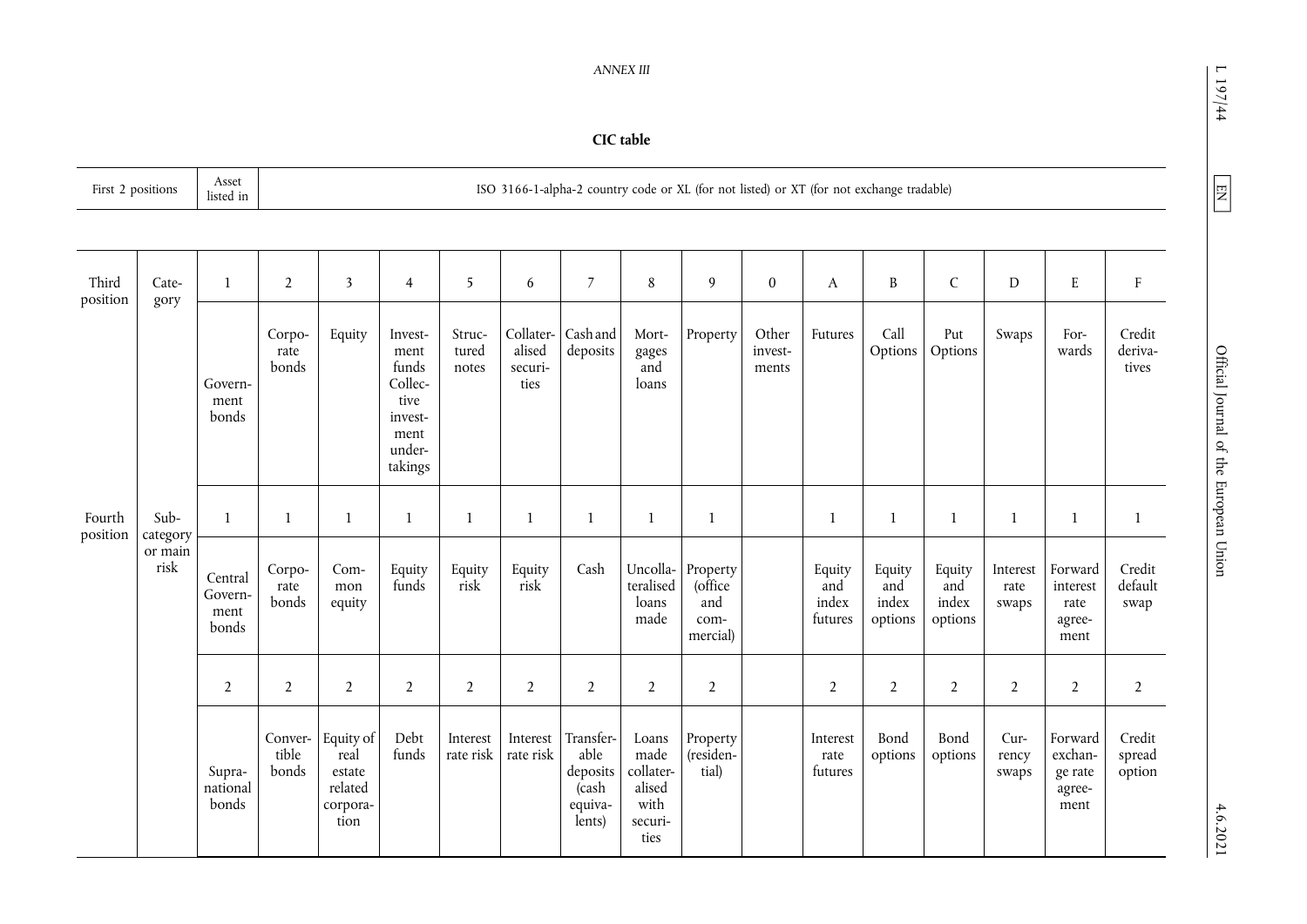|  |                                      | $\overline{\mathbf{3}}$                    | $\overline{\mathbf{3}}$             | $\overline{3}$           | $\overline{\mathbf{3}}$           | $\overline{\mathbf{3}}$ | $\overline{\mathbf{3}}$                                                         | $\overline{\mathbf{3}}$                                         |                                                    | $\overline{\mathbf{3}}$                       | $\overline{\mathbf{3}}$   | $\overline{\mathbf{3}}$     | $\overline{\mathbf{3}}$                   | $\overline{\mathbf{3}}$  | 3                       |
|--|--------------------------------------|--------------------------------------------|-------------------------------------|--------------------------|-----------------------------------|-------------------------|---------------------------------------------------------------------------------|-----------------------------------------------------------------|----------------------------------------------------|-----------------------------------------------|---------------------------|-----------------------------|-------------------------------------------|--------------------------|-------------------------|
|  | Regional<br>govern-<br>ment<br>bonds | Com-<br>mercial<br>paper                   | Equity<br>rights                    | Money<br>market<br>funds | Cur-<br>rency<br>risk             | Cur-<br>rency<br>risk   | Other<br>deposits<br>short<br>term<br>(less<br>than or<br>equal to<br>one year) |                                                                 | Property<br>(for own<br>use)                       | Cur-<br>rency<br>futures                      | Cur-<br>rency<br>options  | Cur-<br>rency<br>options    | Interest<br>rate and<br>currency<br>swaps | Credit<br>spread<br>swap |                         |
|  |                                      | 4                                          | $\overline{4}$                      | $\overline{4}$           | $\overline{4}$                    | $\overline{4}$          | $\overline{4}$                                                                  | $\overline{4}$                                                  | $\overline{4}$                                     | $\overline{4}$                                |                           | $\overline{4}$              | $\overline{4}$                            |                          | $\overline{4}$          |
|  |                                      | Munici-<br>pal<br>govern-<br>ment<br>bonds | Money<br>market<br>instru-<br>ments | Prefer-<br>red<br>equity | Asset<br>alloca-<br>tion<br>funds | Credit<br>risk          | Credit<br>risk                                                                  | Other<br>deposits<br>with<br>term<br>longer<br>than one<br>year | Mort-<br>gages                                     | Property<br>(under<br>con-<br>struc-<br>tion) |                           | War-<br>rants               | War-<br>rants                             |                          | Total<br>return<br>swap |
|  |                                      | 5                                          | 5                                   |                          | 5                                 | 5                       | 5                                                                               | 5                                                               | 5                                                  | 5                                             | 5                         | 5                           | 5                                         | $\overline{5}$           |                         |
|  | Treasury<br>bonds                    | Hybrid<br>bonds                            |                                     | Real<br>estate<br>funds  | Real<br>$\it{estate}$<br>risk     | Real<br>estate<br>risk  | Deposits<br>to<br>cedants                                                       | Other<br>collater-<br>alised<br>loans<br>made                   | Plant<br>and<br>equip-<br>ment<br>(for own<br>use) | Com-<br>modity<br>futures                     | Com-<br>modity<br>options | $Com-$<br>modity<br>options | Security<br>swaps                         |                          |                         |
|  |                                      | 6                                          | $\boldsymbol{6}$                    |                          | 6                                 | 6                       | 6                                                                               |                                                                 | $\boldsymbol{6}$                                   |                                               |                           | 6                           | 6                                         |                          |                         |
|  |                                      | Covered<br>bond                            | Com-<br>mon<br>covered<br>bonds     |                          | Alterna-<br>tive<br>funds         | Com-<br>modity<br>risk  | Com-<br>modity<br>risk                                                          |                                                                 | Loans on<br>policies                               |                                               |                           | Swap-<br>tions              | Swap-<br>tions                            |                          |                         |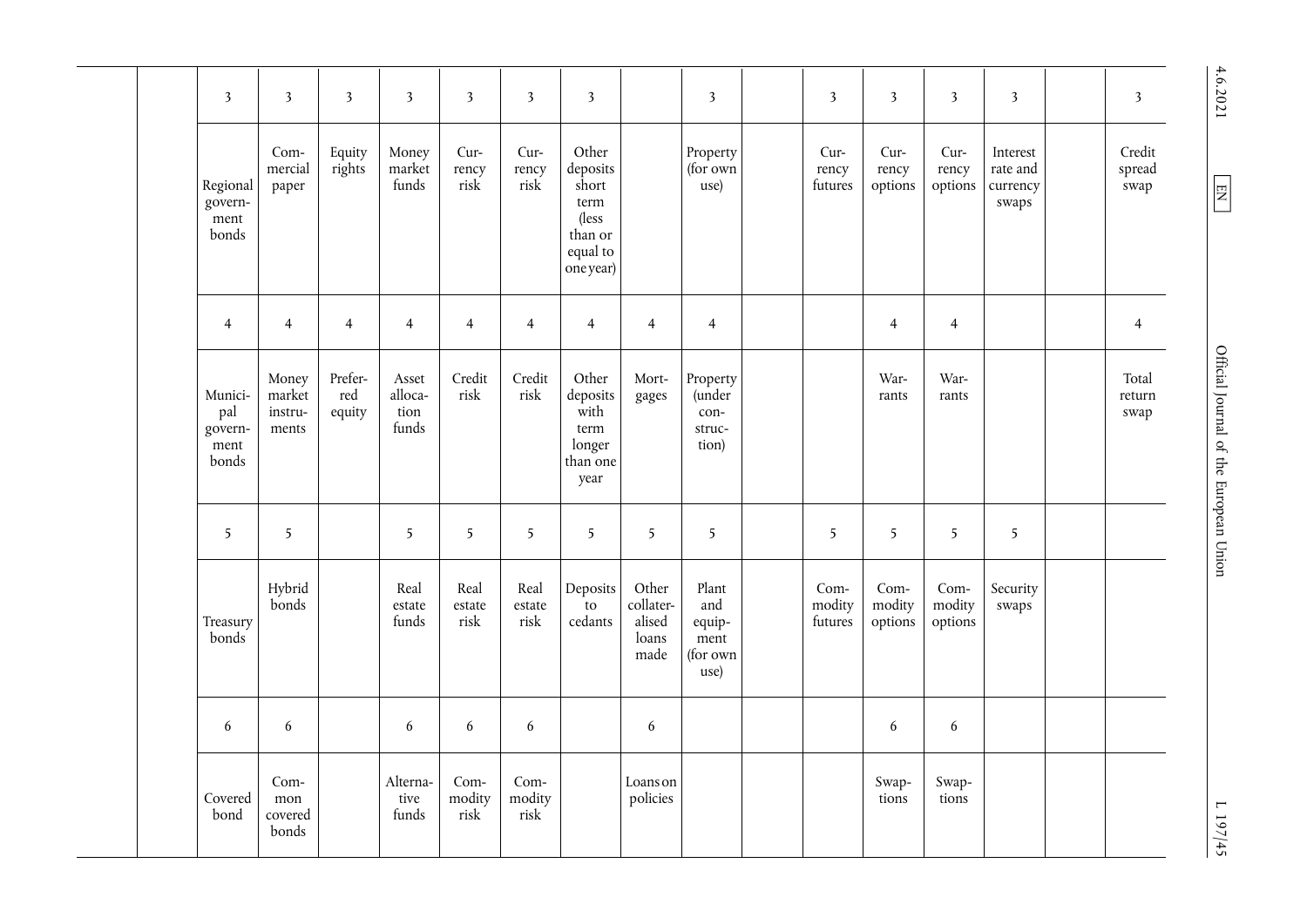|  | $\overline{7}$               | $\overline{7}$                                       |       | $\overline{7}$                    | $\overline{7}$                             | $\overline{7}$                             |       |       |       |       | $\overline{7}$                             | $\overline{7}$                             | $\overline{7}$                             | $\overline{7}$                             | 7                                          |       |
|--|------------------------------|------------------------------------------------------|-------|-----------------------------------|--------------------------------------------|--------------------------------------------|-------|-------|-------|-------|--------------------------------------------|--------------------------------------------|--------------------------------------------|--------------------------------------------|--------------------------------------------|-------|
|  | National<br>Central<br>Banks | Covered<br>bonds<br>subject<br>to<br>specific<br>law |       | Private<br>equity<br>funds        | Cata-<br>strophe<br>and<br>Weather<br>risk | Cata-<br>strophe<br>and<br>Weather<br>risk |       |       |       |       | Cata-<br>strophe<br>and<br>Weather<br>risk | Cata-<br>strophe<br>and<br>Weather<br>risk | Cata-<br>strophe<br>and<br>Weather<br>risk | Cata-<br>strophe<br>and<br>Weather<br>risk | Cata-<br>strophe<br>and<br>Weather<br>risk |       |
|  |                              | 8                                                    |       | 8                                 | 8                                          | 8                                          |       |       |       |       | 8                                          | 8                                          | 8                                          | 8                                          | 8                                          |       |
|  |                              | Subordi-<br>nated<br>bonds                           |       | Infra-<br>struc-<br>ture<br>funds | Mortal-<br>ity risk                        | Mortal-<br>ity risk                        |       |       |       |       | Mortal-<br>ity risk                        | Mortal-<br>ity risk                        | Mortal-<br>ity risk                        | Mortal-<br>ity risk                        | Mortal-<br>ity risk                        |       |
|  | 9                            | 9                                                    | 9     | 9                                 | 9                                          | 9                                          | 9     | 9     | 9     | 9     | 9                                          | 9                                          | 9                                          | 9                                          | 9                                          | 9     |
|  | Other                        | Other                                                | Other | Other                             | Other                                      | Other                                      | Other | Other | Other | Other | Other                                      | Other                                      | Other                                      | Other                                      | Other                                      | Other |

 $\overline{\phantom{a}}$ 

 $1197/46$ 

 $4.6.2021$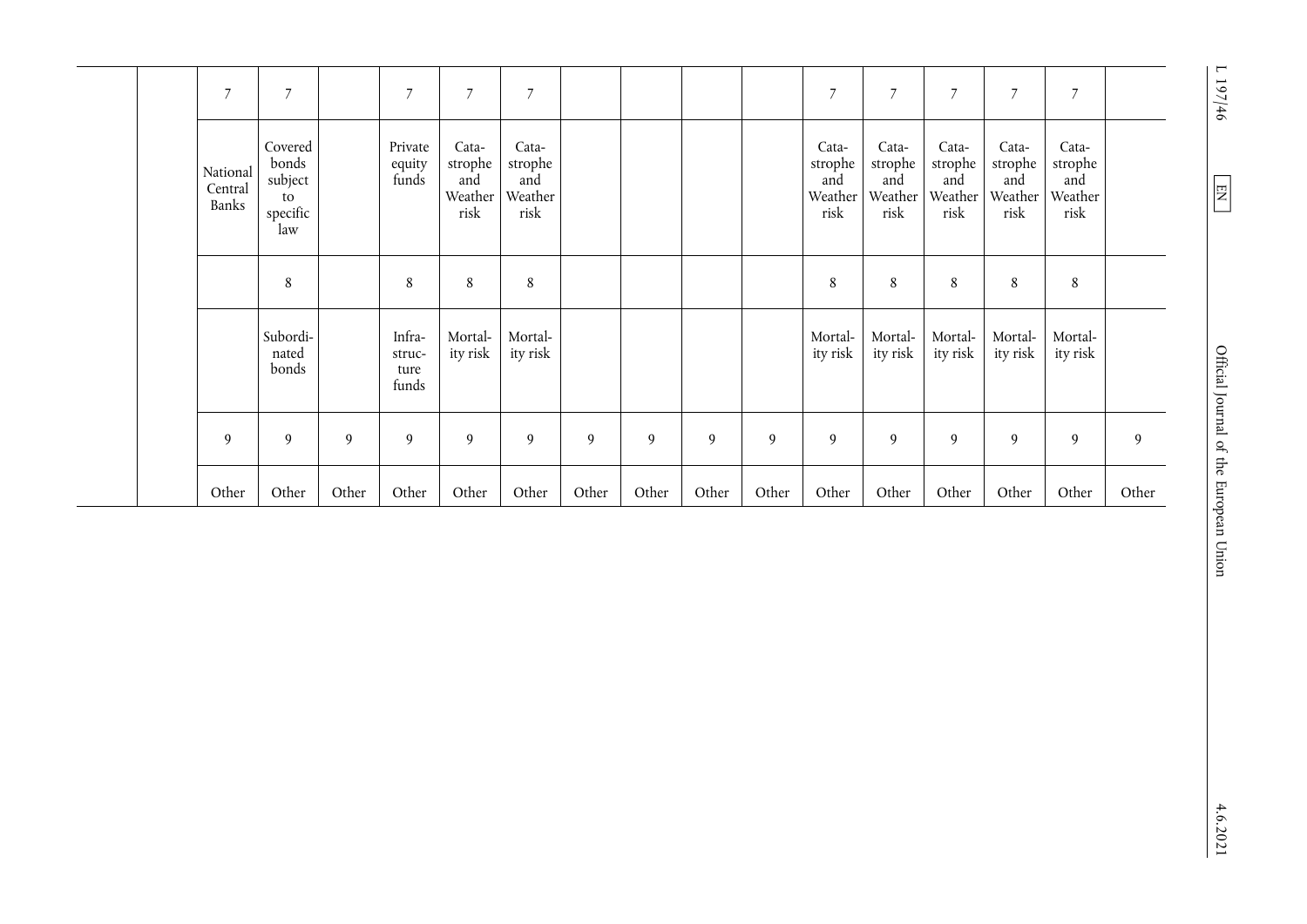# *ANNEX IV*

# <span id="page-40-2"></span><span id="page-40-1"></span><span id="page-40-0"></span>**Definitions of the CIC table**

|           | First two positions - Assets listed in            | Definition                                                                                                                                                                                                                                                                                                                                                                                                                                                                                                                                                                                                                                                                                                                                                                                                                                                                                                                   |  |  |  |  |  |
|-----------|---------------------------------------------------|------------------------------------------------------------------------------------------------------------------------------------------------------------------------------------------------------------------------------------------------------------------------------------------------------------------------------------------------------------------------------------------------------------------------------------------------------------------------------------------------------------------------------------------------------------------------------------------------------------------------------------------------------------------------------------------------------------------------------------------------------------------------------------------------------------------------------------------------------------------------------------------------------------------------------|--|--|--|--|--|
| Country   | ISO 3166-1-alpha-2 country code                   | Identify the ISO 3166-1-alpha-2 country code where the asset is listed in.<br>An asset is considered as being listed if it is negotiated on a regulated<br>market or on a multilateral trading facility, as defined in Directive<br>2014/65/EU of the European Parliament and of the Council (1). If the<br>asset is listed in more than one country or the undertaking uses for<br>valuation purposes a price provider which is one of the regulated markets<br>or multilateral trading facility where the asset is listed in, the country shall<br>be the one of that regulated market or multilateral trading facility used as<br>the reference for valuation purposes.                                                                                                                                                                                                                                                   |  |  |  |  |  |
| XV        | Assets listed in one or more than<br>one country  | Identify assets that are listed in one or more countries but when the<br>undertaking uses for valuation purposes a price provider which is not<br>one of the regulated markets or multilateral trading facility where the<br>asset is listed in.                                                                                                                                                                                                                                                                                                                                                                                                                                                                                                                                                                                                                                                                             |  |  |  |  |  |
| XL        | Assets that are not listed in a stock<br>exchange | Identify assets that are not negotiated on a regulated market or on a<br>multilateral trading facility, as defined in Directive 2014/65/EU.                                                                                                                                                                                                                                                                                                                                                                                                                                                                                                                                                                                                                                                                                                                                                                                  |  |  |  |  |  |
| <b>XT</b> | Assets that are not exchange<br>tradable          | Identify assets that by their nature are not subject to negotiation on a<br>regulated market or on a multilateral trading facility, as defined in<br>Directive 2014/65/EU.                                                                                                                                                                                                                                                                                                                                                                                                                                                                                                                                                                                                                                                                                                                                                   |  |  |  |  |  |
|           | Third and fourth position - Category              | Definition                                                                                                                                                                                                                                                                                                                                                                                                                                                                                                                                                                                                                                                                                                                                                                                                                                                                                                                   |  |  |  |  |  |
| 1         | Government bonds                                  | Bonds issued by public authorities, whether by central<br>governments supra-national government institutions, regional<br>governments or local authorities, and bonds that are fully,<br>unconditionally and irrevocably guaranteed by the<br>European Central Bank, Member States' central government and<br>central banks, denominated and funded in the domestic currency of<br>that central government and the central bank, multilateral<br>development banks referred to in Article 117(2) of Regulation (EU)<br>No 575/2013 (?) or international organisations referred to in<br>Article 118 of Regulation (EU) No 575/2013, where the guarantee<br>meets the requirements set out in Article 215 of Commission<br>Delegated Regulation (EU) 2015/35 (3).<br>Regarding bonds with a qualifying guarantee, the third and fourth<br>position shall be attributed by reference to the entity providing the<br>guarantee. |  |  |  |  |  |
| 11        | Central Government bonds                          | Bonds issued by central governments.                                                                                                                                                                                                                                                                                                                                                                                                                                                                                                                                                                                                                                                                                                                                                                                                                                                                                         |  |  |  |  |  |
| 12        | Supra-national bonds                              | Bonds issued by public institutions established by a commitment<br>between national states, e.g. issued by a multilateral development bank<br>referred to in Article 117(2) of Regulation (EU) No 575/2013 or issued<br>by an international organisation referred to in Article 118 of Regulation<br>(EU) No 575/2013.                                                                                                                                                                                                                                                                                                                                                                                                                                                                                                                                                                                                       |  |  |  |  |  |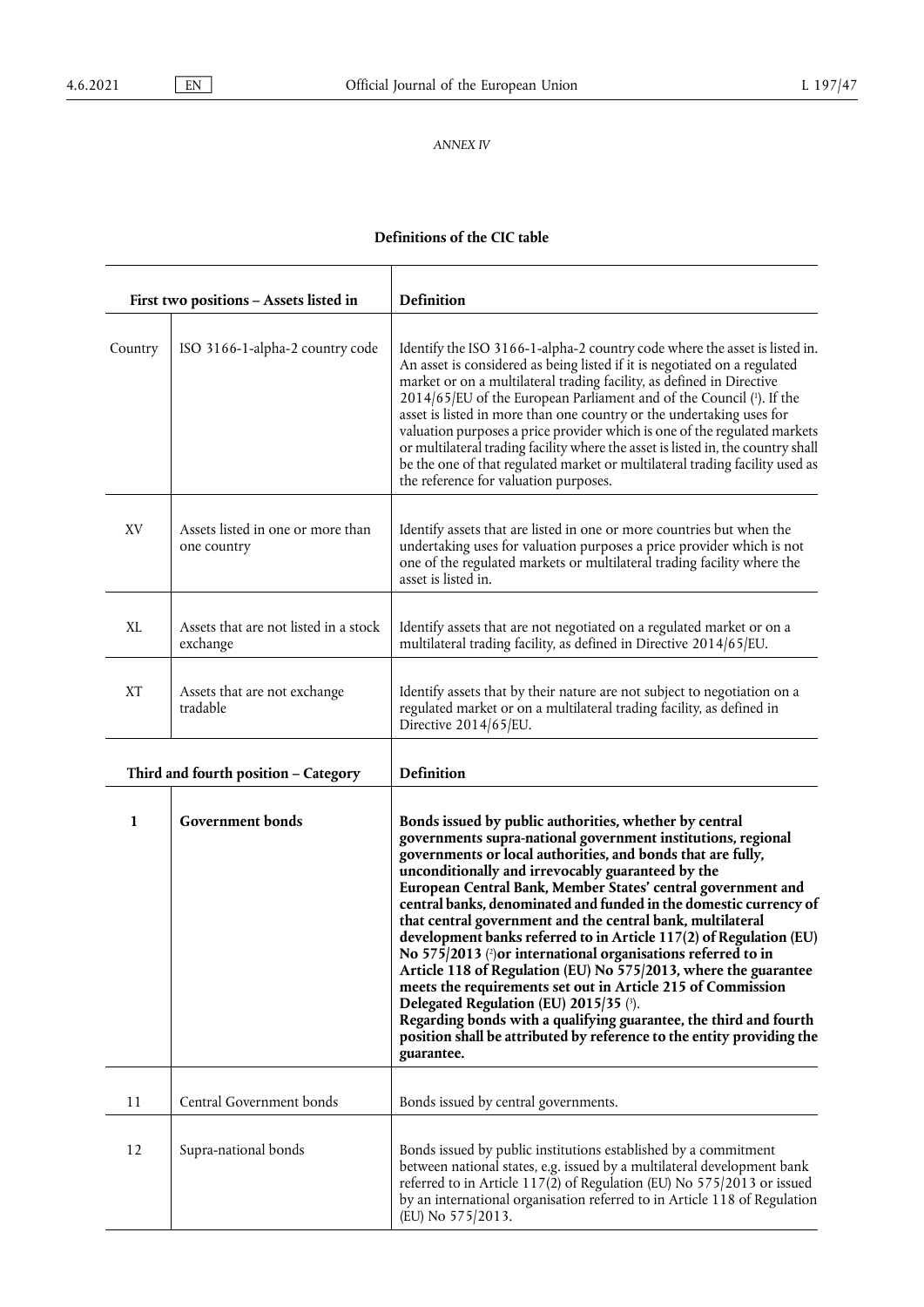<span id="page-41-0"></span>

| 13           | Regional government bonds                | Regional government or autonomous community debt instruments<br>offered to the public in a public offering on the capital market.                                                                                                                                                                                                                                                                                                                                                                                                                                                                                                                                                                                                                                                                                                                                            |
|--------------|------------------------------------------|------------------------------------------------------------------------------------------------------------------------------------------------------------------------------------------------------------------------------------------------------------------------------------------------------------------------------------------------------------------------------------------------------------------------------------------------------------------------------------------------------------------------------------------------------------------------------------------------------------------------------------------------------------------------------------------------------------------------------------------------------------------------------------------------------------------------------------------------------------------------------|
| 14           | Local authorities bonds                  | Bonds issued by local authorities, including cities, provinces, districts and<br>other municipal authorities                                                                                                                                                                                                                                                                                                                                                                                                                                                                                                                                                                                                                                                                                                                                                                 |
| 15           | Treasury bonds                           | Short term government bonds, issued by central governments (issued<br>with a maturity term up to 1 year).                                                                                                                                                                                                                                                                                                                                                                                                                                                                                                                                                                                                                                                                                                                                                                    |
| 16           | Covered bonds                            | Government bonds which have a pool of assets that secures or 'covers'<br>the bond. Those assets remain on the issuer balance sheet.                                                                                                                                                                                                                                                                                                                                                                                                                                                                                                                                                                                                                                                                                                                                          |
| 17           | National Central banks                   | Bonds issued by national central banks.                                                                                                                                                                                                                                                                                                                                                                                                                                                                                                                                                                                                                                                                                                                                                                                                                                      |
| 19           | Other                                    | Other government bonds, not classified under the above categories.                                                                                                                                                                                                                                                                                                                                                                                                                                                                                                                                                                                                                                                                                                                                                                                                           |
| $\mathbf{2}$ | Corporate bonds                          | Bonds issued by corporations                                                                                                                                                                                                                                                                                                                                                                                                                                                                                                                                                                                                                                                                                                                                                                                                                                                 |
| 21           | Corporate bonds                          | Bonds issued by corporations, with simple characteristics, usually<br>covering the ones referred to as 'plain vanilla', and that do not have any<br>special feature described in the categories 22 to 28.                                                                                                                                                                                                                                                                                                                                                                                                                                                                                                                                                                                                                                                                    |
| 22           | Convertible bonds                        | Corporate bonds that the holder can convert into shares of common<br>stock in the issuing company or cash of equal value, having debt and<br>equity-like features.                                                                                                                                                                                                                                                                                                                                                                                                                                                                                                                                                                                                                                                                                                           |
| 23           | Commercial paper                         | Unsecured, short-term debt instrument issued by a corporation, typically<br>for the financing of accounts receivable, inventories and meeting short-<br>term liabilities, usually with original maturity lesser than 270 days.                                                                                                                                                                                                                                                                                                                                                                                                                                                                                                                                                                                                                                               |
| 24           | Money market instruments                 | Very short term debt securities (usually with maturities ranging from 1<br>day up to 1 year), consisting mainly of negotiable certificates of deposit<br>(CDs), bankers acceptances and other highly liquid instruments.<br>Commercial paper is excluded from this category.                                                                                                                                                                                                                                                                                                                                                                                                                                                                                                                                                                                                 |
| 25           | Hybrid bonds                             | Corporate bonds that have debt and equity-like features, but are not<br>convertible.                                                                                                                                                                                                                                                                                                                                                                                                                                                                                                                                                                                                                                                                                                                                                                                         |
| 26           | Common covered bonds                     | Corporate bonds which have a pool of assets that secures or 'covers' the<br>bond. Those assets remain on the issuer balance sheet. Covered bonds<br>subject to specific law are excluded from this category.                                                                                                                                                                                                                                                                                                                                                                                                                                                                                                                                                                                                                                                                 |
| 27           | Covered bonds subject to specific<br>law | Corporate bonds which have a pool of assets that secures or 'covers' the<br>bond if the originator becomes insolvent and are subject by law to special<br>public supervision designed to protect bond-holders, as defined in point<br>(1) of Article 3 of Directive (EU) 2019/2162 of the European Parliament<br>and of the Council (4).<br>An example of this category is Pfandbrief: 'Covered bonds which are<br>issued on the basis of the Pfandbrief Act. They are used to refinance loans<br>for which collateral is furnished in the form of loans secured by real estate<br>liens (Mortgage Pfandbriefe), public-sector loans (Public Pfandbriefe),<br>ship mortgages (Ship Pfandbriefe) or aircraft mortgages (Aircraft<br>Pfandbriefe). Thus, the distinction made between these Pfandbrief types<br>refers to the cover pool created for each type of Pfandbrief.' |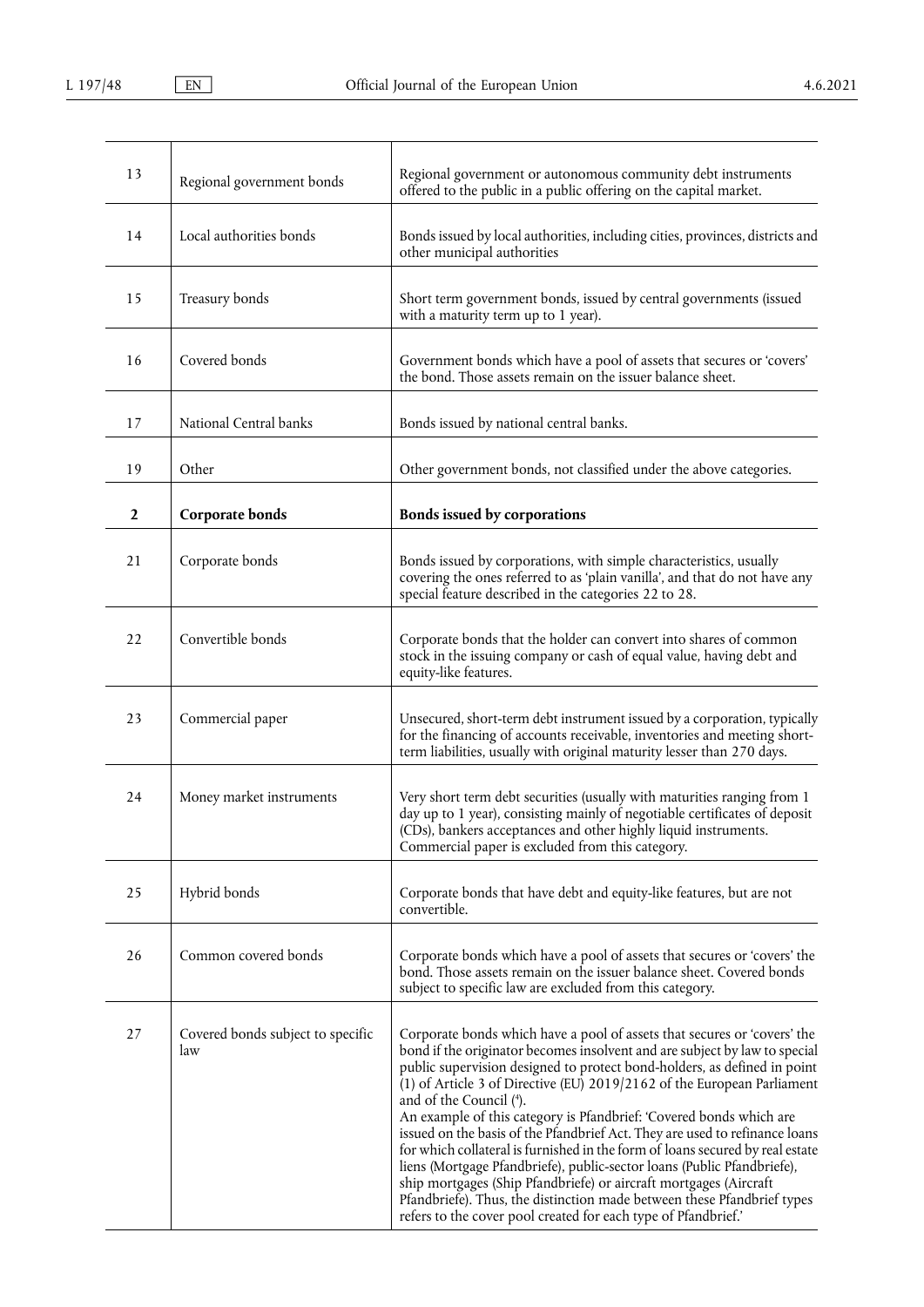| 28 | Subordinated bonds                           | Corporate bonds which have a lower priority than other bonds of the<br>issuer in case of liquidation.                                                                                                                                                                                                                                        |
|----|----------------------------------------------|----------------------------------------------------------------------------------------------------------------------------------------------------------------------------------------------------------------------------------------------------------------------------------------------------------------------------------------------|
| 29 | Other                                        | Other corporate bonds, with other characteristics than the ones identified<br>in the above categories.                                                                                                                                                                                                                                       |
| 3  | Equity                                       | Shares and other securities equivalent to shares representing<br>corporations' capital, i.e., representing ownership in a corporation.                                                                                                                                                                                                       |
| 31 | Common equity                                | Equity that represents basic property rights on corporations.                                                                                                                                                                                                                                                                                |
| 32 | Equity of real estate related<br>corporation | Equity representing capital from real estate related corporations.                                                                                                                                                                                                                                                                           |
| 33 | Equity rights                                | Rights to subscribe to additional shares of equity at a set price.                                                                                                                                                                                                                                                                           |
| 34 | Preferred equity                             | Equity security that is senior to common equity, having a higher claim on<br>the assets and earnings than common equity, but is subordinate to bonds.                                                                                                                                                                                        |
| 39 | Other                                        | Other equity, not classified under the above categories.                                                                                                                                                                                                                                                                                     |
| 4  | <b>Collective investment</b><br>undertakings | Collective investment undertaking' means an undertaking for<br>collective investment in transferable securities (UCITS) as defined<br>in Article 1(2) of Directive 2009/65/EC or an alternative investment<br>fund (AIF) as defined in Article 4(1)(a) of Directive 2011/61/EU.                                                              |
| 41 | Equity funds                                 | Collective investment undertakings mainly invested in equity.                                                                                                                                                                                                                                                                                |
| 42 | Debt funds                                   | Collective investment undertakings mainly invested in bonds.                                                                                                                                                                                                                                                                                 |
| 43 | Money market funds                           | Collective investment undertakings under the definition provided by<br>ESMA (CESR/10-049).                                                                                                                                                                                                                                                   |
| 44 | Asset allocation funds                       | Collective investment undertakings which invests its assets pursuing a<br>specific asset allocation objective, e.g. primarily investing in the securities<br>of companies in countries with nascent stock markets or small<br>economies, specific sectors or group of sectors, specific countries or<br>other specific investment objective. |
| 45 | Real estate funds                            | Collective investment undertakings mainly invested in real estate.                                                                                                                                                                                                                                                                           |
| 46 | Alternative funds                            | Collective investment undertakings whose investment strategies include<br>such as hedging, event driven, fixed income directional and relative value,<br>managed futures, commodities etc.                                                                                                                                                   |
| 47 | Private equity funds                         | Collective investment undertakings used for making investments in<br>equity securities following strategies associated with private equity.                                                                                                                                                                                                  |
| 48 | Infrastructure funds                         | Collective investment undertakings that invest in utilities such as toll<br>roads, bridges, tunnels, ports and airports, oil and gas distribution,<br>electricity distribution and social infrastructure such as healthcare and<br>educational facilities.                                                                                   |
| 49 | Other                                        | Other collective investment undertakings, not classified under the above<br>categories                                                                                                                                                                                                                                                       |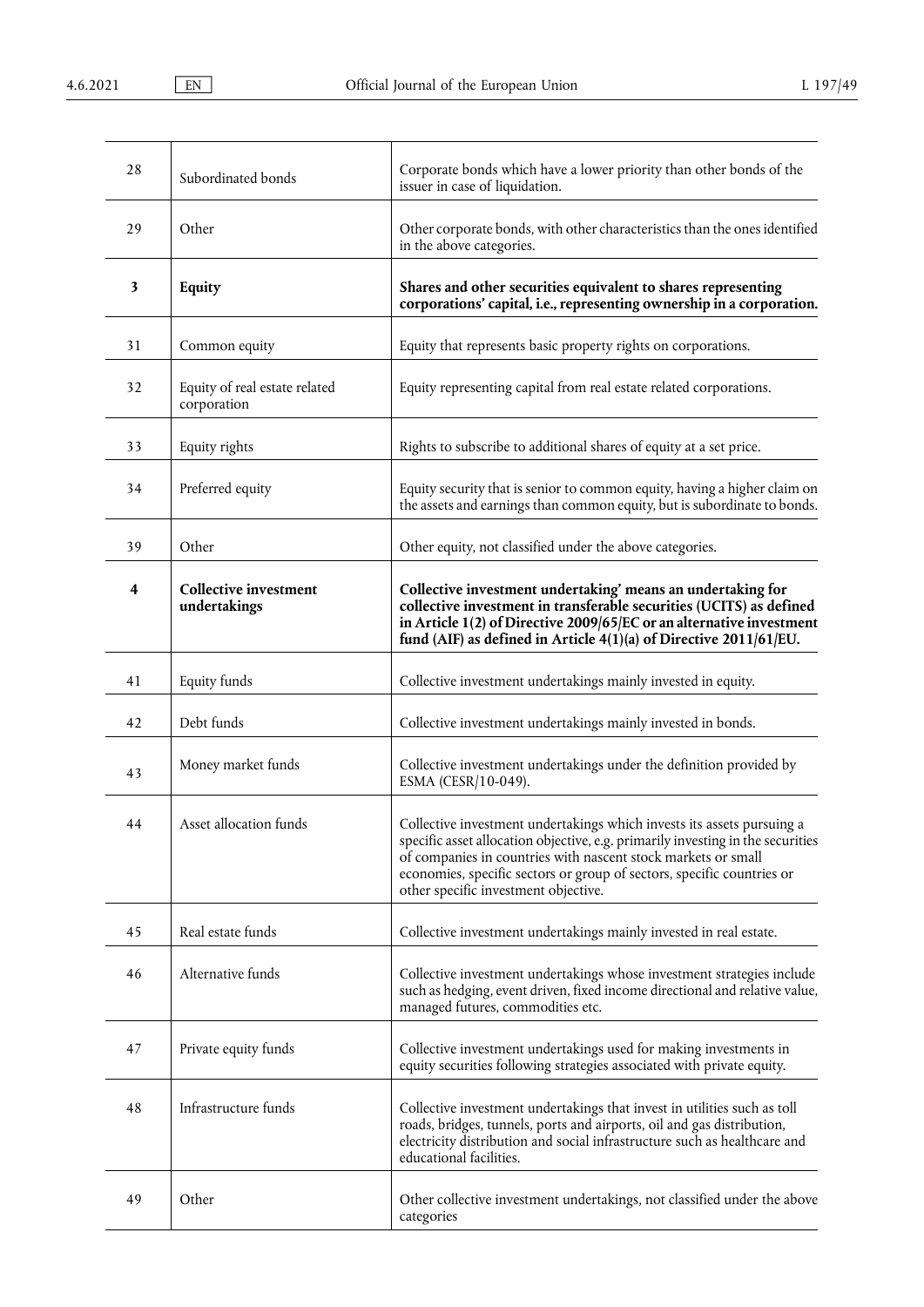| 5  | <b>Structured notes</b>          | Hybrid securities, combining a fixed income (return in the form of<br>fixed payments) instrument with a series of derivative<br>components. Excluded from this category are fixed income<br>securities that are issued by sovereign governments. Concerns<br>securities that have embedded one or a combination of categories<br>of derivatives, including Credit Default Swaps (CDS), Constant<br>Maturity Swaps (CMS), Credit Default Options (CDOp). Assets<br>under this category are not subject to unbundling. |
|----|----------------------------------|----------------------------------------------------------------------------------------------------------------------------------------------------------------------------------------------------------------------------------------------------------------------------------------------------------------------------------------------------------------------------------------------------------------------------------------------------------------------------------------------------------------------|
| 51 | Equity risk                      | Structured notes mainly exposed to equity risk.                                                                                                                                                                                                                                                                                                                                                                                                                                                                      |
| 52 | Interest rate risk               | Structured notes mainly exposed to interest rate risk.                                                                                                                                                                                                                                                                                                                                                                                                                                                               |
| 53 | Currency risk                    | Structured notes mainly exposed to currency risk.                                                                                                                                                                                                                                                                                                                                                                                                                                                                    |
| 54 | Credit risk                      | Structured notes mainly exposed to credit risk.                                                                                                                                                                                                                                                                                                                                                                                                                                                                      |
| 55 | Real estate risk                 | Structured notes mainly exposed to real estate risk.                                                                                                                                                                                                                                                                                                                                                                                                                                                                 |
| 56 | Commodity risk                   | Structured notes mainly exposed to commodity risk.                                                                                                                                                                                                                                                                                                                                                                                                                                                                   |
| 57 | Catastrophe and Weather risk     | Structured notes mainly exposed to catastrophe or weather risk.                                                                                                                                                                                                                                                                                                                                                                                                                                                      |
| 58 | Mortality risk                   | Structured notes mainly exposed to mortality risk.                                                                                                                                                                                                                                                                                                                                                                                                                                                                   |
| 59 | Other                            | Other structured notes, not classified under the above categories.                                                                                                                                                                                                                                                                                                                                                                                                                                                   |
| 6  | <b>Collateralised securities</b> | Securities whose value and payments are derived from a portfolio<br>of underlying assets. Includes Asset Backed Securities (ABS),<br>Mortgage Backed securities (MBS), Commercial Mortgage Backed<br>securities (CMBS),<br>Collateralised Debt Obligations (CDO), Collateralised Loan<br>Obligations (CLO), Collateralised Mortgage Obligations (CMO).<br>Assets under this category are not subject to unbundling.                                                                                                  |
| 61 | Equity risk                      | Collateralised securities mainly exposed to equity risk.                                                                                                                                                                                                                                                                                                                                                                                                                                                             |
| 62 | Interest rate risk               | Collateralised securities mainly exposed to interest rate risk.                                                                                                                                                                                                                                                                                                                                                                                                                                                      |
| 63 | Currency risk                    | Collateralised securities mainly exposed to currency risk.                                                                                                                                                                                                                                                                                                                                                                                                                                                           |
| 64 | Credit risk                      | Collateralised securities mainly exposed to credit risk.                                                                                                                                                                                                                                                                                                                                                                                                                                                             |
| 65 | Real estate risk                 | Collateralised securities mainly exposed to real estate risk.                                                                                                                                                                                                                                                                                                                                                                                                                                                        |
| 66 | Commodity risk                   | Collateralised securities mainly exposed to commodity risk.                                                                                                                                                                                                                                                                                                                                                                                                                                                          |
| 67 | Catastrophe and Weather risk     | Collateralised securities mainly exposed to catastrophe or weather risk.                                                                                                                                                                                                                                                                                                                                                                                                                                             |
| 68 | Mortality risk                   | Collateralised securities mainly exposed to mortality risk.                                                                                                                                                                                                                                                                                                                                                                                                                                                          |
| 69 | Other                            | Other collateralised securities, not classified under the above categories.                                                                                                                                                                                                                                                                                                                                                                                                                                          |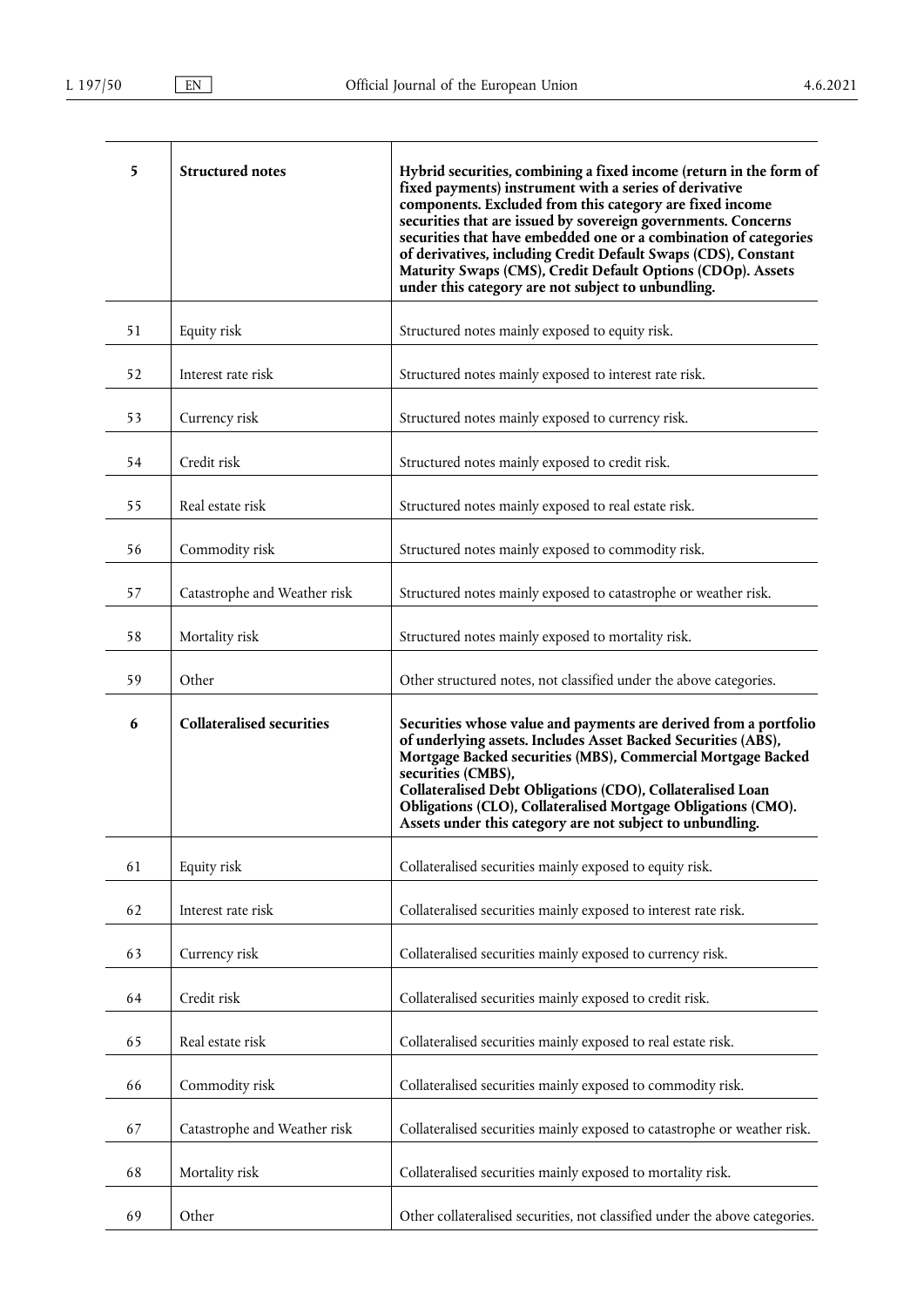| 7                | <b>Cash and deposits</b>                                      | Money in the physical form, cash equivalent, bank deposits and<br>other money deposits.                                                                                                                                                                                              |
|------------------|---------------------------------------------------------------|--------------------------------------------------------------------------------------------------------------------------------------------------------------------------------------------------------------------------------------------------------------------------------------|
| 71               | Cash                                                          | Notes and coins in circulation that are commonly used to make<br>payments.                                                                                                                                                                                                           |
| 72               | Transferable deposits (cash<br>equivalents)                   | Deposits exchangeable for currency on demand at par and which are<br>directly usable for making payments by cheque, draft, giro order, direct<br>debit/credit, or other direct payment facility, without penalty or<br>restriction.                                                  |
| 73               | Other deposits short term (less than<br>or equal to one year) | Deposits other than transferable deposits, with remaining maturity<br>inferior or equal to 1 year that cannot be used to make payments at any<br>time and that are not exchangeable for currency or transferable deposits<br>without any kind of significant restriction or penalty. |
| 74               | Other deposits with term longer<br>than one year              | Deposits other than transferable deposits, with remaining maturity<br>superior to 1 year that cannot be used to make payments at any time and<br>that are not exchangeable for currency or transferable deposits without<br>any kind of significant restriction or penalty.          |
| 75               | Deposits to cedants                                           | Deposits relating to reinsurance accepted.                                                                                                                                                                                                                                           |
| 79               | Other                                                         | Other cash and deposits, not classified under the above categories                                                                                                                                                                                                                   |
| 8                | Mortgages and loans                                           | Financial assets created when creditors lend funds to debtors, with<br>collateral or not, including cash pools.                                                                                                                                                                      |
| 81               | Uncollateralised loans made                                   | Loans made without collateral.                                                                                                                                                                                                                                                       |
| 82               | Loans made collateralised with<br>securities                  | Loans made with collateral in the form of financial securities.                                                                                                                                                                                                                      |
| 84               | Mortgages                                                     | Loans made with collateral in the form of real estate.                                                                                                                                                                                                                               |
| 85               | Other collateralised loans made                               | Loans made with collateral in any other form.                                                                                                                                                                                                                                        |
| 86               | Loans on policies                                             | Loans made with insurance policies as collateral.                                                                                                                                                                                                                                    |
| 89               | Other                                                         | Other mortgages and loans, not classified under the above categories.                                                                                                                                                                                                                |
| 9                | Property                                                      | Buildings, land, other constructions that are immovable and<br>equipment.                                                                                                                                                                                                            |
| 91               | Property (office and commercial)                              | Office and commercial building used for investment.                                                                                                                                                                                                                                  |
| 92               | Property (residential)                                        | Residential buildings used for investment.                                                                                                                                                                                                                                           |
| 93               | Property (for own use)                                        | Real estate for the own use of the undertaking.                                                                                                                                                                                                                                      |
| 94               | Property (under construction for<br>investment)               | Real estate that is under construction, for future usage as investment.                                                                                                                                                                                                              |
| 95               | Plant and equipment (for own use)                             | Plant and equipment for the own use of the undertaking.                                                                                                                                                                                                                              |
| 96               | Property (under construction for<br>own use)                  | Real estate that is under construction, for future own usage.                                                                                                                                                                                                                        |
| 99               | Other                                                         | Other real estate, not classified under the above categories.                                                                                                                                                                                                                        |
| $\boldsymbol{0}$ | Other investments                                             | Other assets reported in 'Other investments'.                                                                                                                                                                                                                                        |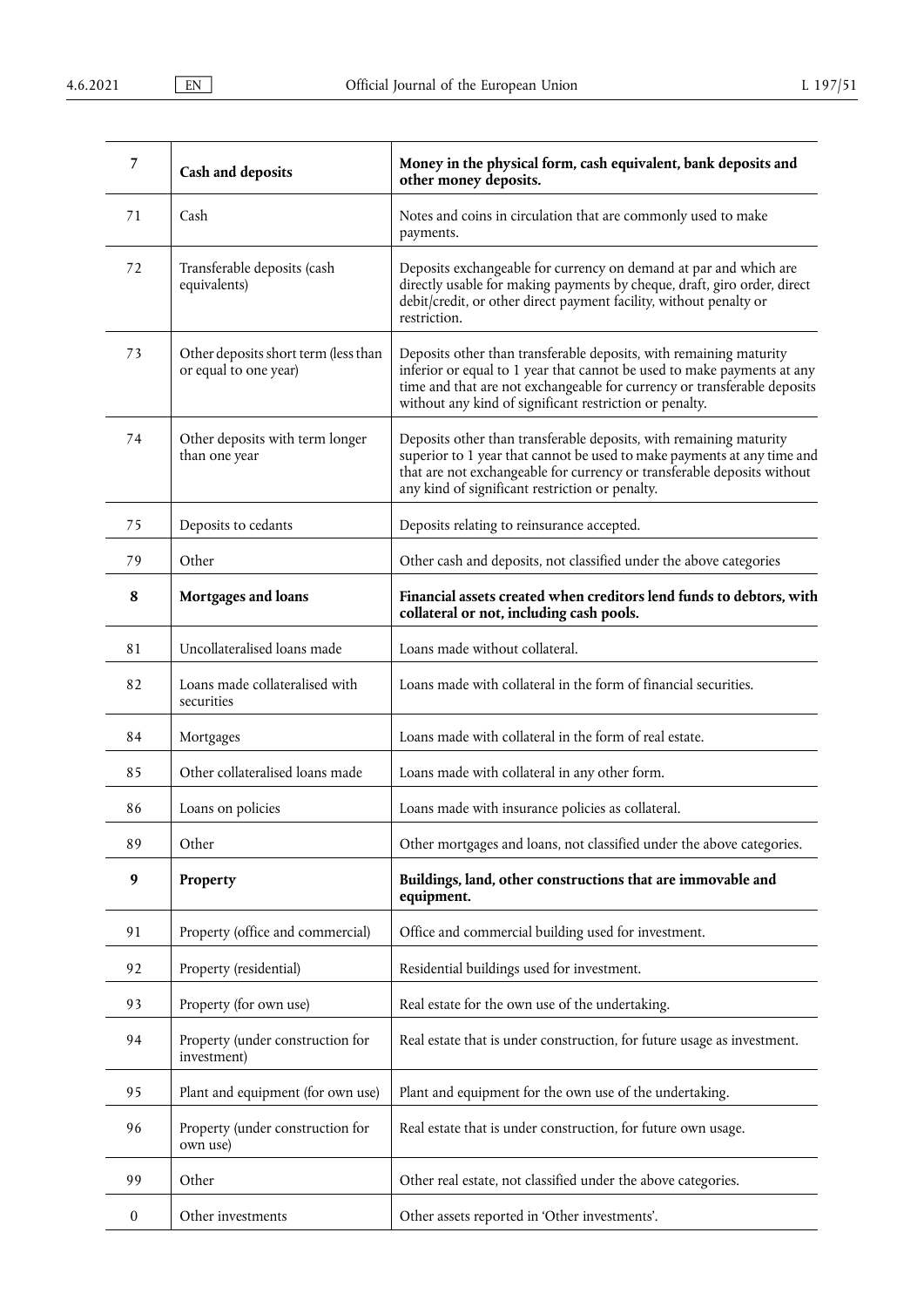| A              | <b>Futures</b>               | Standardised contract between two parties to buy or sell a specified<br>asset of standardised quantity and quality at a specified future date<br>at a price agreed today.                                                             |
|----------------|------------------------------|---------------------------------------------------------------------------------------------------------------------------------------------------------------------------------------------------------------------------------------|
| A <sub>1</sub> | Equity and index futures     | Futures with equity or stock exchange indices as underlying.                                                                                                                                                                          |
| A <sub>2</sub> | Interest rate futures        | Futures with bonds or other interest rate dependent security as<br>underlying.                                                                                                                                                        |
| A <sub>3</sub> | Currency futures             | Futures with currencies or other currencies dependent security as<br>underlying.                                                                                                                                                      |
| A <sub>5</sub> | Commodity futures            | Futures with commodities or other commodities dependent security as<br>underlying.                                                                                                                                                    |
| A7             | Catastrophe and Weather risk | Futures mainly exposed to catastrophe or weather risk.                                                                                                                                                                                |
| A8             | Mortality risk               | Futures mainly exposed to mortality risk.                                                                                                                                                                                             |
| A <sub>9</sub> | Other                        | Other futures, not classified under the above categories.                                                                                                                                                                             |
| B              | <b>Call Options</b>          | Contract between two parties concerning the buying of an asset at a<br>reference price during a specified time frame, where the buyer of<br>the call option gains the right, but not the obligation, to buy the<br>underlying asset.  |
| B1             | Equity and index options     | Call options with equity or stock exchange indices as underlying.                                                                                                                                                                     |
| B <sub>2</sub> | Bond options                 | Call options with bonds or other interest rate dependent security as<br>underlying.                                                                                                                                                   |
| B <sub>3</sub> | Currency options             | Call options with currencies or other currencies dependent security as<br>underlying.                                                                                                                                                 |
| B <sub>4</sub> | Warrants                     | Call options that entitles the holder to buy stock of the issuing company<br>at a specified price.                                                                                                                                    |
| B <sub>5</sub> | Commodity options            | Call options with commodities or other commodities dependent security<br>as underlying.                                                                                                                                               |
| B <sub>6</sub> | Swaptions                    | Call options granting its owner the right but not the obligation to enter<br>into a long position in an underlying swap, i.e., enter into a swap where<br>the owner pays the fixed leg and receive the floating leg.                  |
| B7             | Catastrophe and Weather risk | Call options mainly exposed to catastrophe or weather risk.                                                                                                                                                                           |
| B8             | Mortality risk               | Call options mainly exposed to mortality risk.                                                                                                                                                                                        |
| <b>B</b> 9     | Other                        | Other call options, not classified under the above categories.                                                                                                                                                                        |
| $\mathbf C$    | <b>Put Options</b>           | Contract between two parties concerning the selling of an asset at a<br>reference price during a specified time frame, where the buyer of<br>the put option gains the right, but not the obligation, to sell the<br>underlying asset. |
| C1             | Equity and index options     | Put options with equity or stock exchange indices as underlying.                                                                                                                                                                      |
| C <sub>2</sub> | Bond options                 | Put options with bonds or other interest rate dependent security as<br>underlying.                                                                                                                                                    |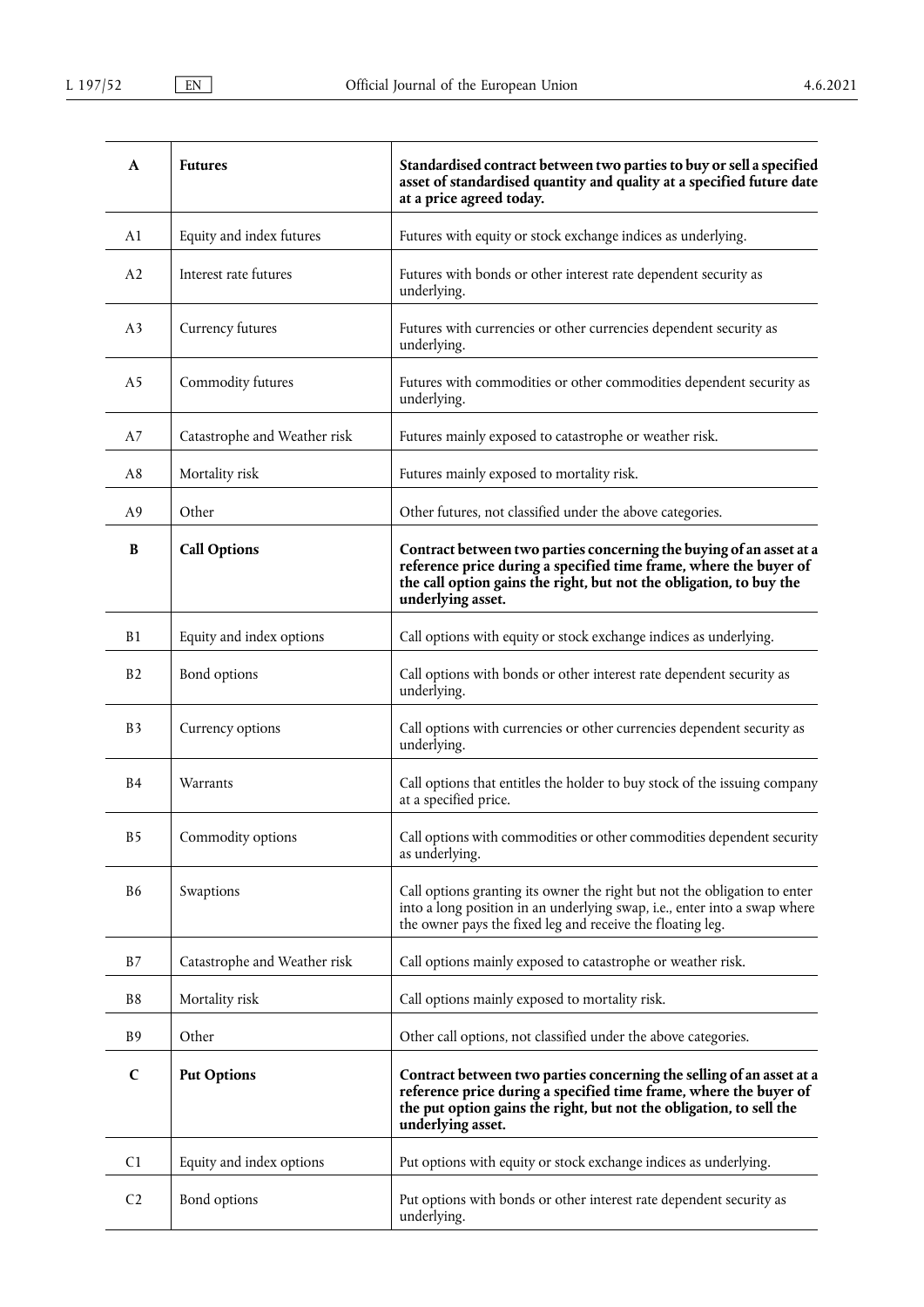| C <sub>3</sub> | Currency options                 | Put options with currencies or other currencies dependent security as<br>underlying.                                                                                                                                                            |
|----------------|----------------------------------|-------------------------------------------------------------------------------------------------------------------------------------------------------------------------------------------------------------------------------------------------|
| C <sub>4</sub> | Warrants                         | Put options that entitles the holder to sell stock of the issuing company at<br>a specified price.                                                                                                                                              |
| C <sub>5</sub> | Commodity options                | Put options with commodities or other commodities dependent security<br>as underlying.                                                                                                                                                          |
| C6             | Swaptions                        | Put options granting its owner the right but not the obligation to enter<br>into a short position in an underlying swap, i.e., enter into a swap in<br>which the owner will receive the fixed leg, and pay the floating leg.                    |
| C <sub>7</sub> | Catastrophe and Weather risk     | Put options mainly exposed to catastrophe or weather risk.                                                                                                                                                                                      |
| C8             | Mortality risk                   | Put options mainly exposed to mortality risk.                                                                                                                                                                                                   |
| C <sub>9</sub> | Other                            | Other put options, not classified under the above categories.                                                                                                                                                                                   |
| D              | <b>Swaps</b>                     | Contract in which counterparties exchange certain benefits of one<br>party's financial instrument for those of the other party's financial<br>instrument, and the benefits in question depend on the type of<br>financial instruments involved. |
| D1             | Interest rate swaps              | Swap that exchange interest flows.                                                                                                                                                                                                              |
| D <sub>2</sub> | Currency swaps                   | Swap that exchange currency.                                                                                                                                                                                                                    |
| D <sub>3</sub> | Interest rate and currency swaps | Swap that exchange interest and currency flows.                                                                                                                                                                                                 |
| D4             | Total return swap                | A swap in which the non-floating rate side is based on the total return of<br>an equity or fixed income instrument with the life longer that the swap.                                                                                          |
| D5             | Security swaps                   | Swap that exchange securities.                                                                                                                                                                                                                  |
| D7             | Catastrophe and Weather risk     | Swaps mainly exposed to catastrophe or weather risk.                                                                                                                                                                                            |
| D <sub>8</sub> | Mortality risk                   | Swaps mainly exposed to mortality risk.                                                                                                                                                                                                         |
| D <sub>9</sub> | Other                            | Other swaps, not classified under the above categories.                                                                                                                                                                                         |
| E              | <b>Forwards</b>                  | Non-standardised contract between two parties to buy or sell an<br>asset at a specified future time at a price agreed today.                                                                                                                    |
| E <sub>1</sub> | Forward interest rate agreement  | Forward contract in which typically one party pays a fixed interest rate,<br>and receives a variable interest rate usually based on an underlying index<br>rate, at the predefined forward date.                                                |
| E2             | Forward exchange rate agreement  | Forward contract in which one party pays an amount in one currency,<br>and receives an equivalent amount in a different currency resulting from<br>the conversion using the contractual exchange rate, at the predefined<br>forward date.       |
| E7             | Catastrophe and Weather risk     | Forwards mainly exposed to catastrophe or weather risk.                                                                                                                                                                                         |
| E8             | Mortality risk                   | Forwards mainly exposed to mortality risk.                                                                                                                                                                                                      |
| E9             | Other                            | Other forwards, not classified under the above categories.                                                                                                                                                                                      |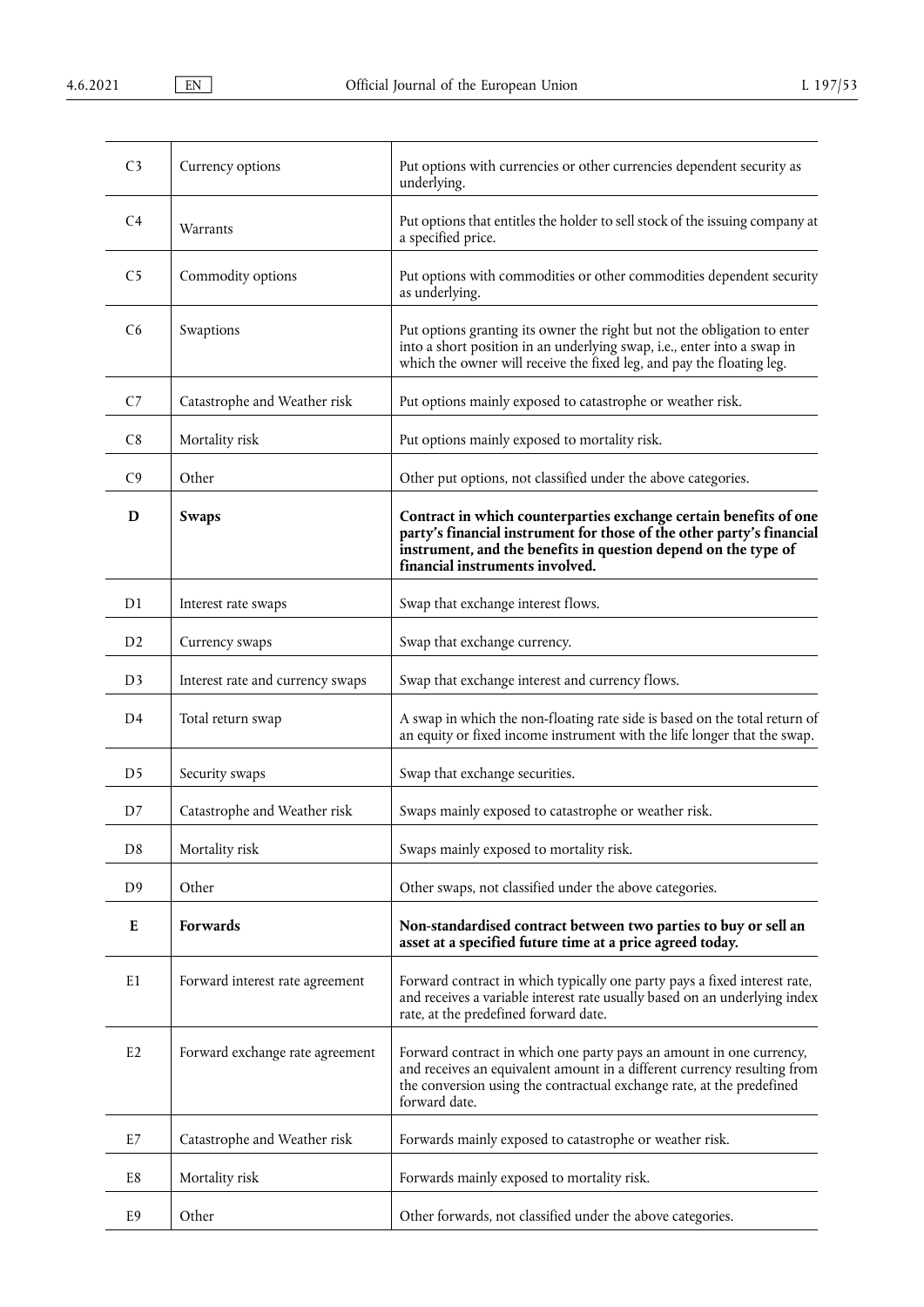| F              | <b>Credit derivatives</b> | Derivative whose value is derived from the credit risk on an<br>underlying bond, loan or any other financial asset.                                                                                                                                                                                     |
|----------------|---------------------------|---------------------------------------------------------------------------------------------------------------------------------------------------------------------------------------------------------------------------------------------------------------------------------------------------------|
| F <sub>1</sub> | Credit default swap       | Credit derivative transaction in which two parties enter into an<br>agreement whereby one party pays the other a fixed periodic coupon for<br>the specified life on the agreement and the other party makes no<br>payments unless a credit event relating to a predetermined reference asset<br>occurs. |
| F <sub>2</sub> | Credit spread option      | Credit derivative that will generate cash flows if a given credit spread<br>between two specific assets or benchmarks changes from its current level.                                                                                                                                                   |
| F3             | Credit spread swap        | A swap in which one party makes a fixed payment to the other on the<br>swap's settlement date and the second party pays the first an amount<br>based on the actual credit spread.                                                                                                                       |
| F <sub>4</sub> | Total return swap         | A swap in which the non-floating rate side is based on the total return of<br>an equity or fixed income instrument with the life longer that the swap.                                                                                                                                                  |
| F9             | Other                     | Other credit derivatives, not classified under the above categories.                                                                                                                                                                                                                                    |

<span id="page-47-0"></span>[\(](#page-40-0) 1 ) Directive 2014/65/EU of the European Parliament and of the Council of 15 May 2014 on markets in financial instruments and amending Directive 2002/92/EC and Directive 2011/61/EU (recast) (OJ L 173, 12.6.2014, p. 349).

<span id="page-47-1"></span>[\(](#page-40-1) 2 ) Regulation (EU) No 575/2013 of the European Parliament and of the Council of 26 June 2013 on prudential requirements for credit institutions and investment firms and amending Regulation (EU) No 648/2012 (OJ L 176, 27.6.2013, p. 1).

<span id="page-47-2"></span>[\(](#page-40-2) 3 ) Commission Delegated Regulation (EU) 2015/35 of 10 October 2014 supplementing Directive 2009/138/EC of the European Parliament and of the Council on the taking-up and pursuit of the business of Insurance and Reinsurance (Solvency II) (OJ L 12, 17.1.2015, p. 1).

<span id="page-47-3"></span>[\(](#page-41-0) 4 ) Directive (EU) 2019/2162 of the European Parliament and of the Council of 27 November 2019 on the issue of covered bonds and covered bond public supervision and amending Directives 2009/65/EC and 2014/59/EU (OJ L 328, 18.12.2019, p. 29).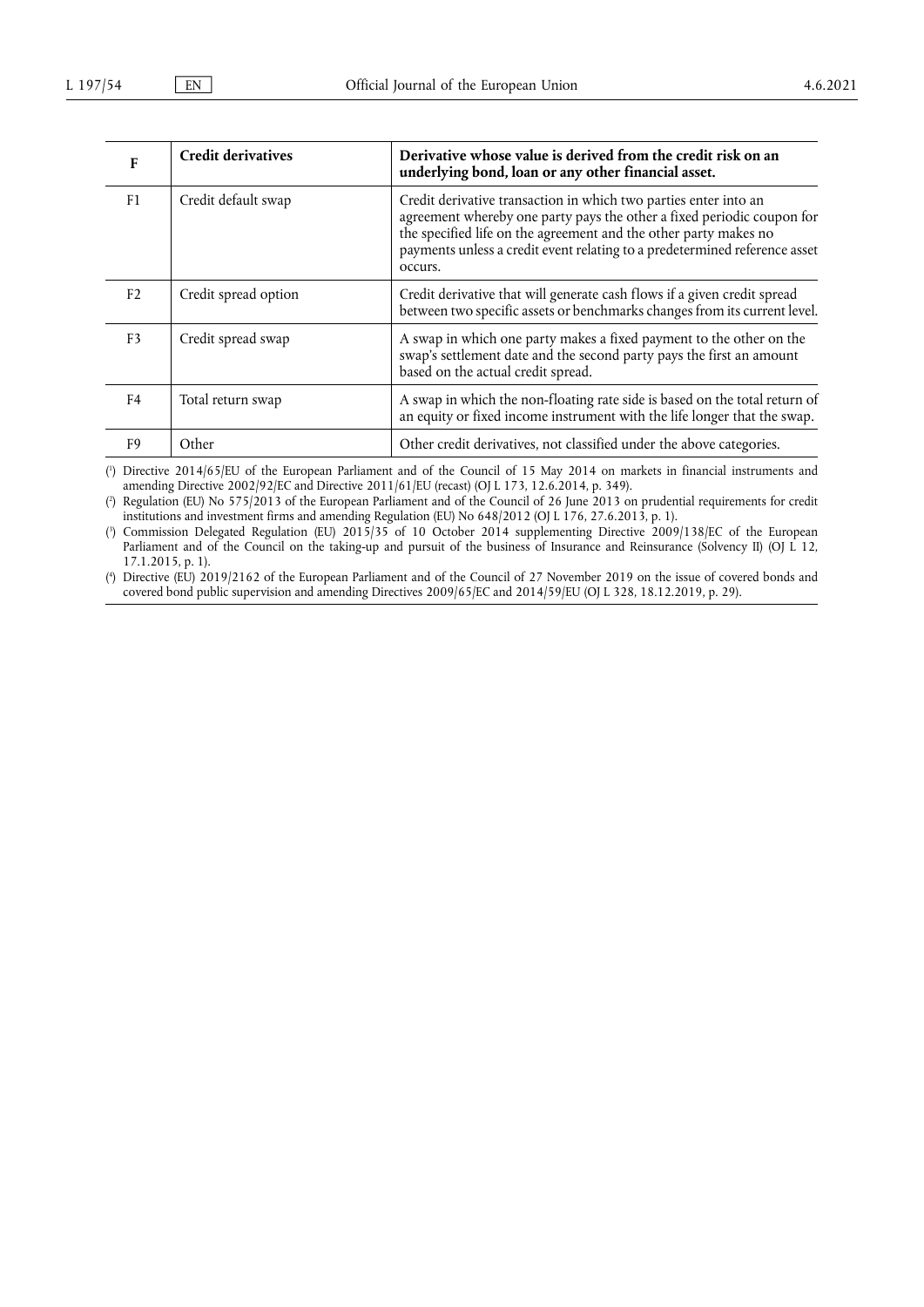# *ANNEX V*

# **Template for registration**

- 1. Date of the completion of the registration template
- 2. Member State
- 3. The name of the competent authority;
- 4. Single contact point (name/telephone/email);
- 5. Type of application (first application/change to previous application/closure of activities)
- 6. PEPP registration number (if not first application)
- 7. The date when a decision was taken;
- 8. The name, address and, where applicable, the authorisation number of the PEPP provider in the home Member State;
- 9. Where available, the legal entity identifier of the PEPP provider;
- 10. The type of PEPP provider to be selected from a drop-down menu in accordance with the list in Article 6(1) of Regulation (EU) 2019/1238);
- 11. The Member States where the PEPP provider intends to market the PEPP (and nature: FOS/FOE);
- 12. The Member States for which the PEPP provider has opened or plans to open a sub-account;
- 13. The standard contract terms, as referred to in Article 4 of Regulation (EU) 2019/1238:
	- a description of the Basic PEPP, including any guarantees offered on the investment performance, a given level of benefits etc. and the risk-mitigating technique
	- a description of the alternative investment options, where applicable, including any guarantees offered on the investment performance, a given level of benefits etc. and the risk-mitigating technique
- 14. Describe the conditions related to the modification of the investment option;
- 15. Biometric risk coverage, where relevant:
	- Describe the details of the biometric risk coverage
	- Describe the triggers of the biometric risk coverage
- 16. PEPP retirement benefits;
	- Describe the types of benefits offered;
	- Describe the possible forms of pay-outs;
	- Where applicable, describe the additional coverage offered (e.g. long-term care, additional biometric risks etc.) and who provides the additional coverage;
	- Describe the right to change the form of pay-out;
- 17. Describe the conditions related to the portability service;
- 18. Describe the conditions related to the switching service;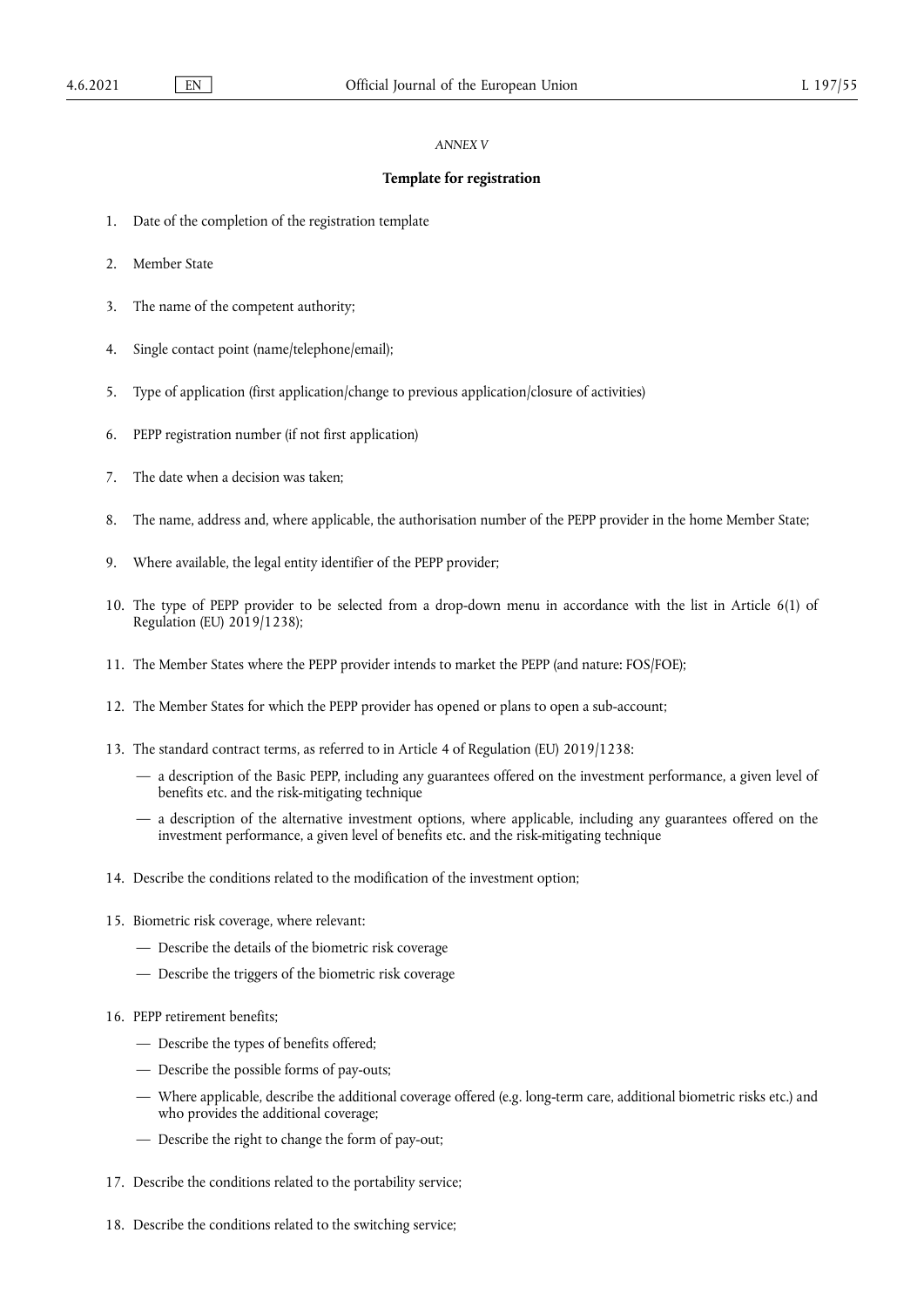- 19. Describe the categories of costs and total aggregate costs expressed in percentage terms and in monetary terms, where applicable;
- 20. Describe the conditions related to the accumulation phase for the respective sub-account(s);
- 21. Describe the conditions related to the decumulation phase for the respective sub-account(s);
- 22. Where applicable, describe the conditions under which advantages or incentives granted are to be repaid to the Member State of residence of the PEPP saver;
- 23. Every PEPP KID related to this PEPP, as an attachment in machine-readable format.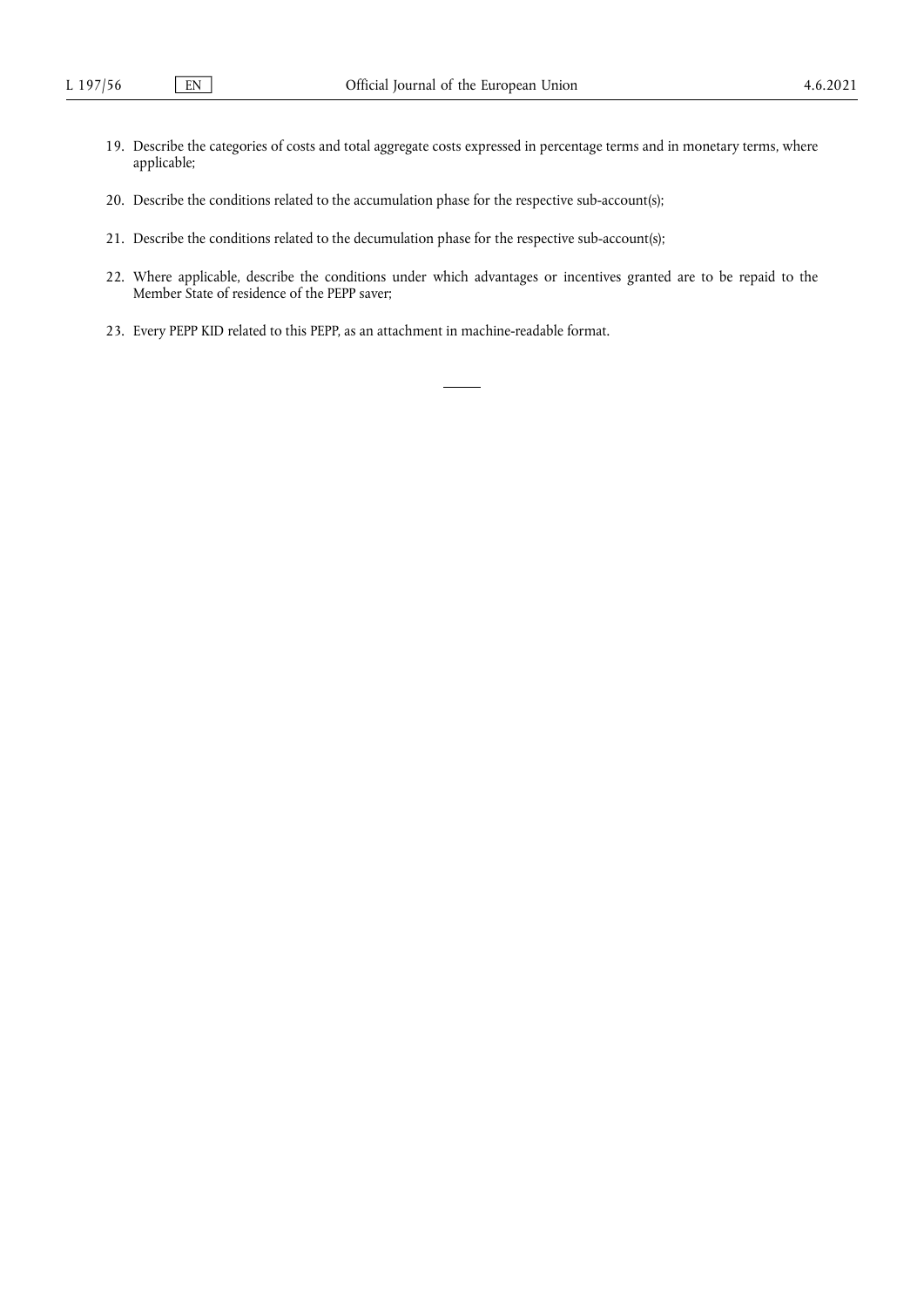# *ANNEX VI*

# **Template for notification of registration**

1. Date of the completion of the registration;

2. Designated contact point of EIOPA (name/telephone/email);

3. PEPP registration number;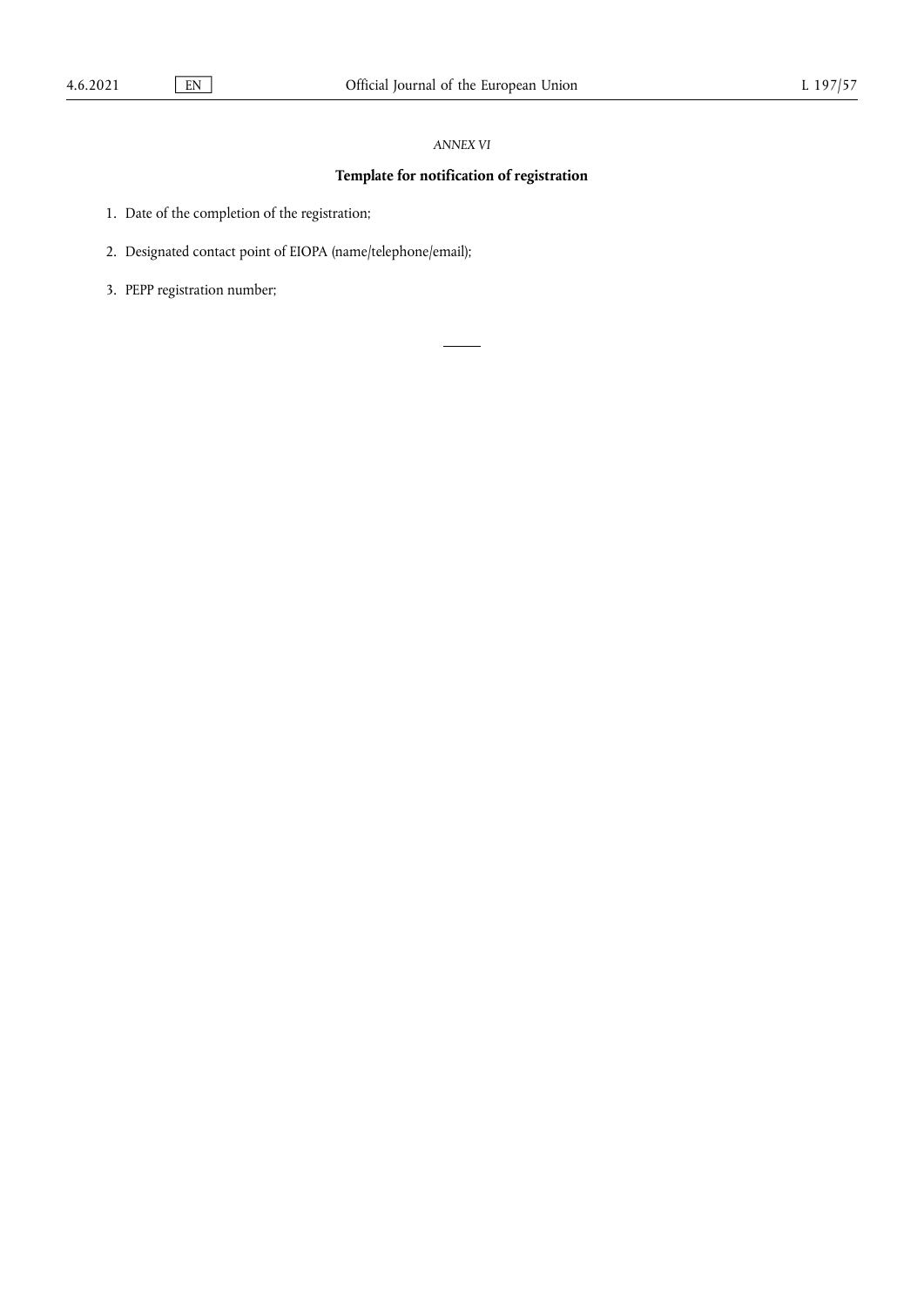# *ANNEX VII*

# **Template for deregistration**

- 1. Date of the completion of the deregistration template;
- 2. Member State;
- 3. The name of the Competent Authority;
- 4. Designated contact point (name/telephone/email);
- 5. PEPP registration number;
- 6. The date when a decision was taken;
- 7. Reason for deregistration.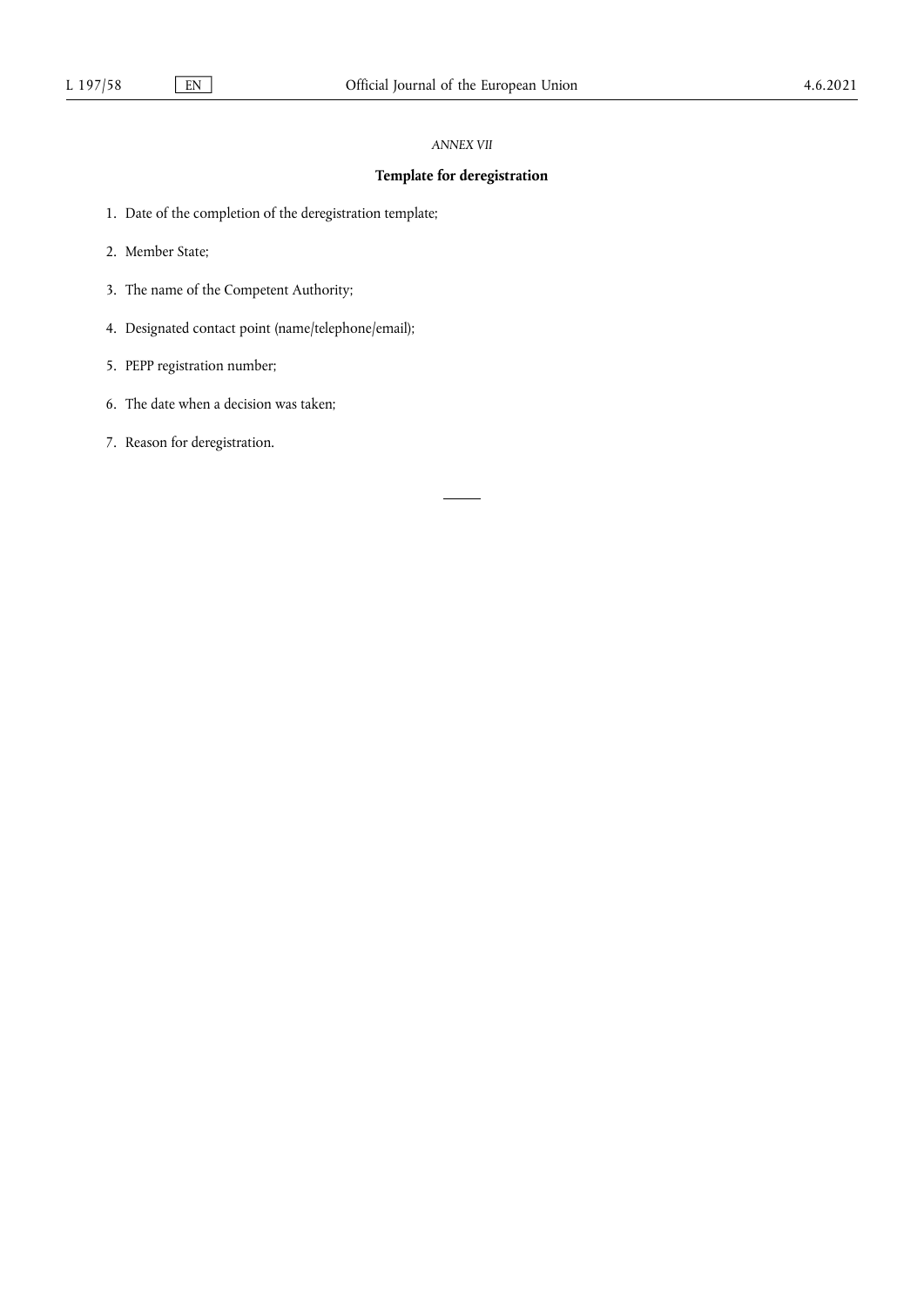# *ANNEX VIII*

# **Template for notification of deregistration**

1 Date of the completion of the deregistration notification; 2 PEPP registration number.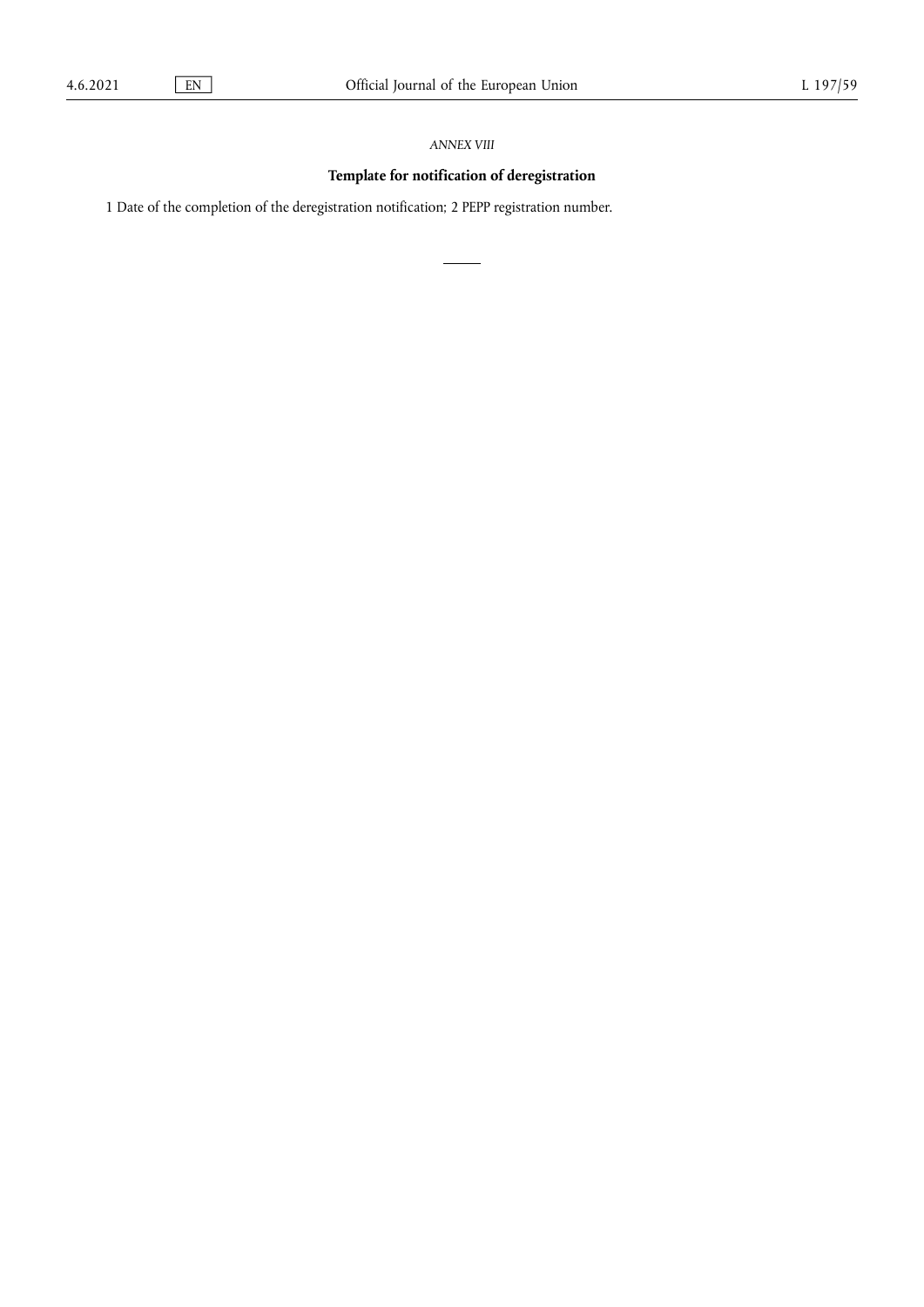# *ANNEX IX*

# **Template for opening a sub-account**

Date;

From:

Member State;

Requesting competent authority;

Designated contact point (telephone/email);

To:

Member State;

Competent authority;

Designated contact point (name/telephone/email);

Type of application (first application/change to previous application)

The date of receipt of complete and accurate request to open a new sub-account in accordance with Article 21(2) of Regulation (EU) 2019/1238;

The planned start date of the activities;

The name, address and, where applicable, the authorisation number of the PEPP provider in the home Member State;

Where available, the legal entity identifier of the PEPP provider;

The type of PEPP provider;

The PEPP registration number;

The generic benefit statement;

The PEPP KID for the sub-account.

Description of the contractual arrangements referred to in Article 19(2) of Regulation (EU) 2019/1238, where applicable;

Description of compliance of the PEPP provider with the requirements referred to in Article 6(1) of Regulation (EU) 2019/1238, where applicable.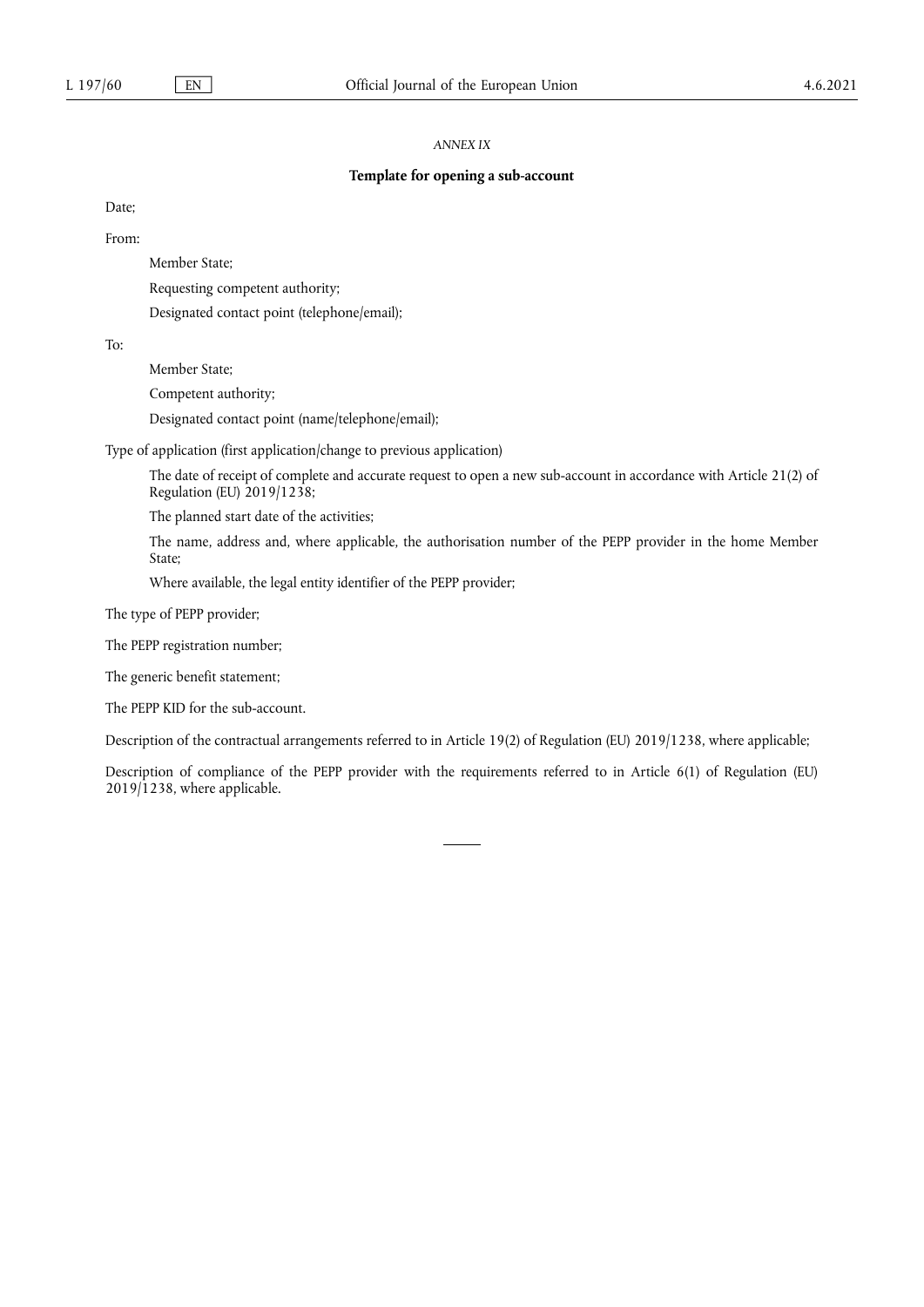# *ANNEX X*

# **Template for notification of opening of a sub-account**

Date;

From:

Member State;

Requesting competent authority;

Designated contact point (telephone/email);

To:

Member State;

Competent authority;

Designated contact point (name/telephone/email);

The date of receipt of complete and accurate request to open a new sub-account template;

Acknowledgement of receipt.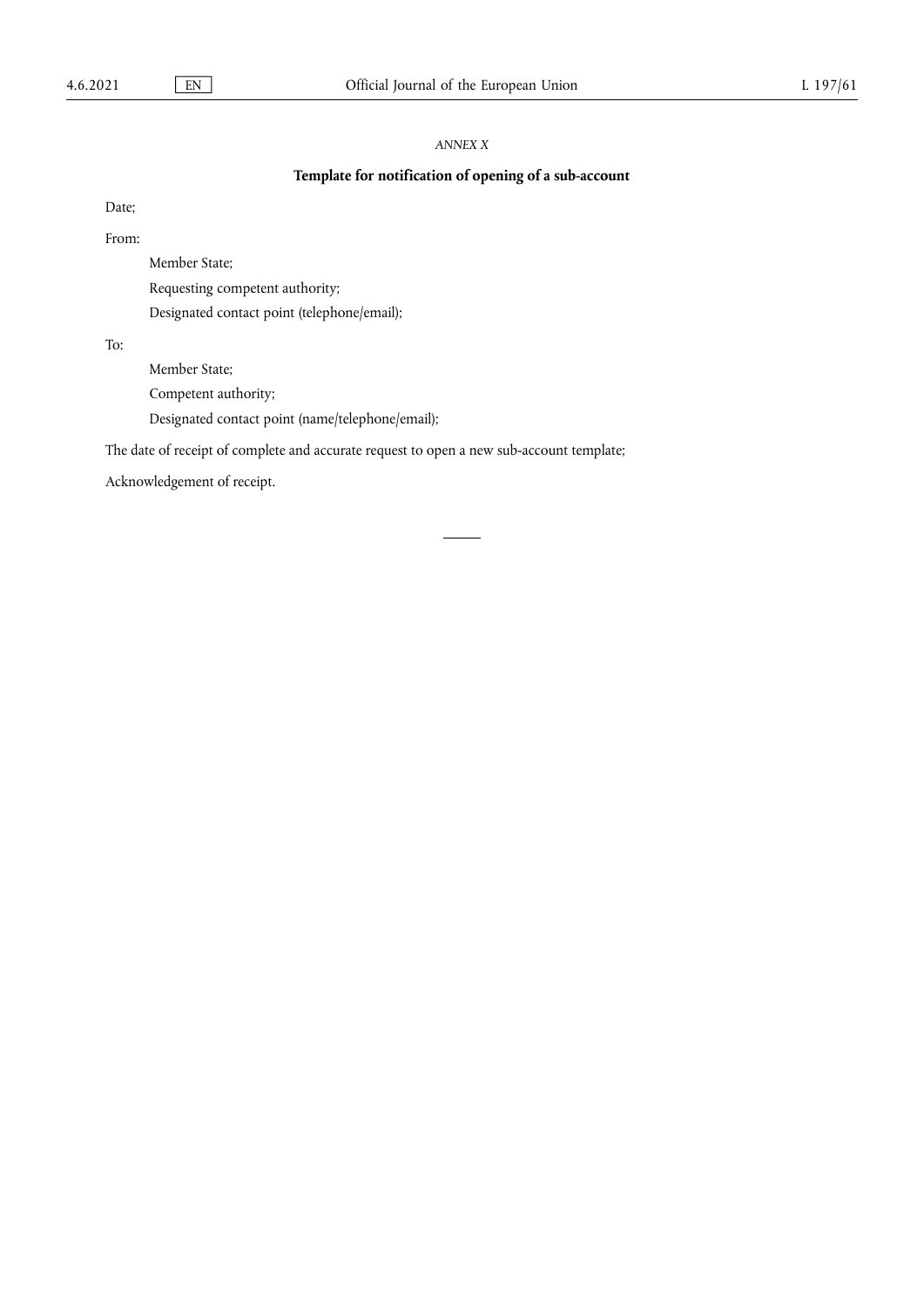# *ANNEX XI*

# **Template for request for information/cooperation**

Reference number;

Date;

From:

Member State; Requesting competent authority; Designated contact point (telephone/email);

To:

Member State; Competent authority;

Designated contact point (name/telephone/email);

Reasons for the request;

The actual request;

References;

Registration number of the PEPP;

Exchange of information, where applicable;

Confidentiality;

Additional information;

Urgency.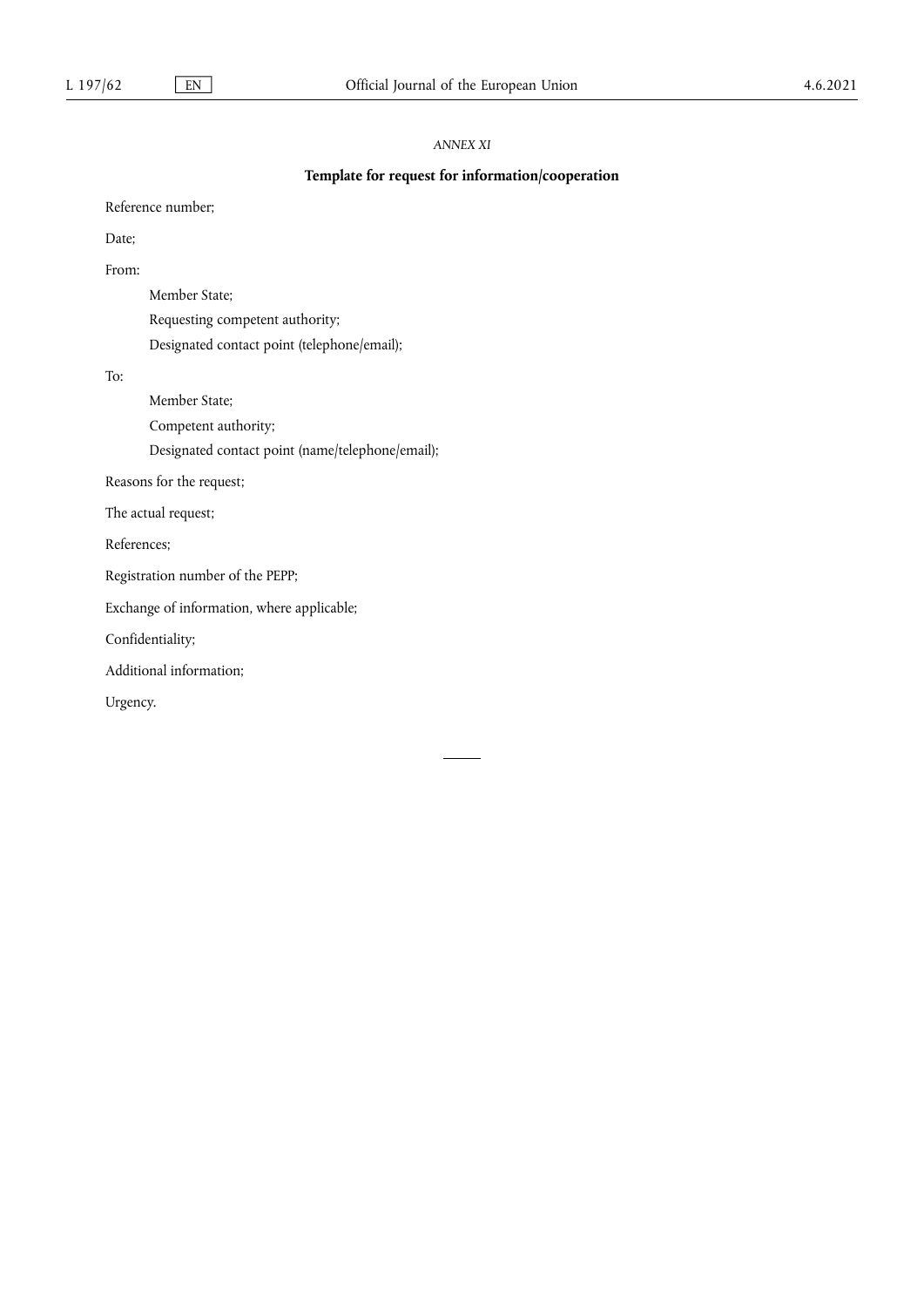# *ANNEX XII*

# **Template for reply to request for information/cooperation**

Reference number of the request;

Date;

Date of receipt of the request for information/cooperation;

From:

Member State; Requesting competent authority; Designated contact point (telephone/email);

To:

Member State;

Competent authority;

Designated contact point (name/telephone/email);

Registration number of the PEPP;

Reply to the request;

Reasons for not making the deadline for the request and estimated deadline;

Confidentiality;

Additional information.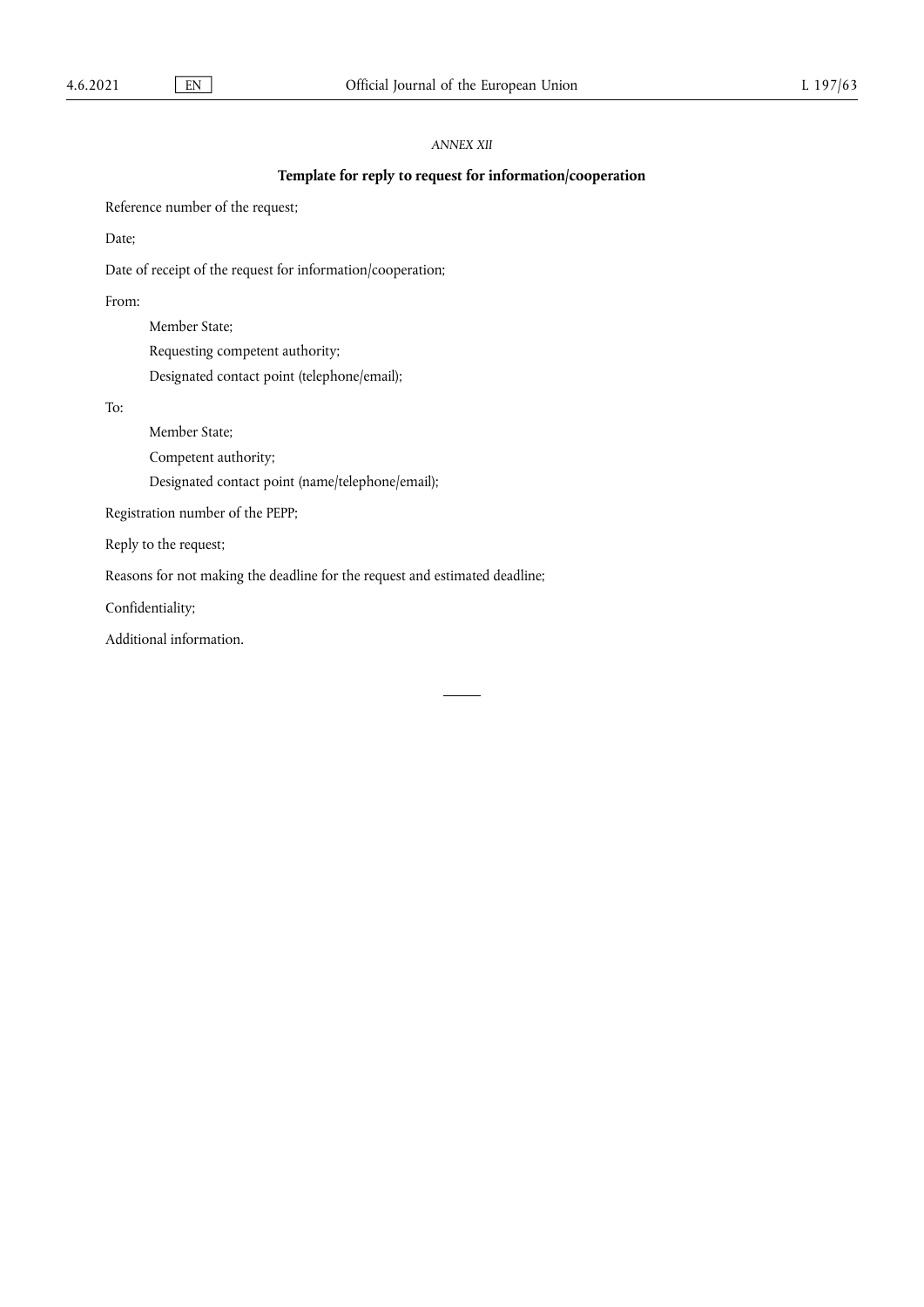# *ANNEX XIII*

### **Template for notification of infringement**

Reference number of the notification;

Date;

From:

Member State;

Requesting competent authority;

Designated contact point (telephone/email);

To:

Member State;

Competent authority;

Designated contact point (name/telephone/email);

Subject matter:

Notification to a competent authority pursuant to Article 8(1)(b) of Regulation (EU) 2019/1238; Notification to EIOPA pursuant to Article 8(1)(b) of Regulation (EU) 2019/1238; Notification to a competent authority pursuant to Article 8(1)(c) of Regulation (EU) 2019/1238; Notification to EIOPA pursuant to Article 8(1)(c) of Regulation (EU) 2019/1238; Notification to a competent authority pursuant to Article 8(1)(d) of Regulation (EU) 2019/1238; Notification to EIOPA pursuant to Article 8(1)(d) of Regulation (EU) 2019/1238; Notification to a competent authority pursuant to Article 16 of Regulation (EU) 2019/1238; Notification to EIOPA pursuant to Article 16 of Regulation (EU) 2019/1238; Notification to a competent authority pursuant to Article 63 of Regulation (EU) 2019/1238; Notification to EIOPA pursuant to Article 63 of Regulation (EU) 2019/1238; Notification to a competent authority pursuant to Article 65 of Regulation (EU) 2019/1238; Notification to a competent authority pursuant to Article 67 of Regulation (EU) 2019/1238; Notification to EIOPA pursuant to Article 67 of Regulation (EU) 2019/1238;

Product number of the PEPP;

Country(ies) where the infringement took place;

Type of infringement:

Nature;

Materiality;

Duration;

Suggested actions:

Type of action;

Planned implementation/effect of action;

Country(ies) where the actions will have effect;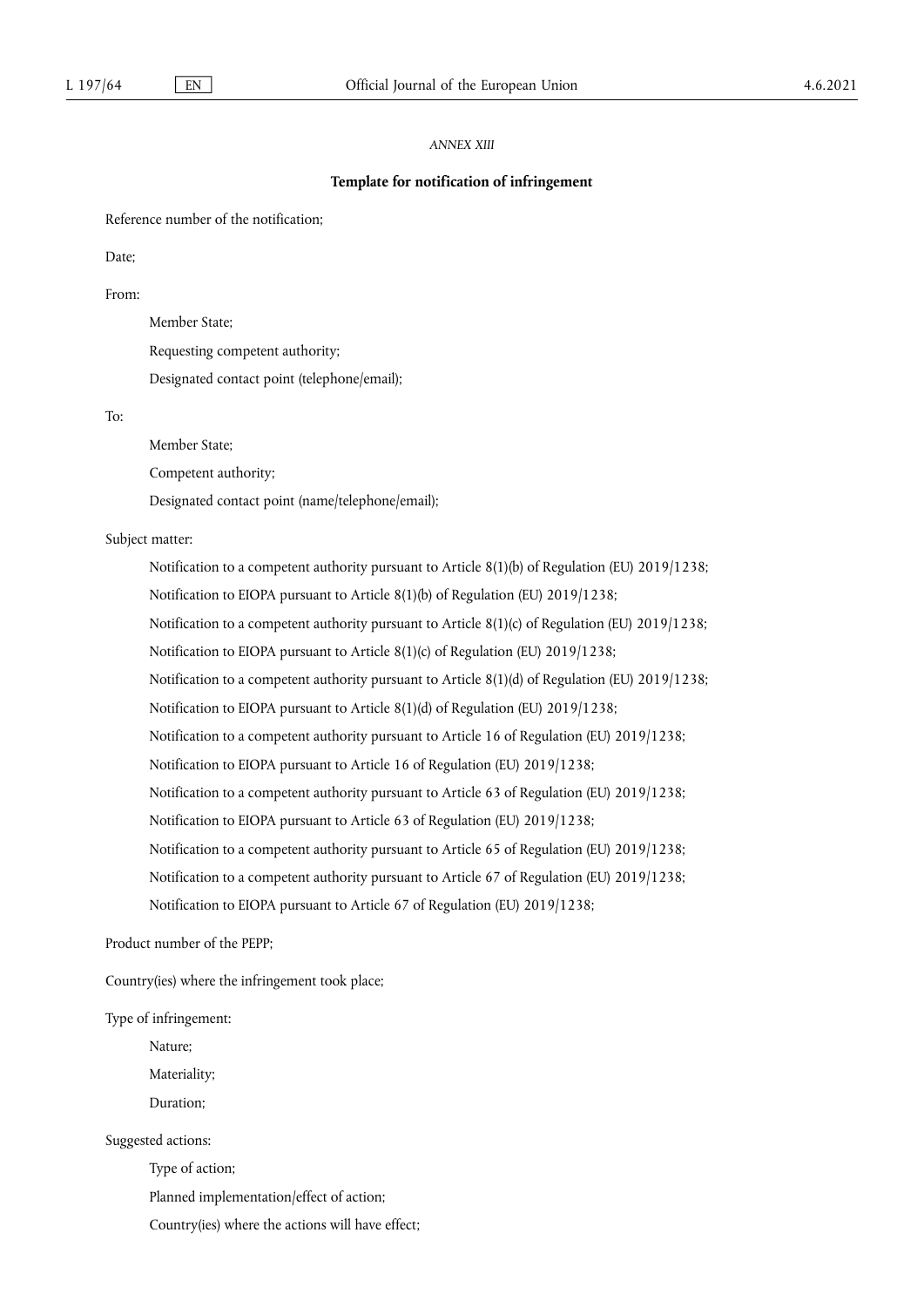Evidence to justify the decision;

Urgency;

References;

Intended publication.